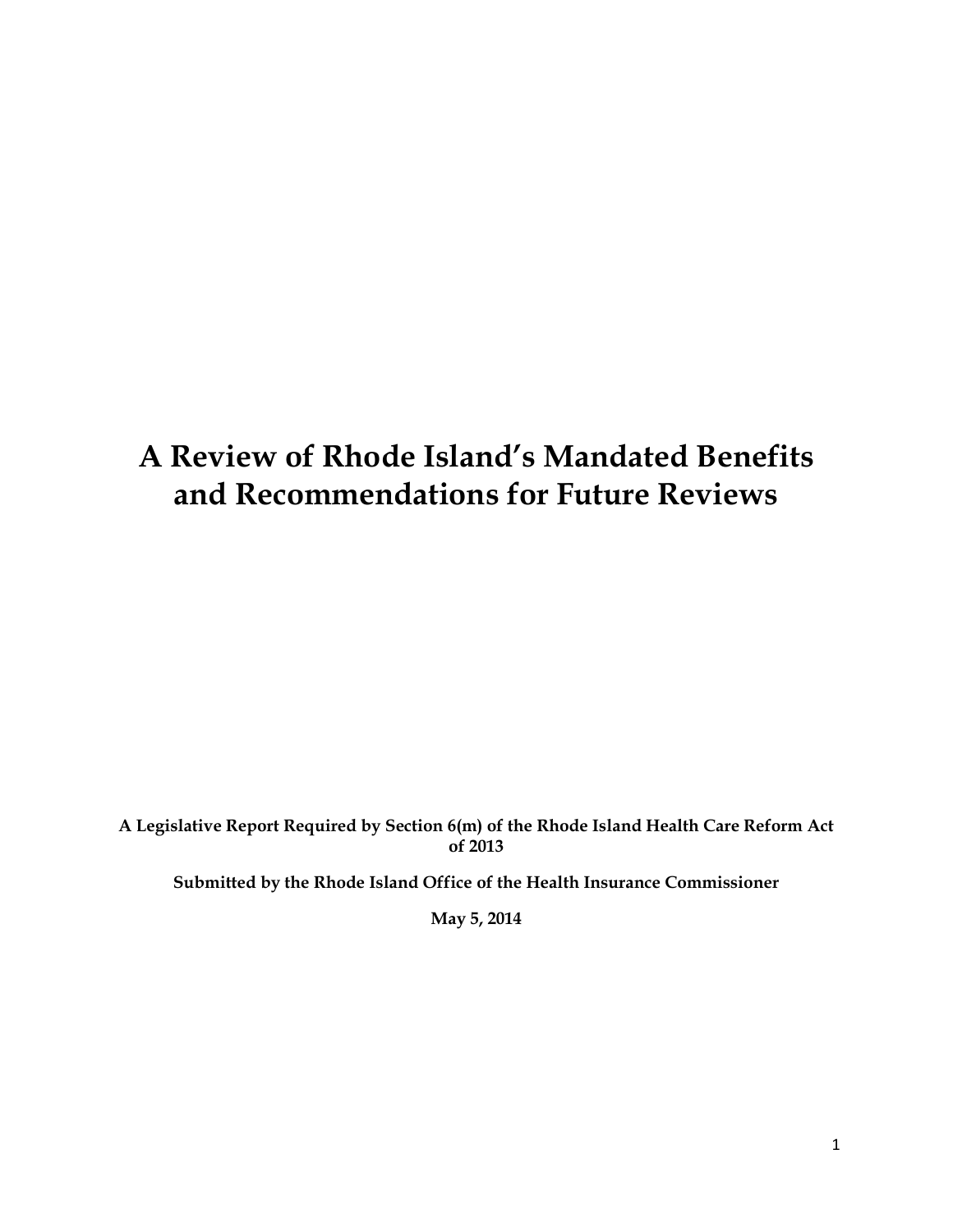## **Executive Summary**

The Rhode Island Office of the Health Insurance Commissioner (OHIC) developed this mandated benefits report at the direction of the Legislature.<sup>1</sup> According to at least one report, Rhode Island leads all states in the number of mandated benefits required, including benefit, provider and coverage mandates.2 Today, Rhode Island does not have a specific process in place to review current or proposed mandated benefits on an ongoing basis.

Per the legislation the report covers the following topics:

- the impact of the current mandated benefits on cost of health insurance for fully insured employers;
- current provider and insurer mandates that are unnecessary and/or duplicative due to existing care standards;
- a state-by-state comparison of health insurance mandates and the extent to which Rhode Island mandates exceeds other states' benefits; and,
- recommendations for amendment to the existing mandated benefits based on this review.

The objective of this report is to perform a preliminary analysis of Rhode Island's current mandates and most importantly, to propose a new in-depth process for both retrospective and prospective review of mandates. Both current and new mandates should be based in sound clinical and scientific medical evidence and should balance cost and benefit.

The State contracted with Bailit Health Purchasing, LLC to conduct this examination. To conserve resources, the State did not use an actuary for the work described in this report. Instead, costs of each mandate were estimated by using data provided by carriers in Rhode Island or by looking at cost estimates completed by other states. In particular, estimates from Massachusetts and Connecticut are used since they are neighboring states with similar populations, mandates, and insurance environments. It is important to note that there are sometimes differences among states not only in the specific details of the mandate but also in the prevalence of disease and cost of provider services. Therefore, the estimates provided in this report should only be used to give policymakers a sense of the potential cost of a given mandate in Rhode Island.

Many of the States' mandated benefits are also federally-mandated benefits or fall within the Essential Health Benefit (EHB) construct. The estimated cost of these mandated benefits equal \$50.16, or approximately 11% of the monthly premium. Whether or not mandated by the State, these benefits are likely to be included in health coverage. Provider benefits are also likely to be maintained where the State's provider mandates are generally focused on providing alternative providers that are typically of lower cost.

<sup>&</sup>lt;sup>1</sup> Section 6m of the Rhode Island Health Reform Act of 2013.

<sup>2</sup> See Health Insurance Mandates in the States 2012, Council for Affordable Health Insurance (CAHI) 2013.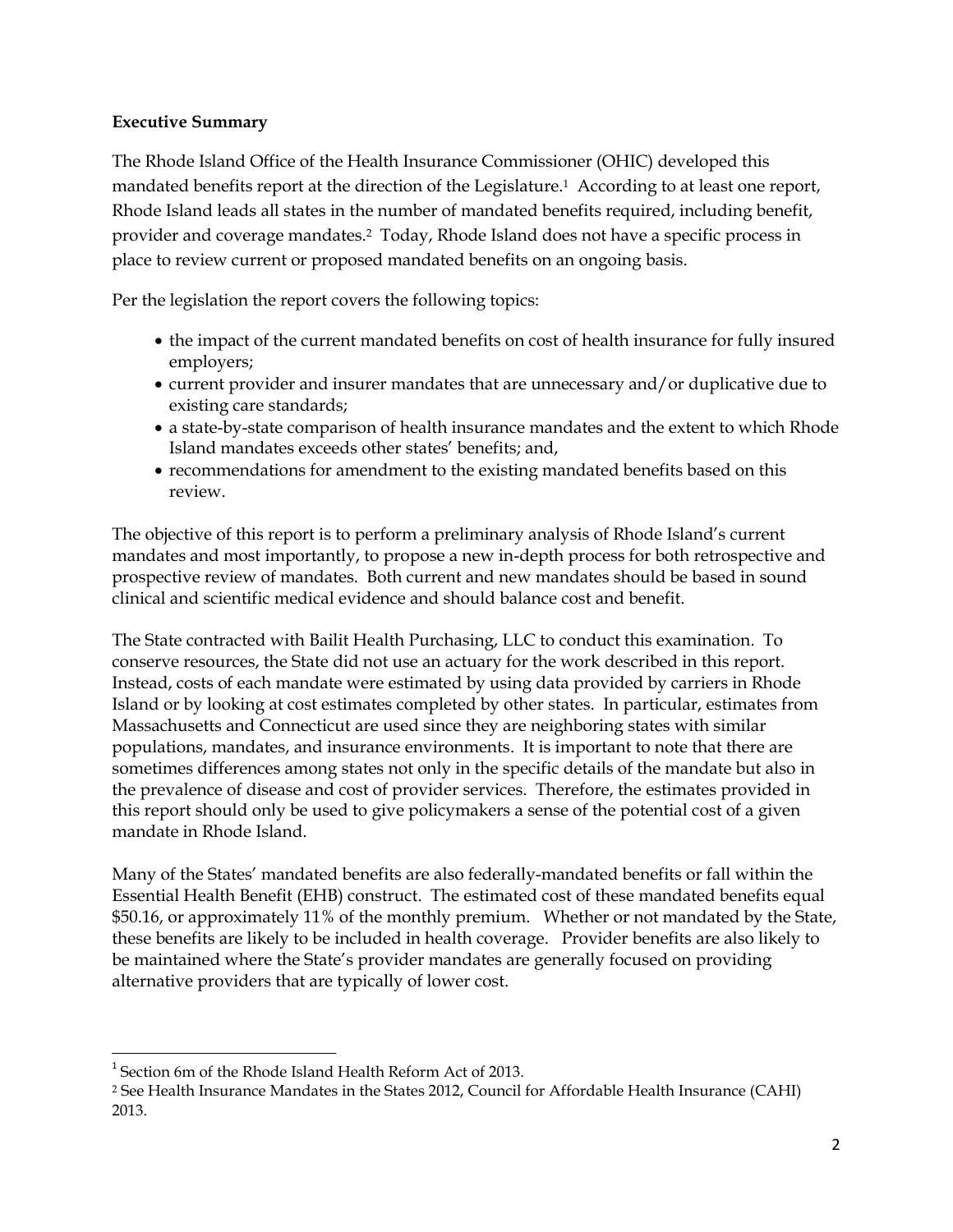There are a smaller number of mandates that appear to be outside of an EHB category. With these mandates, the State has a greater ability to impact whether the service is included in coverage, and the State has a direct cost concern in that the State may be responsible for the cost of any mandated benefits that fall outside of one of the ten EHB categories once the EHB definition is finalized. It is estimated that these mandates cost \$8.36 pmpm, or approximately 2% of the premiums within the State, with the off-label use of prescription drugs, infertility and home health mandates making up the majority of those costs. By way of reference, 2% of written premium for the three major health insurance companies in calendar year 2012 (\$1,305,410,760) was \$26,108,215.

Based on our research of other state review processes, the report lays out a comprehensive set of criteria and a process to guide the State in its ongoing review of mandated benefits that incorporates the Affordable Care Act's (ACA's) EHB requirements, <sup>3</sup> and considers additional mandates in a manner that balances breadth of coverage with an individual's ability to afford that coverage. As recommended, the process includes a periodic retrospective review of current mandates and a prospective review of all newly proposed mandates. The process designates OHIC, an independent agency reporting directly to the governor, as the official reviewer of mandates, with input from other state agencies including but not limited to, EOHHS, Medicaid, DOH, BHDDH, the Lt. Governor's Office, and HSRI, and directs the Office to consider the medical efficacy, cost, and social impact of each mandate, and provide the Legislature with recommendations on whether to maintain or accept new mandates. The process further calls for proponents of particular mandates to provide supportive documentation and propose potential savings to fund the cost of any proposed mandate.

Like many other states, a number of Rhode Island's mandates were established 10-20 years ago and have not been revisited even though standards of care for medical treatment, and federal law have evolved. Conducting periodic, standardized reviews of all mandated benefits, in addition to the review of newly proposed mandates, is important and will provide the State with a greater understanding of whether and how these benefits contribute to the overall health policy goals of the State aimed at improving both the quality and efficiency of care.

<sup>3</sup> For 2014 and 2015, EHBs are state defined based on the state's selection of a benchmark plan, and may also include state-mandated benefits to the extent included in the benchmark plan, whether or not they would fall into one of the essential health benefits categories. When referring to EHBs here, however, we are referring to the ten categories of benefits included within the ACA. This proposal assumes that the ten categories will be further defined over time to be consistent nationally. However, given that this approach is not yet in place and may not be implemented, it will be important for Rhode Island to consider over time what the ultimate impact of EHBs is on Rhode Island's review of state mandated benefits. Also it is important to remember that the EHB construct is applicable in the individual and small group marketplace. Until 2016, that includes employers with 50 or fewer employees. Beginning in 2016, it will include employers with 100 or fewer employees. However, there will always be some fully insured employers with more than 100 employees or self-insured employees that are not required to meet the EHB requirements (though the insurance needs to be comprehensive enough to count as creditable coverage).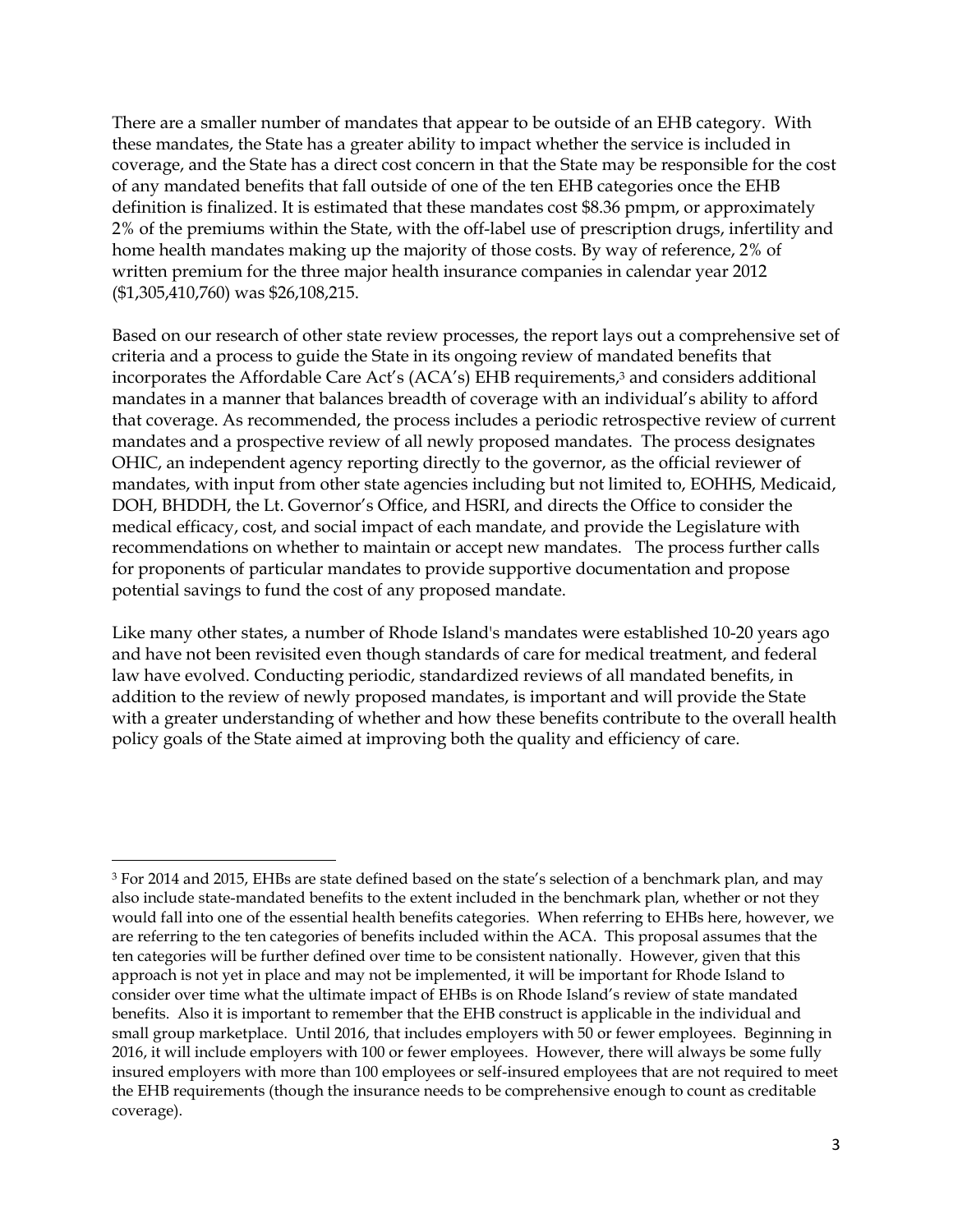# Table of Contents

| $\mathbf{I}$ . |             |
|----------------|-------------|
| II.            |             |
| III.           | $C_{\star}$ |
| IV.            |             |
| V.             |             |
|                |             |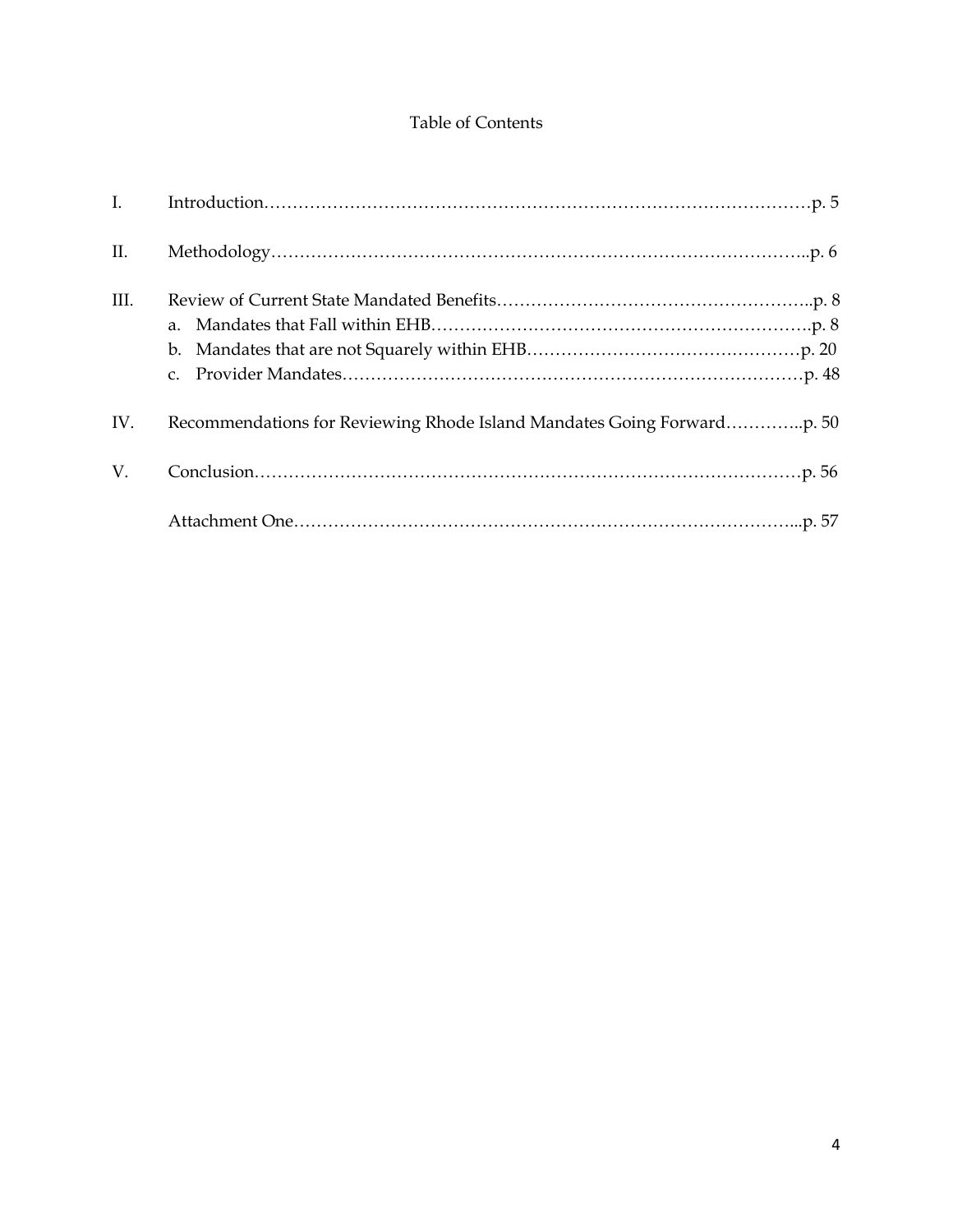## **I. Introduction**

The Rhode Island Legislature directed the Office of the Health Insurance Commissioner (OHIC) to complete a study of the State's mandated benefits. Specifically, the legislation requires the State to submit a report by April 1, 2014 that includes:

- the impact of the current mandated benefits on cost of health insurance for fully insured employers;
- current provider and insurer mandates that are unnecessary and/or duplicative due to existing care standards;
- a state-by-state comparison of health insurance mandates and the extent to which Rhode Island mandates exceeds other states' benefits; and,
- recommendations for amendment to the existing mandated benefits based on this review.

All states have laws mandating that specific health care benefits be included in insurance coverage. State mandated benefits can serve to make health care coverage more comprehensive in the fully insured small group and individual insurance markets, but they also can increase the cost of coverage. This report will provide the Legislature with a clear understanding of how Rhode Island's current mandated benefits compare to those required in other states, and the estimated impact of those benefits on both access to care and the cost of care. This report provides recommendations for the Legislature's consideration on how to consider mandated benefits on an ongoing basis.

Given the implementation of the Patient Protection and Affordable Care Act (ACA) and its requirements for provision of Essential Health Benefits (EHBs), now is a particularly good time to review the State's mandated benefits and to consider how to frame current and new proposals for mandated benefits. The ACA requires that all individual and small group plans<sup>4</sup>, both in and out of the Exchange offer ten "essential health benefits"<sup>5</sup> including:

- ambulatory patient services
- emergency services
- hospitalization
- laboratory services
- maternity and newborn care
- mental health & substance use disorder services, including behavioral health services
- pediatric services, including oral and vision care
- prescription drugs
- preventive and wellness services and chronic disease management
- rehabilitative and habilitative services and devices

 $\overline{\phantom{a}}$  $4$  Until 2016, small group plans will only include employers with 50 or fewer employees. Beginning in 2016, small group plans will expand to include those employers with 100 or fewer employees. The EHB requirements do not extend to fully-insured large group plans, self-insured plans, or grandfathered plans. While state mandated benefits do not apply to self-insured plans, they do apply to large group plans.<br>5 Cee I

See Patient Protection and Affordable Care Act. Section 1302(b)(1)(E).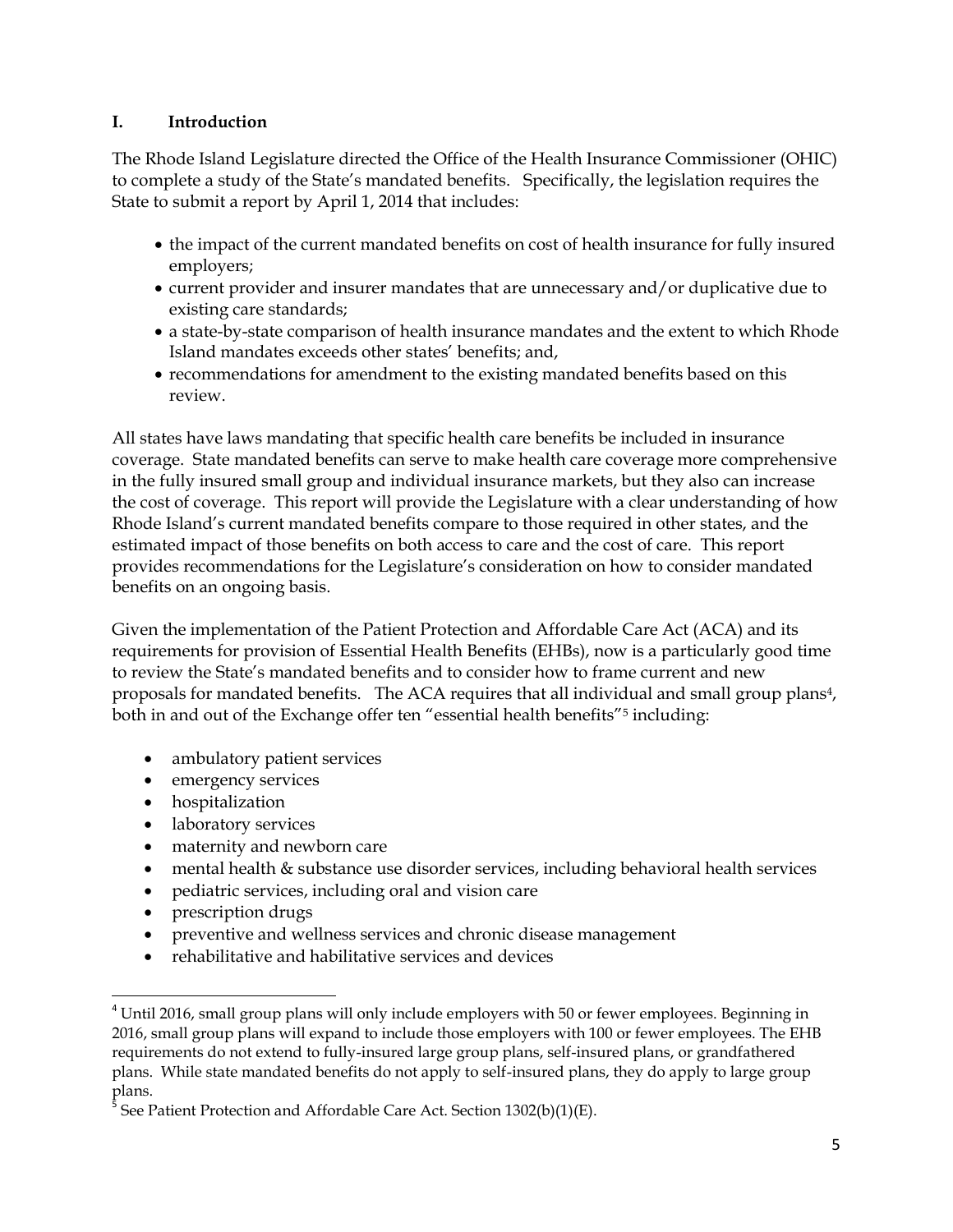Many of Rhode Island's mandates appear to fall within one of these ten categories. The ACA directed the U.S. Department of Health and Human Services (HHS) to further define EHBs. In doing so, HHS opted to allow states flexibility during the first two years of the law's implementation, 2014 and 2015. Each state was required to select a Base-Benchmark plan by December 26, 2012 from one of four options described in the Federal Register<sup>6</sup> including (1) The largest plan by enrollment in any of the three largest small group insurance products in the state's small group market; (2) any of the largest three state employee health benefit plans by enrollment; (3) any of the largest three national Federal Employees Health Benefits Program (FEHBP) plan options by enrollment that are open to Federal employees; or (4) the largest insured commercial non-Medicaid Health Maintenance Organization (HMO) operating in the state. If a state did not recommend a benchmark plan, the default benchmark was determined to be the largest small group plan in the state. Rhode Island selected Blue Cross Blue Shield of Rhode Island's (BCBSRI) - Vantage Blue Preferred Provider Organization (PPO) as its Base-Benchmark plan. In addition to any benefits specifically falling within an EHB category, all benefits in this Base-Benchmark plan are considered an EHB in Rhode Island for 2014 and 2015.

Depending on what choice a state made, the Base-Benchmark plan may include state-mandated benefits to the extent that benefit is offered through the selected plan, as is the case in Rhode Island. For years 2014 and 2015 the federal government will cover the costs of all benefits included in the state's selected Base-Benchmark plan. However, beginning in 2016, HHS may choose to define EHB differently and also may begin enforcing a provision in the ACA requiring states to defray the costs of coverage for mandates that exceed those contained in the EHB for individuals purchasing subsidized coverage in a state Exchange. 7

This potential direct cost to the State serves as a clear reminder that there are costs to implementing mandated benefits and that in implementing mandates it is important for states to balance the need to ensure that a particular type of coverage is available for a consumer with the impact of that requirement on health insurance premiums while considering the medical efficacy and scientific basis of that treatment.

# **II. Methodology**

OHIC contracted with Bailit Health Purchasing, LLC (Bailit) to conduct this study on behalf of the Department. To keep the costs of this report reasonable, OHIC leveraged pre-existing work on mandated benefits from the State's insurers and studies conducted in neighboring states instead of using an actuary to conduct detailed cost estimates.

In developing the report, Bailit first reviewed each of the State's benefit and provider mandates.<sup>8</sup> As detailed below, the review categorizes and describes each State mandate. Then Bailit compared each benefit mandate to other states to determine the number of states with a

l 6 http://www.gpo.gov/fdsys/pkg/FR-2012-11-26/pdf/2012-28362.pdf, accessed 03/14/14

<sup>7</sup> ACA Section 1311 (d)(3)(B).

 $8$ In one national review of mandates, Rhode Island is shown as having the highest number of mandated benefits (70) of any state. See Health Insurance Mandates in the States 2012, Council for Affordable Health Insurance (CAHI) 2013. The CAHI report includes benefit (requires coverage of a particular service), provider (requires inclusion of a particular provider) and coverage (requires coverage of a particular population) mandates. In contrast, this report focuses mainly on benefit mandates and touches on provider mandates, but excludes coverage mandates.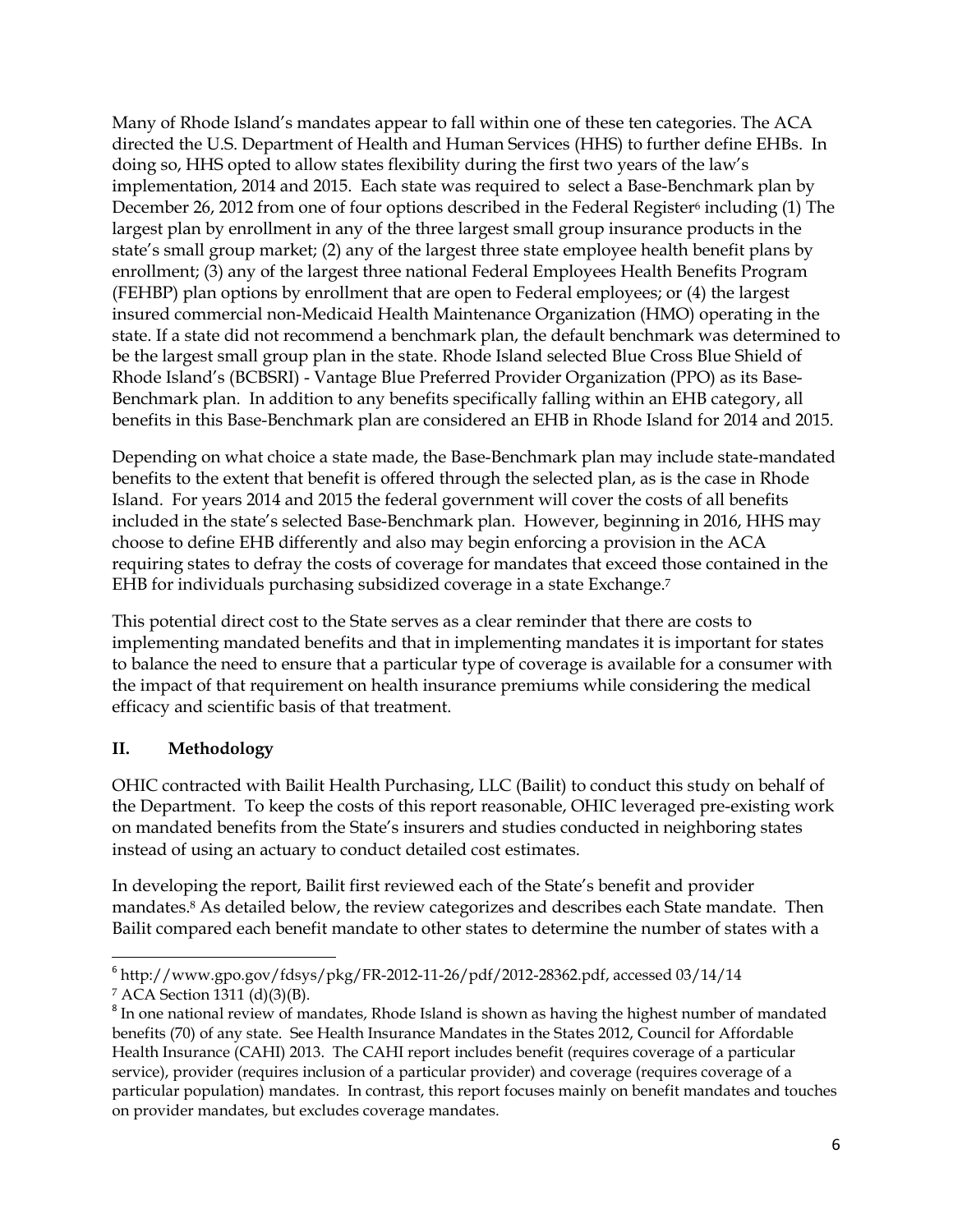similar benefit mandate and to compare details of the specific mandates. Bailit began by reviewing the comprehensive mandate report published annually by the Council for Affordable Health Insurance (CAHI) to identify states with potentially similar mandates.<sup>9</sup> Where available, Bailit considered reports and analyses that have been conducted in other states, particularly reports from Connecticut<sup>10</sup>, Massachusetts<sup>11</sup>, and Maryland<sup>12</sup> to leverage pre-existing work on mandated benefits. In addition, Bailit reviewed various advocacy and provider association sources that report on mandated benefits.

Bailit interviewed or received completed surveys from each of the four insurers (BCBSRI, United Health Care, Tufts Health Plan, and Neighborhood Health Plan of Rhode Island) that are offering coverage through HealthSource RI. In these interviews, Bailit solicited feedback on the approach to the report, and obtained cost and other policy information. Their input is reflected throughout this report.

To develop the estimated cost impact of mandates on a per member per month (pmpm) basis in Rhode Island, Bailit considered including not only direct cost (cost of all services required by the mandate), but also indirect costs (cost of services provided outside of the mandate that can be attributed to the mandate, or cost savings from provision of certain mandated services). In the end, because of the use of secondary data sources and analysis, the analysis presented here uses only direct costs as that was what was most commonly reported by insurance carriers and other state reports.

Bailit used two data gathering methods to conduct this analysis. First, Bailit requested pmpm cost estimates from the four Rhode Island carriers from their fully insured plans, when available. BCBSRI provided their cost estimates for the majority of mandates discussed within this report. Most of their estimates were in 2010 dollars. Bailit then used BCBSRI –specific premium increases for years 2011-2014 and inflated these estimates accordingly. It should be noted that this method does not account for any potential differences in provider contracts or utilization of these services. Where available, input from the other Rhode Island carriers is also noted. In instances where Rhode Island carriers were not able to share cost estimates for a particular mandate, Bailit reviewed at least two other state estimates to provide a range of costs. These cost estimates are from nearby states with a similar mandate, similar health care costs and who had recently conducted mandated benefit reviews including Massachusetts, Connecticut, and Maryland.<sup>13</sup> Wherever possible based on the similarity of each mandate, Massachusetts is used as the comparison state. If a cost estimate from Massachusetts was not available, a cost

<sup>9</sup> The CAHI report only provides general categories of mandates and the name of states with a mandate falling in to the category. After identifying a state as potentially having a mandate based on the CAHI report, however, it was important to look specifically at a state's legislation or another detailed report to obtain more information on each of the mandates.

<sup>10</sup> http://www.ct.gov/cid/lib/cid/2010\_CT\_Mandated\_Health\_Insurance\_Benefits\_Reviews\_- \_General\_Overview.pdf.

<sup>&</sup>lt;sup>11</sup> http://www.mass.gov/chia/docs/r/pubs/13/comprehensive-mandate-review-report-2013-1-10.pdf. <sup>12</sup>http://mhcc.dhmh.maryland.gov/healthinsurance/Documents/healthinsurance/mandated\_2012\_2012 0106.pdf.

<sup>&</sup>lt;sup>13</sup> Because the mandates are all slightly different, the comparisons to other states only give a sense of impact of the cost of each mandate rather than an exact analysis.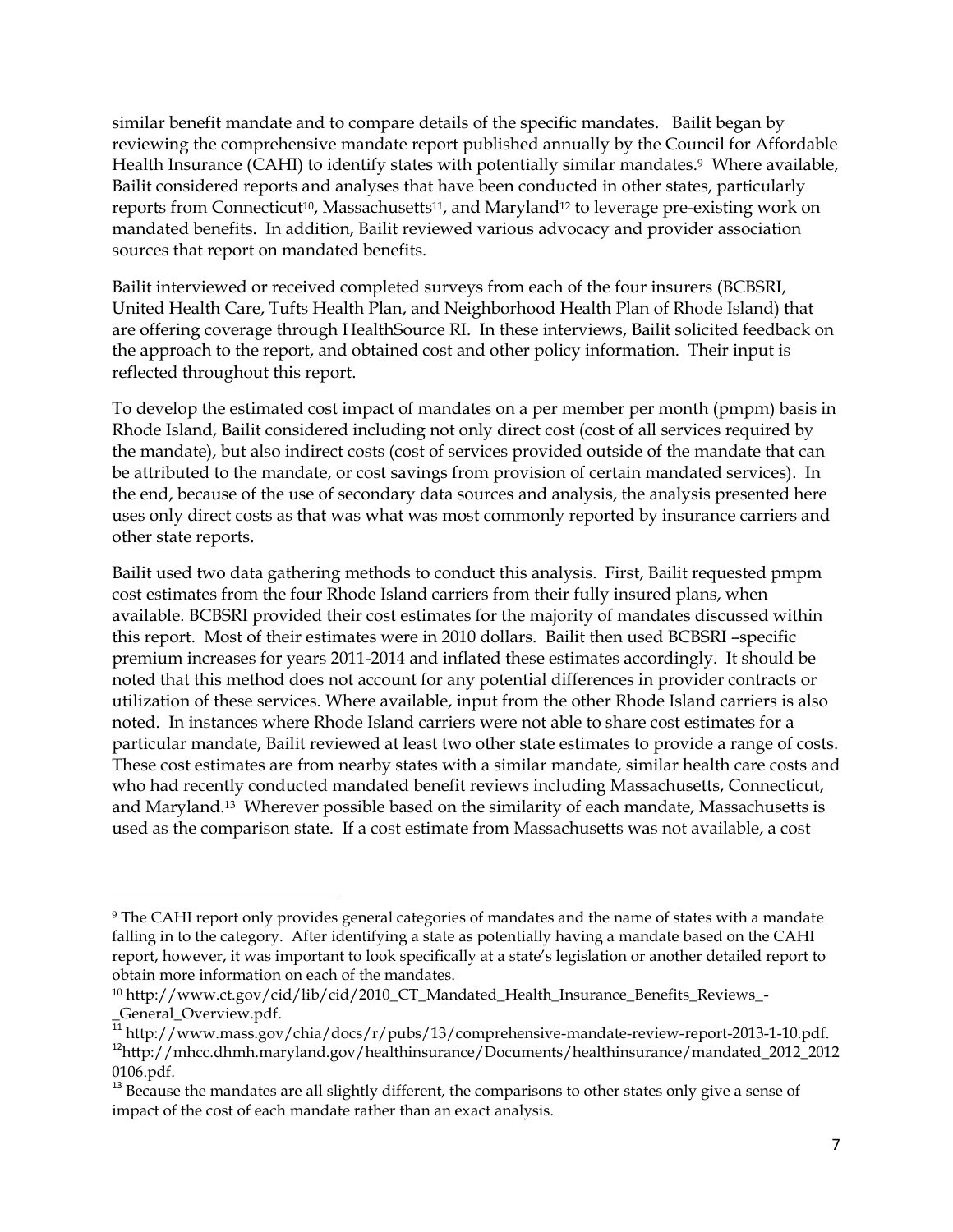estimate from Connecticut was preferred and lastly to Maryland.14 Other states' estimated costs were sometimes adjusted based on the differences in the mandated benefit requirements and always inflated to 2014 dollars using analyses conducted by the Centers for Medicare and Medicaid Services (CMS), as noted.

Based on all of the data collected during the research phase, Bailit worked closely with OHIC to develop recommendations for ongoing review of current and new mandated benefits, particularly in light of the changes implemented due to the ACA.

# **III. Review of Current State Mandated Benefits**

State mandated health benefits are directed at ensuring that individuals who purchase coverage in the individual or small group market receive access to services that the State requires health insurance carriers to provide. In Rhode Island, those mandated benefits are typically found in state statute governing these entities and the different plans that may be offered.<sup>15</sup> State mandated benefits do not apply to self-insured plans, Medicare or Medicaid.

This section of the report reviews the current health and provider mandates in the State, and for the health benefits, compares Rhode Island's mandates to those included in other states. Each analysis includes a cost impact of the particular mandate, based on existing Rhode Island data and/or by making reasonable estimates of a general cost impact based on reports developed for Massachusetts, Connecticut and/or Maryland.

Rhode Island's mandated benefits were assessed in three different categories:

- 1) Service mandates that were either federally mandated before the ACA or which fit squarely within one of the ten EHB categories defined by the ACA;
- 2) Service mandates which are currently in Rhode Island's EHB Base-Benchmark plan but which may not be considered an EHB by HHS in the future; and
- 3) Provider mandates.

# **A. State Mandated Health Benefits which are also federally mandated or likely to be included as Essential Health Benefits**

The first group of benefits reviewed is those that are likely to fall within one of the ten categories of services included as an EHB or are otherwise federally mandated. This is done to highlight the overlap between existing State mandated benefits and federally mandated benefits. It is likely that with these mandates there is little marginal impact caused by the State mandate. That is, even absent the State mandate, these benefits still would be required by the federal government. In addition, they are typically offered by self-insured firms due to their efficacy.

 $\overline{\phantom{a}}$ <sup>14</sup> The proximity of the states and similarity in premium costs, make both Massachusetts and Connecticut reasonable comparison states. Only two of the benefit mandates were not also required in either Massachusetts or Connecticut (second surgical opinion and smoking cessation). For those benefits, we utilized Maryland as our comparison given its relative proximity and cost similarities. <sup>15</sup> See Rhode Island Statutes 27-20.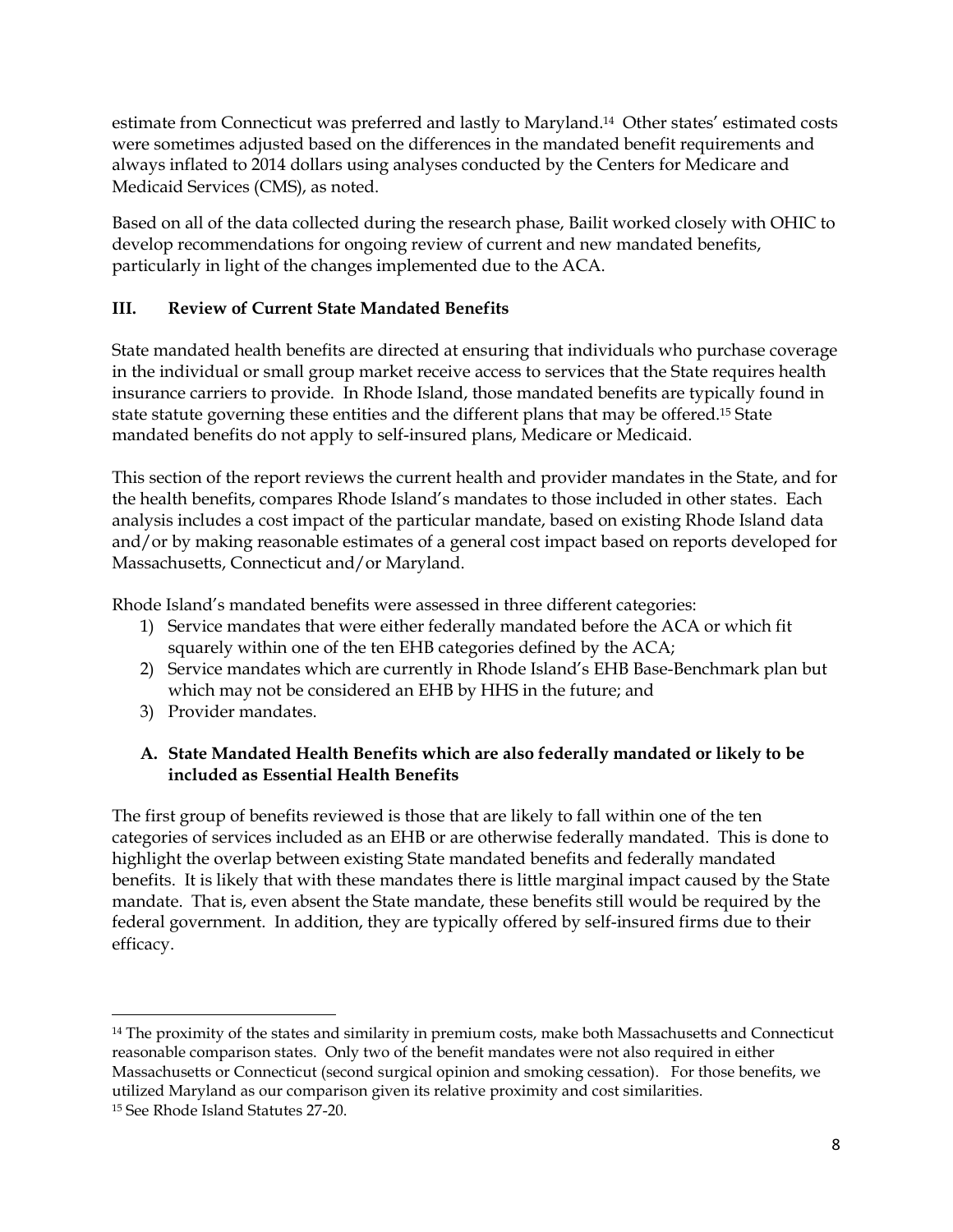Given that the definition of EHB is expected to evolve in the next few years, it is important for the State to monitor debate around the definition in order to impact it, where appropriate, and to consider whether the mandates in this group will ultimately be required based on the final EHB definition. Even if they are all included, however, self-insured firms, fully-insured firms with over 100 full-time equivalent employees and firms with grandfathered plans will not need to abide by the benefits required under EHB. Fully-insured firms and firms with grandfathered plans that are not self-insured do need to comply with State mandated benefits however. As the definition of EHB evolves, the State will want to monitor whether these excluded plans continue to offer the benefits within this group.

As detailed below, some of the State mandated benefits within this category may go further than the federal law or EHB and may include limits on cost sharing or other out-of-pocket costs for consumers which may not be addressed by federal law. Table One summarizes benefits falling within this first category. The Table includes estimated 2014 pmpm costs for each of the mandates based on the cost methodology described above to provide a sense of the impact of mandated benefits on the cost of insurance premiums. While the estimated premium impact of these mandates is high (\$50.16), given that these services are either federal mandates or squarely within an EHB category, there is limited ability for the State to impact insurance coverage by making any changes to these mandates.

| <b>Benefit</b>                                                | 2014                     | Comments                                                                                                                                                                                            |
|---------------------------------------------------------------|--------------------------|-----------------------------------------------------------------------------------------------------------------------------------------------------------------------------------------------------|
|                                                               | estimated<br><b>PMPM</b> |                                                                                                                                                                                                     |
|                                                               | Cost                     |                                                                                                                                                                                                     |
| Ambulance services                                            | \$2.76                   | Benefit is required under ACA, RI law includes cost<br>sharing limits, self-insured firms also cover                                                                                                |
| <b>Colorectal Screening</b>                                   | \$4.71                   | Benefit is required under ACA, self-insured firms also<br>cover                                                                                                                                     |
| Contraceptive Coverage                                        | \$1.38                   | Benefit is required under ACA - may want to wait to see<br>what Supreme Court decides regarding religious<br>organizations, significant differences between self-insured<br>and fully insured firms |
| Diabetes Treatment                                            | \$2.86                   | Benefit is required under ACA, self-insured firms also<br>cover                                                                                                                                     |
| <b>Emergency Room</b><br><b>Services</b>                      | $-$                      | Benefit is required under federal law, no significant<br>difference between self-insured and fully insured firms                                                                                    |
| Lead Screening                                                | \$0.03                   | Benefit is required under ACA but no age guidelines are<br>provided; self-insured firms also cover                                                                                                  |
| Mammography                                                   | \$3.24                   | RI mandate aligned with recommendations from ACS,<br>consider USPFTS, self-insured firms also cover                                                                                                 |
| Pap Smears                                                    | \$1.04                   | Benefit is required under ACA, self-insured firms also<br>cover                                                                                                                                     |
| Mastectomy Treatment<br>and Required Hospital<br><b>Stays</b> | \$0.12                   | Benefit is required under federal law except RI law also<br>includes minimum hospital stays, self-insured firms also<br>cover                                                                       |
| Maternity Hospital Stays                                      | \$9.93                   | Benefit is required under federal law, self-insured firms<br>also cover                                                                                                                             |
| Mental Health and                                             | \$12.45                  | Details regarding EHB beyond 2015 may be important to                                                                                                                                               |

**Table One: State Mandated Benefits that Overlap Significantly with Federal Mandates**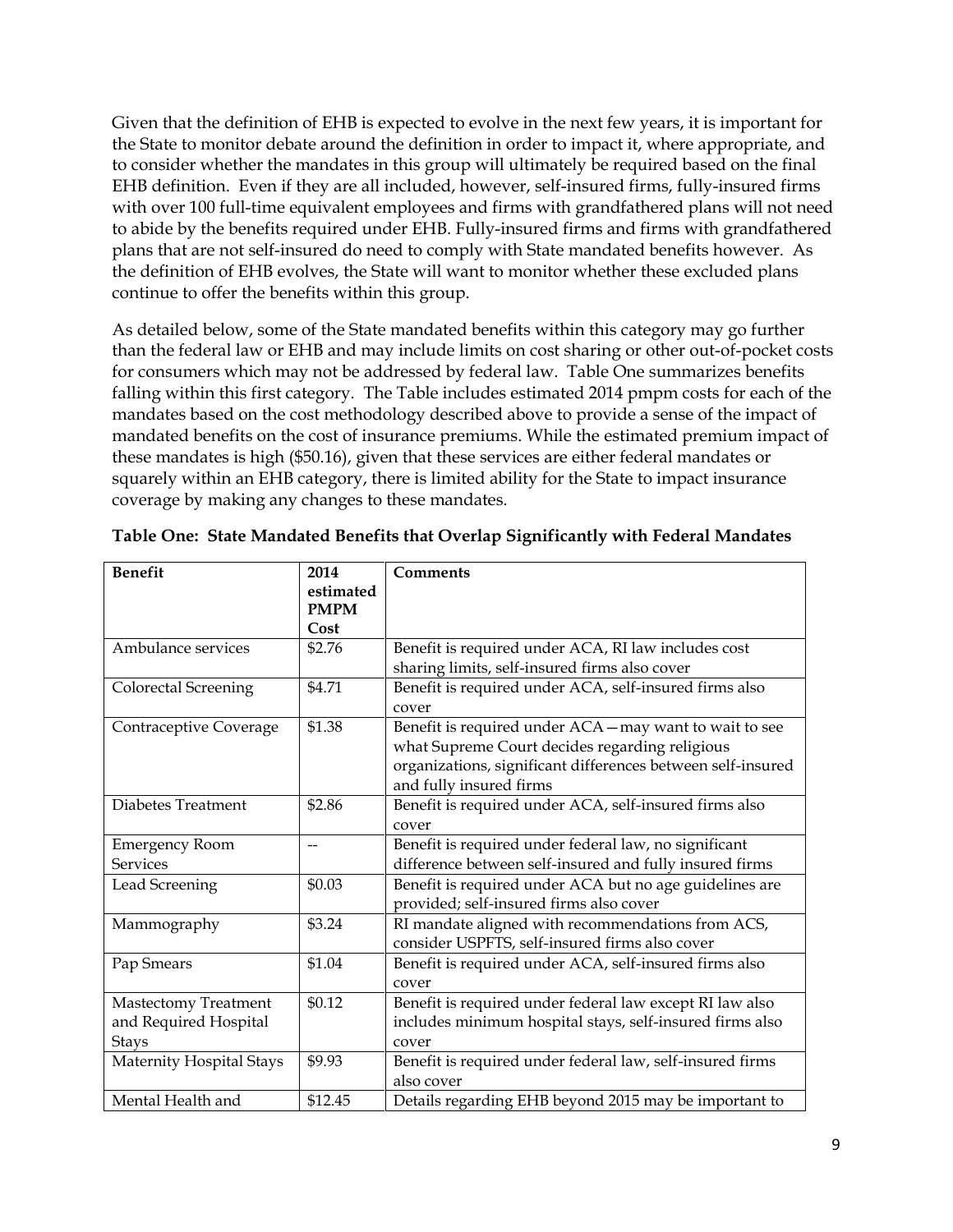| <b>Benefit</b>                           | 2014<br>estimated<br><b>PMPM</b><br>Cost | <b>Comments</b>                                                                                                                                                                                                                                         |
|------------------------------------------|------------------------------------------|---------------------------------------------------------------------------------------------------------------------------------------------------------------------------------------------------------------------------------------------------------|
| Substance Abuse                          |                                          | consider, self-insured firms also cover although some<br>carve-outs are apparent                                                                                                                                                                        |
| Newborn Care                             | \$6.03                                   | Benefit is required under ACA, RI law also requires<br>continuation of the infant on the parent's insurance plan<br>and payment of premium, as appropriate, to continue<br>newborn care after the first month of life, self-insured<br>firms also cover |
| Pediatric Preventive Care                | \$4.22                                   | Benefit is required under ACA, self-insured firms also<br>cover                                                                                                                                                                                         |
| Prosthetics and Orthotics                | \$0.83                                   | Details regarding EHB beyond 2015 may be important to<br>consider, self-insured firms cover but potentially reduced<br>dollar amounts without mandate                                                                                                   |
| <b>Smoking Cessation</b>                 | \$0.56                                   | Details regarding EHB beyond 2015 may be important to<br>consider, some differences between self-insured and fully-<br>insured firms                                                                                                                    |
| <b>Total Estimated</b><br>Premium Impact | \$50.16                                  |                                                                                                                                                                                                                                                         |

## *Ambulance Services*

Rhode Island law mandates that cost sharing for ground ambulance services may not be greater than \$50 for an individual or group health plan.<sup>16</sup> Thirteen other states<sup>17</sup> have a mandate for ambulance services. Those states generally require provision of emergency transportation as part of insurance coverage but do not typically specify limitations on cost sharing. New York's mandate also speaks to cost sharing, but requires insurers to make payment in full for ambulance services.<sup>18</sup>

Ambulance services are unlike many other health care services in that they can be provided by a patchwork of public and private providers, and the patient may not know or have control of what ambulance is providing services to them. This is particularly an issue in those areas where there are in-network and out of network ambulance services.

While ambulance services themselves in emergency circumstances will be covered as an Essential Health Benefit, having a cost-sharing limitation may continue to be important to limit an individual's financial exposure based on which ambulance service happens to provide the emergency transportation.

Cost Impact: Rhode Island insurers did not provide cost estimates for this mandate. The only analysis of cost impact which existed was an analysis of Connecticut's ambulance mandate. The Connecticut mandate requires coverage of ambulance services by insurance carriers but

<sup>16</sup> See § 27-20-55. Enacted in 2008.

<sup>&</sup>lt;sup>17</sup> Health Insurance Mandates in the States 2012, Council for Affordable Health Insurance (CAHI) 2013. 18See http://codes.lp.findlaw.com/nycode/ISC/43/4303#sthash.mWNG5vm6.dpuf.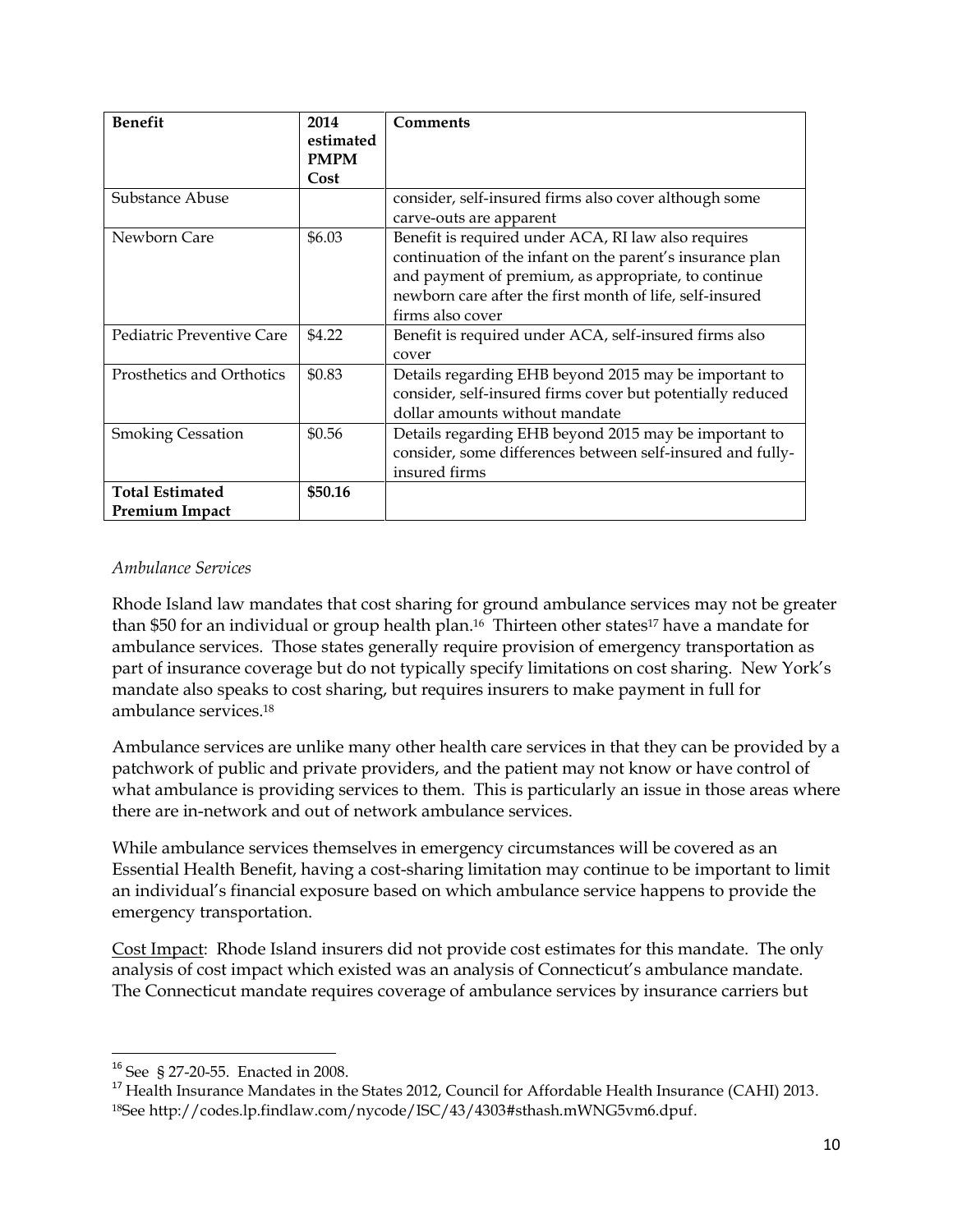does not address cost-sharing responsibilities. The 2014 pmpm cost of ambulance services in Connecticut was estimated to be \$2.76.

## *Colorectal Exams*

Enacted in 2000, Rhode Island mandates coverage for colorectal examinations and laboratory tests for cancer for any non-symptomatic covered individual, in accordance with the current American Cancer Society guidelines. Thirty-seven states require coverage of colonoscopies.<sup>19</sup> Like Rhode Island, many of these states specifically tie their mandate to American Cancer Society Guidelines.

Colorectal cancer20is the third leading cause of cancer-related deaths in the United States for both men and women, accounting for approximately nine percent of all cancer deaths. The risk for developing colorectal cancer increases as people age, with the vast majority (90%) of colorectal cancers diagnosed in people aged 50 and older.

The ACA requires coverage of preventive health services with no cost sharing for all U.S. Preventive Services Task Force (USPSTF) recognized preventive services, including colorectal screening. Given that requirement, the State may want to reconsider whether it needs a statespecific mandate of colorectal screening.

Cost Impact: Rhode Island insurers did not provide estimates of the cost of the colorectal screening mandate. Both Connecticut and Maryland did provide cost estimates for colorectal screenings within their reports. Maryland's estimate was \$2.71 pmpm in 2012. For purposes of this report, Connecticut's estimate of \$4.71 pmpm for 2014 was used as the estimate of the impact of colorectal screenings in Rhode Island.

# *Contraception*

Since 2000, Rhode Island state law has mandated coverage of prescription contraceptive drugs and devices for all individual and group health insurance coverage that includes prescription drug coverage.<sup>21</sup> The mandate does not require coverage for the prescription drug RU 486.<sup>22</sup> The statute allows insurers to exclude this coverage for churches or qualified church-controlled organizations for whom such coverage is contrary to bona fide religious tenets. According to the National Conference of State Legislatures, 28 states have similar mandates in place. <sup>23</sup>

The ACA requires coverage of contraceptive methods and counseling as an EHB (women's preventive services). Because contraception is included under the category of preventive services, no cost sharing is allowed. Under the ACA, women have access to the full range of FDA-approved contraceptive methods. This includes, but is not limited to, barrier methods, hormonal methods, and implanted devices, as well as patient education and counseling. Methods include a range of pills, the ring, the patch, the shot, implants, hormonal intrauterine

<sup>&</sup>lt;sup>19</sup> Health Insurance Mandates in the States 2012, Council for Affordable Health Insurance (CAHI) 2013.

 $^{20}$  Refers to cancer of the colon or the rectum.

 $^{21}$ See § 27-20-43.

<sup>&</sup>lt;sup>22</sup> RU-486 (Mifepristone) is a medication that blocks the action of progesterone to cause abortion. <sup>23</sup>See<http://www.ncsl.org/research/health/insurance-coverage-for-contraception-state-laws.aspx>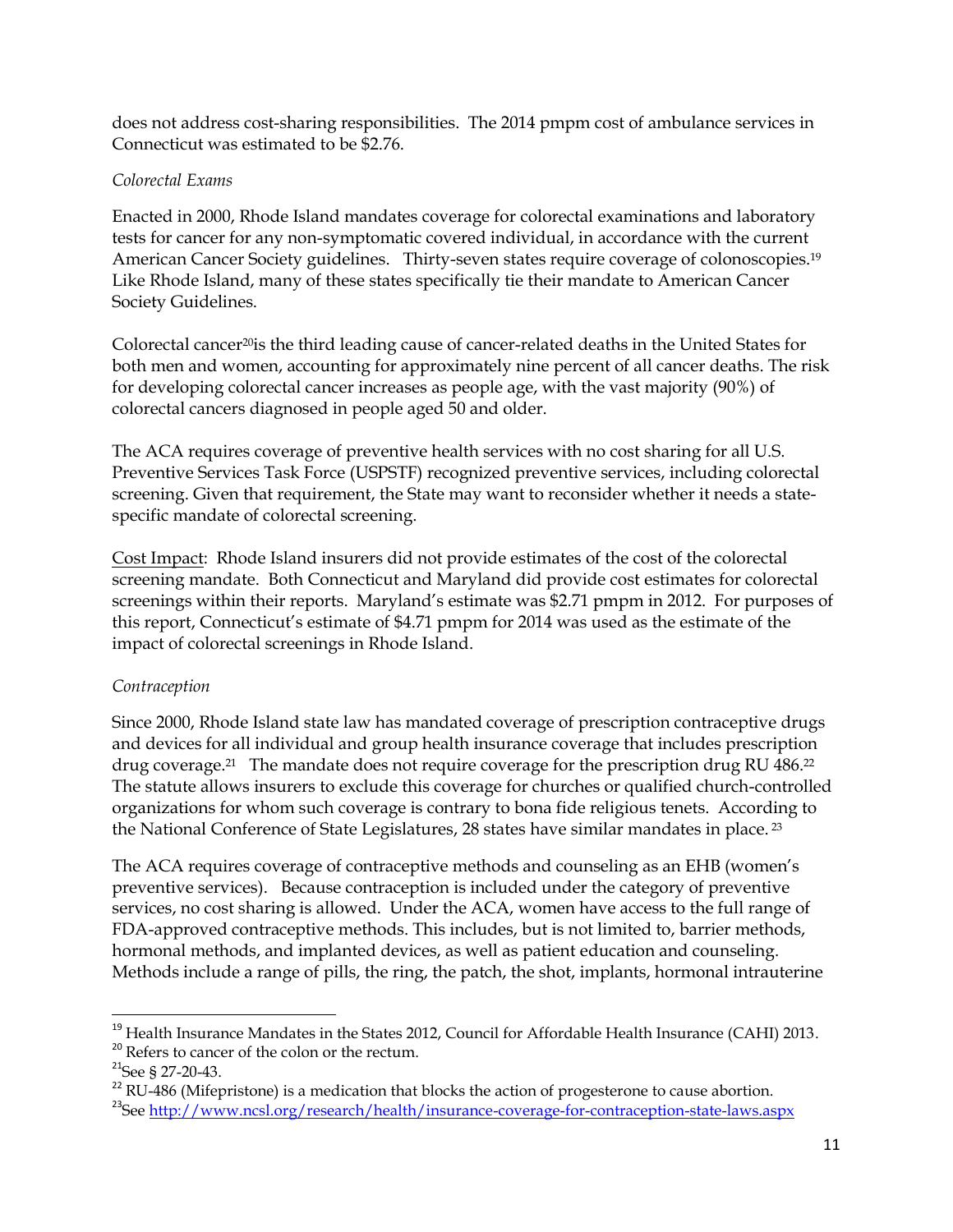devices, non-hormonal intrauterine devices, barrier methods, and sterilization procedures. Like Rhode Island, coverage of RU 486 is not required under the ACA.

To be covered a method must be FDA approved and prescribed by a health care provider. Coverage for contraception should be without cost sharing. However, if a provider prescribes a drug and there is a generic equivalent available, a plan or issuer may cover the generic without cost-sharing and impose cost-sharing on the branded drug. If a generic version is not available, then a plan or issuer must provide coverage for the brand name drug without cost-sharing. However, the plan must have a waiver process that enables the woman to access the branded drug without cost sharing when a generic drug is available but her provider determines that the branded drug is medically appropriate for her. The final regulations regarding coverage of women's preventive health services under the ACA allows for an exception for religious employers. <sup>24</sup> However, the Supreme Court will be ruling on this issue this spring.

Given the requirement to cover contraception through the ACA, there is not a specific need for the State to mandate coverage on an ongoing basis. However, in order to continue the religious exemption in Rhode Island, depending on the Supreme Court's ruling, the State may want to maintain at least that portion of the mandate.

Cost Impact: Rhode Island insurers did not provide a cost estimate for this mandate. Estimates for the cost of contraceptive coverage ranged from \$0.94 in Connecticut to \$2.71 in Maryland. Estimates from an analysis completed on 2009 fully insured claims for Massachusetts<sup>25</sup> were inflated using national estimates for health insurance spending increases.<sup>26</sup> The 2014 pmpm cost impact of contraceptives was therefore estimated to be \$1.38.

# *Diabetes Treatment*

Rhode Island, like most states, requires coverage for diabetes treatment and supplies, including self-management education.<sup>27</sup> According to CAHI, diabetes supplies are required in 46 states, including Rhode Island and diabetes self management is required in 41 states. Diabetes treatment is required as an EHB under the ACA as part of chronic disease management.

Diabetes is one of most serious and widespread illnesses in America. With diabetes, a person cannot produce or process insulin. Diabetes is the 7th leading cause of death in the country and a number of potential complications stem from diabetes including increased risk of heart disease, stroke and hypertension, kidney disease, amputation blindness, and dental and periodontal disease.28 Given these health risks and the potential health care costs, insurers undoubtedly would cover these services regardless of the State's mandate.

l <sup>24</sup>Federal Register, Published July 2, 2013, accessible at [http://www.gpo.gov/fdsys/pkg/FR-2013-07-](http://www.gpo.gov/fdsys/pkg/FR-2013-07-02/pdf/2013-15866.pdf) 02/pdf/2013-15866.pdf

<sup>&</sup>lt;sup>25</sup> http://www.mass.gov/chia/docs/r/pubs/13/comprehensive-mandate-review-report-2013-1-10.pdf, accessed 1/6/14

<sup>26</sup> http://www.cms.gov/Research-Statistics-Data-and-Systems/Statistics-Trends-and-

Reports/NationalHealthExpendData/downloads/proj2012.pdf, accessed 3/12/14

<sup>&</sup>lt;sup>27</sup>See § 27-20.30

<sup>&</sup>lt;sup>28</sup> National Diabetes Fact Sheet, http://www.cdc.gov/diabetes/pubs/pdf/ndfs\_2011.pdf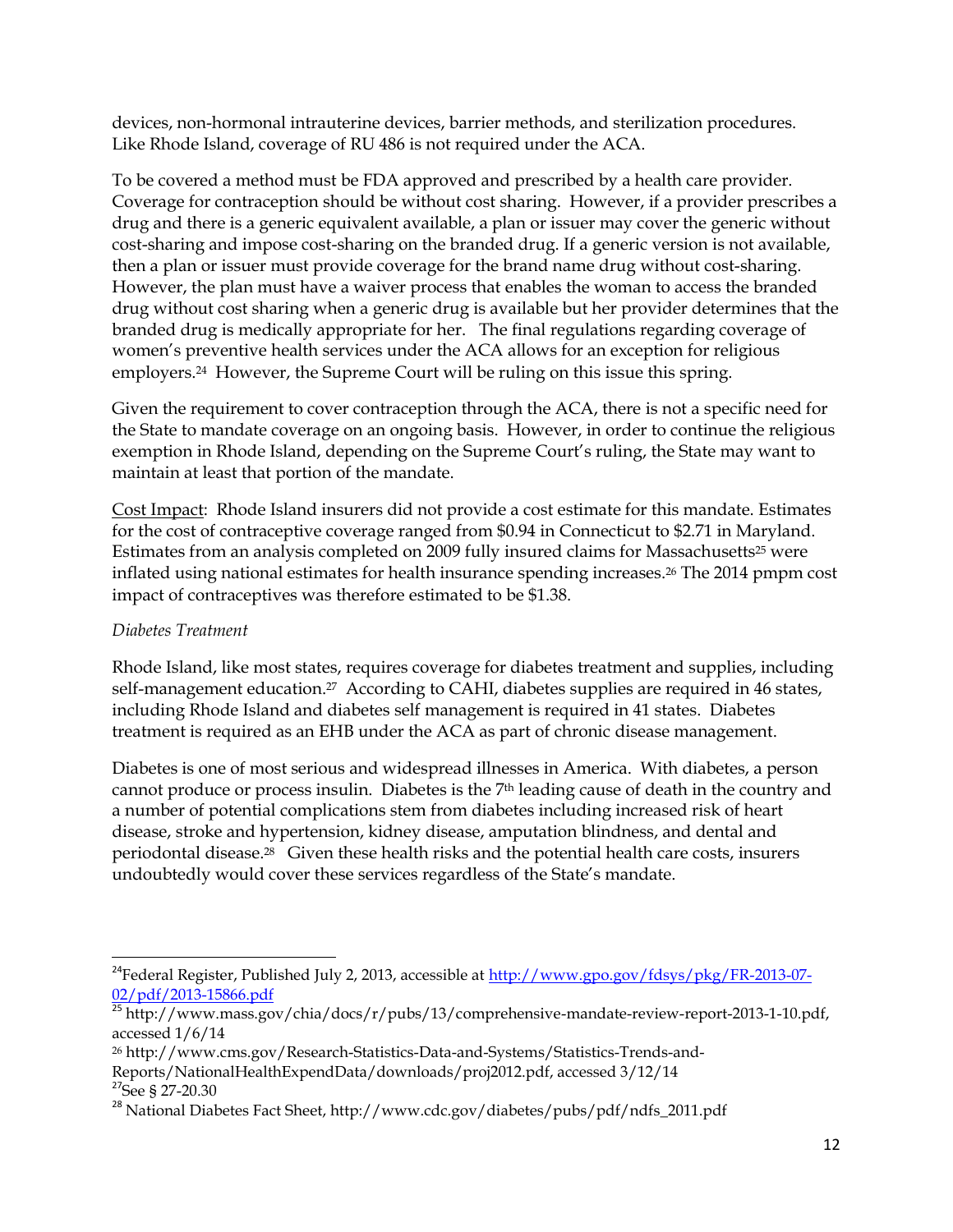The imperative to manage diabetes as a way to both manage health care quality and costs, combined with the requirement that diabetes treatment be included as an EHB under the ACA, makes a continuing treatment mandate in Rhode Island somewhat redundant.

Cost Impact: Rhode Island insurers did not specifically provide estimates of the cost impact of the diabetes mandate. Costs for diabetes care and treatment varied across states from \$0.45 in Maryland to \$5.59 in Connecticut possibly reflecting differences in service provision, disease prevalence, and/or difficulty in analyzing claims data. Estimates from an analysis completed on 2009 fully insured claims for Massachusetts<sup>29</sup>were inflated using national estimates for health insurance spending increases.<sup>30</sup> The 2014 pmpm cost impact of diabetes treatment was estimated to be \$2.86.

# *Emergency Room Services*

§ 27-18-76 details how Section 1867 of the Social Security Act 42 (U.S.C. S 1395dd), as amended by Section 1001 of the ACA, should be interpreted by health plans in Rhode Island. That is, the insurer must provide access to emergency room services without the need for any prior authorization determination, even if the emergency services are provided out-of-network. Further, health plans may not impose any administrative requirements or limitations on coverage for emergency services on out of network providers that do not apply to in-network providers. According to the CAHI report, there are 42 states with an Emergency Room mandate although these vary somewhat from prudent layperson<sup>31</sup> to more broadly defined emergency room coverage.32 Most states initially implemented these laws when managed care became the predominant form of coverage in the mid 1990's, notably RI's law was passed in 2012 (following passage of language within the ACA).

This mandated benefit appears redundant with federal law, particularly since emergency services are included as one of the ten categories of EHB. However, if the State is concerned about out-of-network cost sharing it may want to maintain this part of the mandate.

Cost Impact: Bailit was not able to identify any cost estimate for emergency room services. CAHI estimates the cost of this mandate to be less than 1 percent of the premium, but this estimate is not precise enough to be included in the analysis.

# *Lead Screenings*

 $\overline{a}$ 

Since 1991, Rhode Island has mandated coverage of screenings for lead poisoning and related services for children under age six, including for group plans and for Medicaid.<sup>33</sup> Seven states, in addition to Rhode Island, have enacted similar mandates, including California, Connecticut,

 $^{29}$ http://www.mass.gov/chia/docs/r/pubs/13/comprehensive-mandate-review-report-2013-1-10.pdf, accessed 1/6/14

<sup>30</sup> http://www.cms.gov/Research-Statistics-Data-and-Systems/Statistics-Trends-and-Reports/NationalHealthExpendData/downloads/proj2012.pdf, accessed 3/12/14

 $31$  Requiring insurers to provide coverage for provision of emergency services in situations where a "prudent layperson" (a person who possesses an average knowledge of health and medicine) would reasonably believe that particular symptoms required emergency treatment, regardless of the final diagnosis.

 $32$  Health Insurance Mandates in the States 2012, Council for Affordable Health Insurance (CAHI) 2013. <sup>33</sup> § 23-24.6-9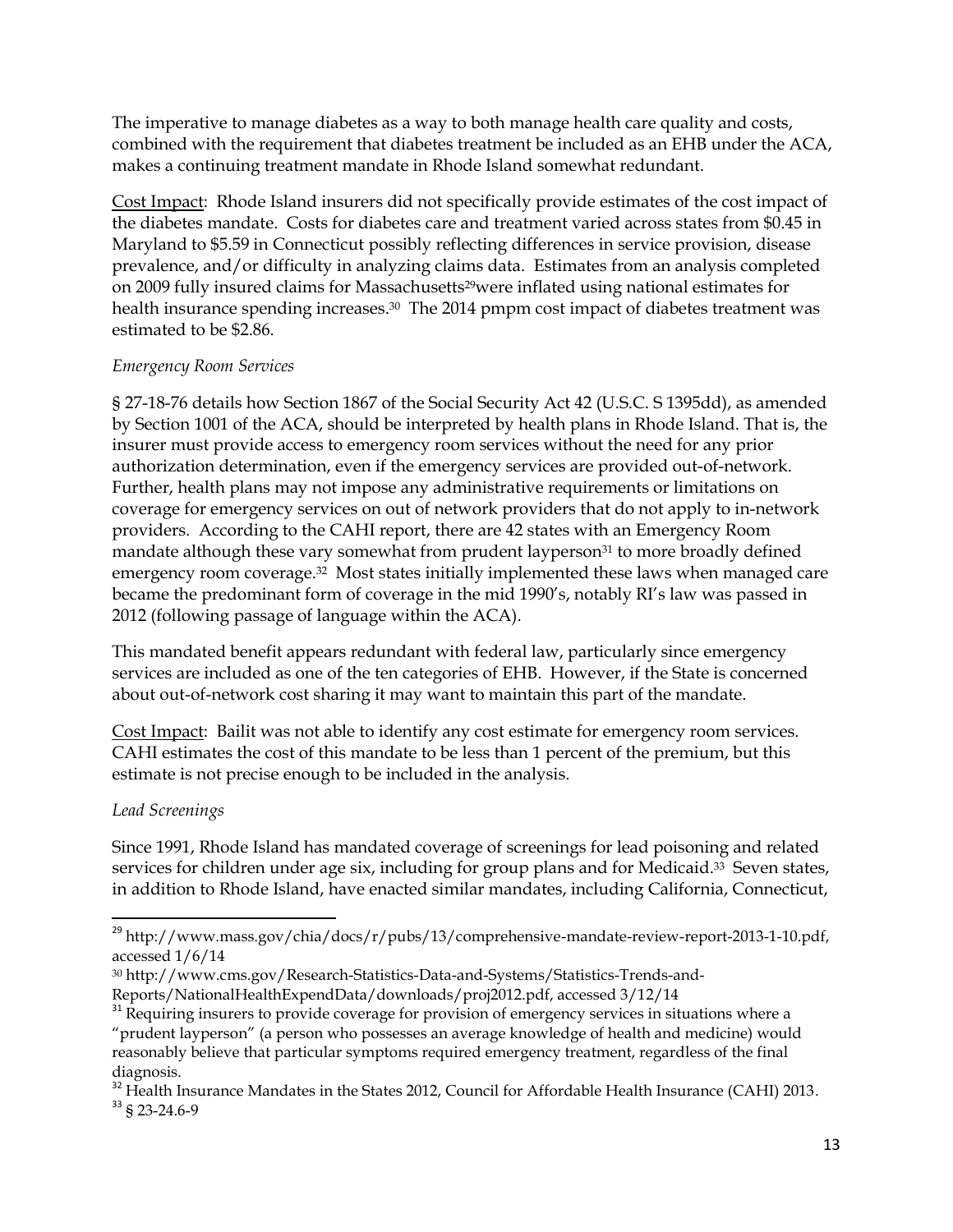Delaware, Massachusetts, Missouri, New Jersey and Wisconsin.34 Under the ACA, health plans must provide lead screening for children at risk of exposure as part of preventive services as an EHB.

While the ACA does not provide specific guidelines regarding the age of children for which lead screening is relevant, insurers would likely continue to provide for lead screening for children under age six regardless of the mandate.

Cost Impact: Cost estimates for state mandated lead screening services in Connecticut and Massachusetts were \$0.01 to \$0.07 pmpm, respectively. BCBSRI reported 2010 costs of \$0.02 pmpm, inflated for 2014, the estimated cost of the lead screening mandate is \$0.03 pmpm.

## *Mammograms/Pap Smears*

Health plans in Rhode Island must cover mammograms and pap smears, in accordance with guidelines established by the American Cancer Society, under the State's mandate, enacted in 2005.<sup>35</sup>

In addition, plans must cover two paid screening mammograms per year if recommended by a physician, for women who have been treated for breast cancer within the last five years or who are at high risk of developing breast cancer due to genetic predisposition (BRCA gene mutation or multiple first degree relatives), a high risk lesion on prior biopsy (lobular carcinoma in situ) or atypical ductal hyperplasia.<sup>36</sup>

Every state except Utah has a mammogram mandate. Including Rhode Island, 26 states mandate pap smears.37 There is an on-going debate on whether and how often either of these screenings should take place. Since Pap tests have been provided on a regular basis, cervical cancer incidence and mortality rates have decreased by almost 70%. <sup>38</sup> The survival rate for women diagnosed with precancerous lesions through the Pap test is nearly 100%, as cancer is prevented altogether. National organizations provide different guidelines in terms of when screening mammograms and Pap tests should begin and their periodicity as shown in Table Two below. In implementing the ACA, HHS follows the recommendations of the USPSTF, 39 which recommends mammograms to begin at age 50 (rather than age 40 as recommended by the American Cancer Society (ACS)) and that the tests be conducted every two years (rather than annually as recommended by the ACS. Likewise, for Pap tests, the USPSTF provides for screenings to start later (at age 30 rather than at age 21) and to occur every three years (instead of annually to age 30 as recommended by ACS).

# **Table Two: Differences in Mammogram and Pap Test Recommendations**

| <b>Test Recommendations</b><br>Organization<br><b>Mammogram Recommendations</b><br>$P_{AD}$ |
|---------------------------------------------------------------------------------------------|
|---------------------------------------------------------------------------------------------|

 $^{34}$  Health Insurance Mandates in the States 2012, Council for Affordable Health Insurance (CAHI) 2013. <sup>35</sup> § 27-20-17

 $\overline{a}$ 

 $36$  Ibid.

<sup>&</sup>lt;sup>37</sup> Health Insurance Mandates in the States 2012, Council for Affordable Health Insurance (CAHI) 2013. <sup>38</sup> http://www.cancer.org/cancer/cervicalcancer/detailedguide/cervical-cancer-key-statistics

<sup>&</sup>lt;sup>39</sup> See [http://www.hhs.gov/healthcare/facts/factsheets/2010/07/preventive-services](http://www.hhs.gov/healthcare/facts/factsheets/2010/07/preventive-services-list.html#CoveredPreventiveServicesforWomenIncludingPregnantWomen)[list.html#CoveredPreventiveServicesforWomenIncludingPregnantWomen](http://www.hhs.gov/healthcare/facts/factsheets/2010/07/preventive-services-list.html#CoveredPreventiveServicesforWomenIncludingPregnantWomen)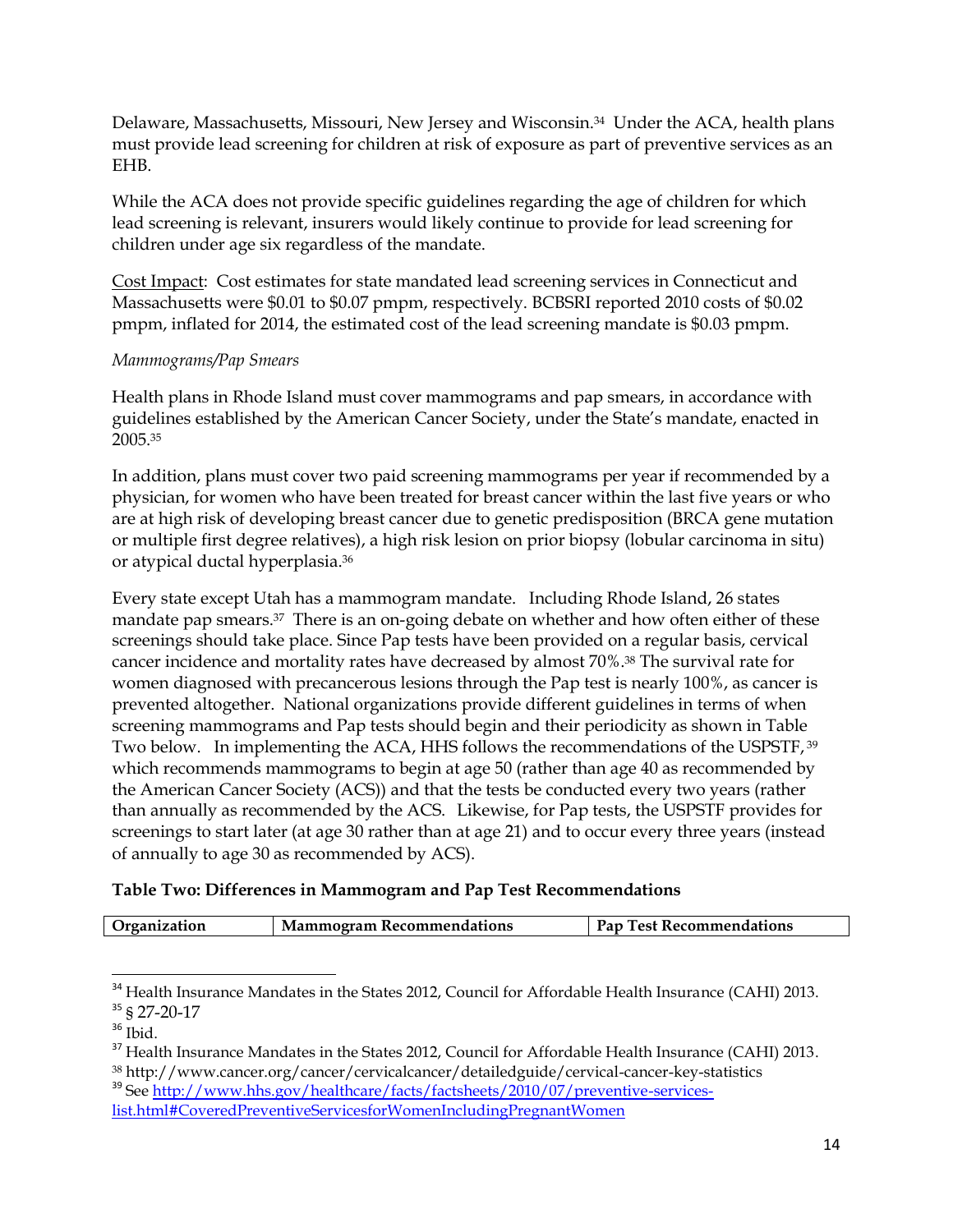| Organization                                                           | <b>Mammogram Recommendations</b>                                                    | <b>Pap Test Recommendations</b>                                                                                                                                                                                                                                                                                                                                                                                                       |
|------------------------------------------------------------------------|-------------------------------------------------------------------------------------|---------------------------------------------------------------------------------------------------------------------------------------------------------------------------------------------------------------------------------------------------------------------------------------------------------------------------------------------------------------------------------------------------------------------------------------|
| National Cancer<br>Institute <sup>40</sup>                             | Every two years from aged 40-49; every 1-2<br>years for women 50 and older          | Begin testing at age 21, and<br>following a triennial schedule until<br>age 29. Women age 30 and over,<br>with three consecutive negative<br>screenings and no risk factors, can<br>have combined test with HPV                                                                                                                                                                                                                       |
|                                                                        |                                                                                     | every five years. <sup>41</sup>                                                                                                                                                                                                                                                                                                                                                                                                       |
| American College of<br>Obstetrics and<br>Gynecology <sup>42</sup>      | Every two years from aged 40-49; every<br>year for women 50 and older               | Begin testing at age 21 regardless<br>of sexual history, and following a<br>biennial schedule until age 29.<br>Women age 30 and over, with<br>three consecutive negative<br>screenings and no risk factors, can<br>move to a triennial schedule.<br>ACOG further recommends<br>against screening before age 21, as<br>"it may lead to unnecessary and<br>harmful evaluation and treatment<br>in women at very low risk of<br>cancer." |
| American Cancer<br>Society <sup>43</sup>                               | Annual mammogram all women 40 and<br>older                                          | Begin testing three years after a<br>woman begins vaginal intercourse,<br>but no later than 21 years of age,<br>with annual screenings. From age<br>30-70, every 2-3 if have had three<br>successive normal screens. Women<br>who are 70 and older with three or<br>more successive normal tests and<br>no abnormal tests in the past 10<br>years, and women with total<br>hysterectomies, do not require<br>screening.               |
| <b>U.S Preventive</b><br>Services Task Force<br>(USPSTF) <sup>44</sup> | Every two years from the age of 50<br>through 74.                                   | Every three years for women age<br>30 and older.                                                                                                                                                                                                                                                                                                                                                                                      |
| American College of<br>Preventive Medicine <sup>45</sup>               | Every 1-2 years from the age of 50 to 70.<br>Those older than 70 should continue to | Begin testing as soon as sexually<br>active, or by age 18. Perform                                                                                                                                                                                                                                                                                                                                                                    |

 $\overline{\phantom{a}}$ <sup>40</sup> http://www.cancer.gov/

<sup>&</sup>lt;sup>41</sup> National Cancer Institute, Pap and HPV Testing Fact Sheet; accessible at <http://www.cancer.gov/cancertopics/factsheet/detection/Pap-HPV-testing>

<sup>&</sup>lt;sup>42</sup>[https://www.acog.org/About\\_ACOG/News\\_Room/News\\_Releases/2011/Annual\\_Mammograms\\_N](https://www.acog.org/About_ACOG/News_Room/News_Releases/2011/Annual_Mammograms_Now_Recommended_for_Women_Beginning_at_Age_40) [ow\\_Recommended\\_for\\_Women\\_Beginning\\_at\\_Age\\_40;](https://www.acog.org/About_ACOG/News_Room/News_Releases/2011/Annual_Mammograms_Now_Recommended_for_Women_Beginning_at_Age_40) see also

https://www.acog.org/About\_ACOG/Announcements/New\_Cervical\_Cancer\_Screening\_Recommend ations,

<sup>43</sup> http://www.cancer.org/healthy/findcancerearly/cancerscreeningguidelines/american-cancersociety-guidelines-for-the-early-detection-of-cancer,

<sup>44</sup> http://www.uspreventiveservicestaskforce.org/uspstf/uspsbrca.htm, see also

http://www.uspreventiveservicestaskforce.org/uspstf/uspscerv.htm

<sup>45</sup> http:// [www.acpm.org.](http://www.acpm.org/)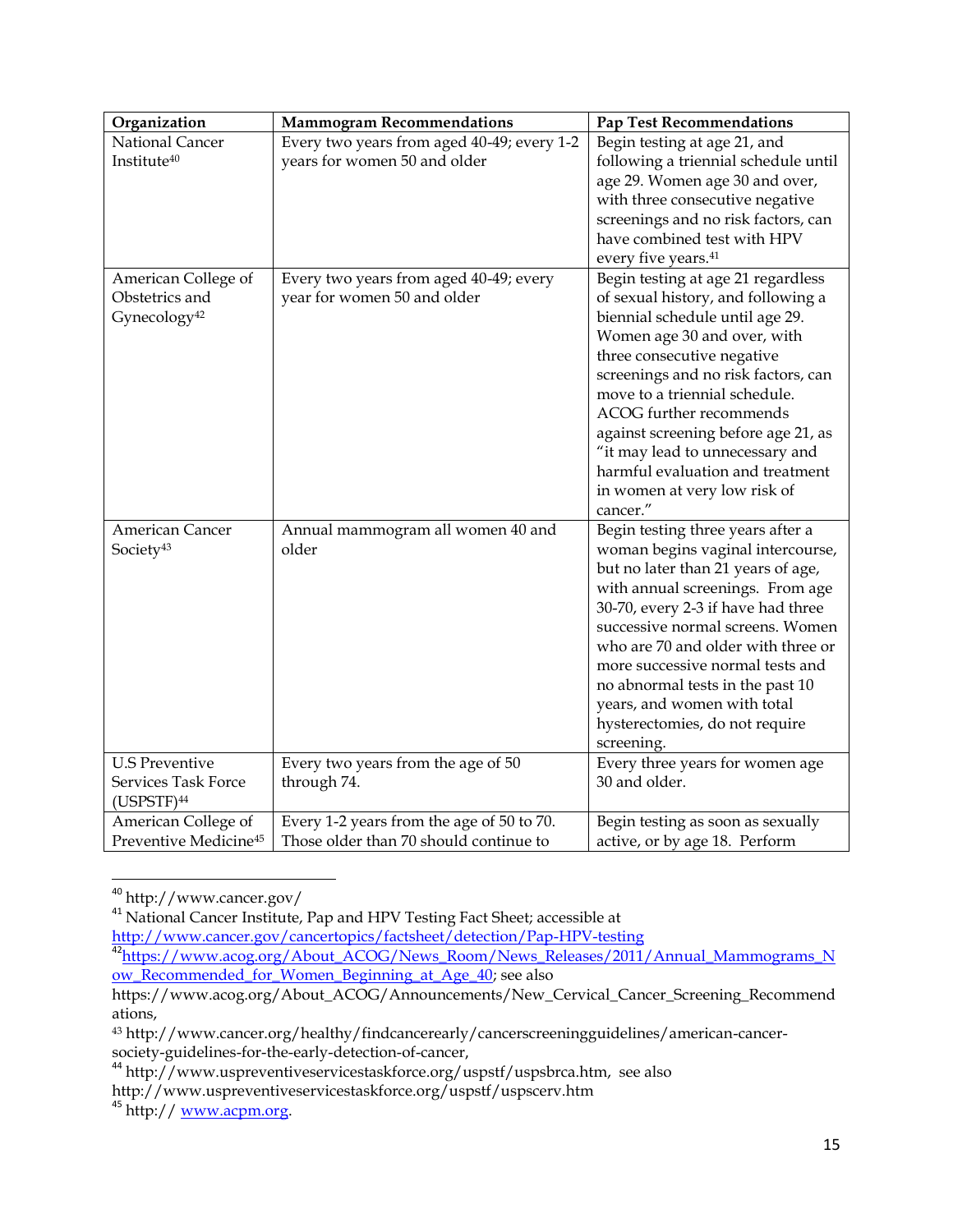| Organization | <b>Mammogram Recommendations</b>                      | <b>Pap Test Recommendations</b>    |
|--------------|-------------------------------------------------------|------------------------------------|
|              | receive mammograms as long as can                     | annually after two consecutive     |
|              | receive treatment. Makes no specific                  | tests show normal results. Testing |
|              | recommendations for those under 50,                   | should occur until age 65.         |
|              | instead suggests further study of potential           |                                    |
|              | benefit for those women at higher risk. <sup>46</sup> |                                    |

Where Rhode Island's mandate specifically ties coverage to the American Cancer Society's guidelines, the State may want to revisit its mandate, and consider whether given the ACA requirement, a mandate is even necessary.

Cost Impact: Rhode Island insurers did not estimate a cost for the mammogram or pap smear mandates. The 2014 cost estimate from Connecticut was used to estimate the cost of the mammography mandate in Rhode Island, which is \$3.24 pmpm. The estimate for pap smears was provided by Massachusetts for 2009 and inflated to 2014 dollars. Based on that, it is estimated that the impact of the mandate is \$1.04 pmpm in 2014 in Rhode Island.

# *Mastectomy Treatment and Required Hospital Stays*

Well before the passage of the ACA, Congress enacted a federally mandated benefit for breast reconstruction after mastectomy as part of the Women's Health and Cancer Rights Act (WHCRA) of 1998. Under WHCRA, group health plans, insurance companies and health maintenance organizations (HMOs) offering mastectomy coverage are required to provide coverage for certain services relating to the mastectomy in a manner determined in consultation with an individual and his or her physician. This required coverage includes all stages of reconstruction of the breast on which the mastectomy was performed, surgery and reconstruction of the other breast to produce a symmetrical appearance, prostheses and treatment of physical complications of the mastectomy, including lymphedema. These benefits may have a yearly deductible and can be subject to co-pays or co-insurance.

Rhode Island first enacted a similar mandate in 1997. <sup>47</sup> In addition to the requirements of the federal mandate, Rhode Island also mandates a minimum hospital stay of 48 hours for a mastectomy and 24 hours after an axillary node dissection. The stay may be shortened upon consultation with patient and physician. In those cases, the patient's discharge plan shall include one home visit by a physician or registered nurse. <sup>48</sup>

There are 21 additional states with reconstruction mandates, and many include minimum stays similar to Rhode Island's law. <sup>49</sup> While Massachusetts does not currently have a minimum stay mandate, the state has reviewed proposed bills to implement a minimum stay.<sup>50</sup>

 $\overline{a}$  $46$ See http://c.ymcdn.com/sites/www.acpm.org/resource/resmgr/policy-files/polstmt\_breast.pdf <sup>47</sup>§ 27-20-29

 $48\overline{\text{S}}$  27-20-29.1

<sup>&</sup>lt;sup>49</sup>Health Insurance Mandates in the States 2012, Council for Affordable Health Insurance (CAHI) 2013. A summary of state laws can be found at:

[http://www.breastreconstruction.org/breast\\_reconstruction\\_insurance\\_coverage.html.](http://www.breastreconstruction.org/breast_reconstruction_insurance_coverage.html)

<sup>50</sup> See <http://www.mass.gov/chia/docs/r/pubs/13/hb931-mastecomies.pdf>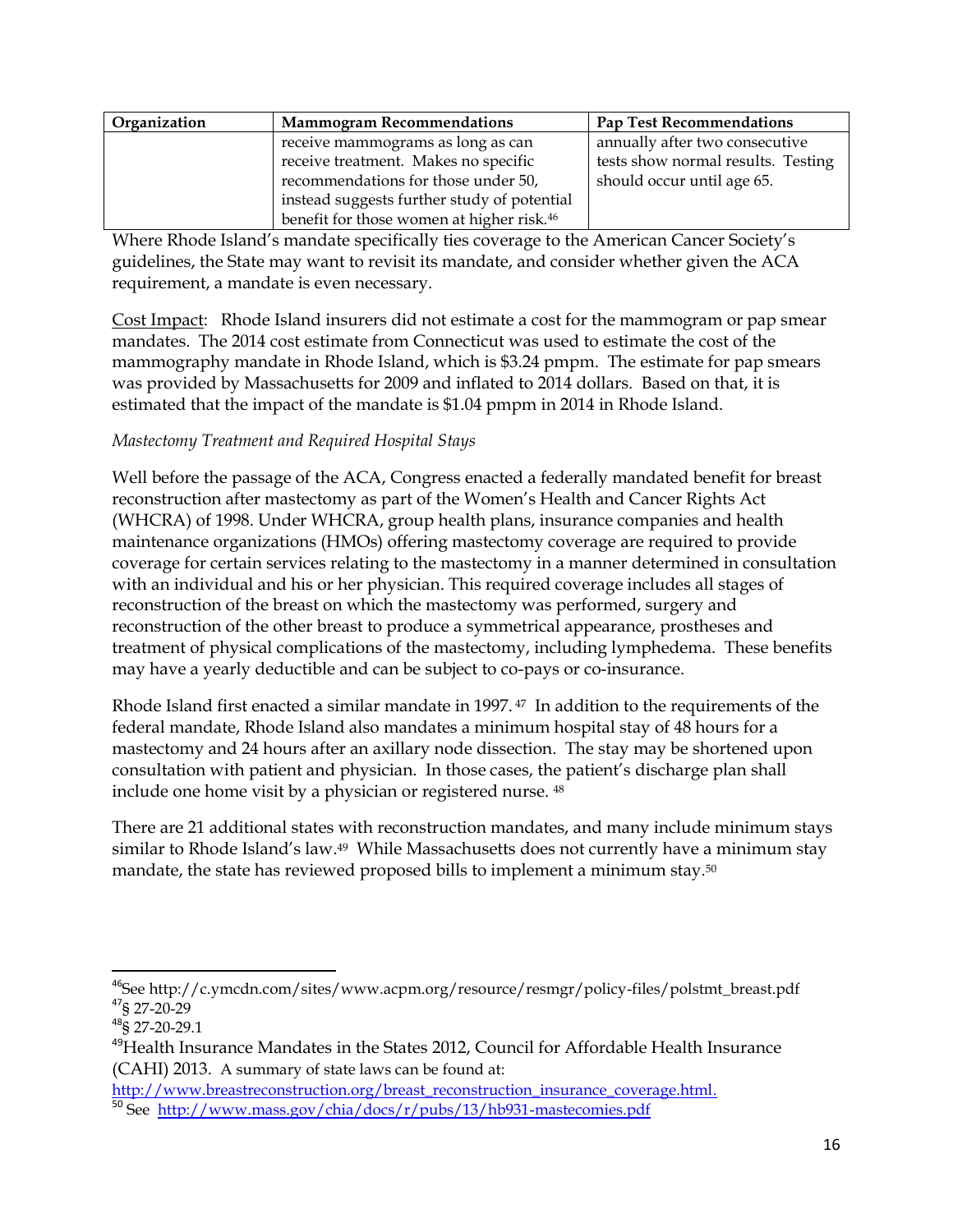Although the State mandate requires certain lengths of stay, it is unlikely that insurers would try to limit lengths of stay as there may be unintended consequences. Rhode Island's law was implemented before the federal law and may be considered somewhat redundant at this time.

Cost Impact: Rhode Island insurers did not provide specific cost estimates of this mandate. We reviewed Connecticut and Maryland cost estimates. Maryland found a negligible cost of \$0.00 pmpm while 2014 cost estimates from Connecticut was \$0.12 pmpm. Connecticut's estimate is used as a proxy for costs in Rhode Island since no Massachusetts estimate was available.

# *Maternity Hospital Stays*

Since 1996, Rhode Island has required insurers to provide a minimum hospital stay of 48 hours for a vaginal delivery and 96 hours for a caesarean section. <sup>51</sup> The time may be shortened by the treating physician in consultation with the mother. In those cases, the discharge plan must include home visits, parent education, assistance with breast or bottle feeding and performance of any necessary clinical test. The State law is similar to the federal Newborns' and Mothers' Health Protection Act of 1996 which requires a minimum hospital stay: 1-2 days for vaginal delivery; 3-4 days for caesarean section. All states have a similar mandate, however, given the current practice and inclusion of this benefit as a federally mandated benefit, Rhode Island may want to consider eliminating this benefit in State law.

Cost Impact: Rhode Island insurers did not provide any specific cost estimates for this mandate. Cost estimates of maternity stays in other states varied, with Massachusetts being an outlier on the upper end. Both Maryland and Connecticut provided estimates of \$2.25 pmpm although using different years as their base. To estimate the impact of Rhode Island's mandate, the estimate provided by Massachusetts for 2009 was used and inflated to 2014 dollars, despite the fact that it was an outlier. However, it is important to recognize that this estimate may be significantly higher than what the true experience is. The estimate for Rhode Island, based on Massachusetts' estimate, is \$9.93 pmpm.

# *Mental Health and Substance Abuse*

Rhode Island mandates coverage of mental health and substance use treatment services. 52 Specifically, the mandate requires parity for mental health and substance use treatment services as compared to coverage for other illnesses and diseases. The statute places specific time limits on services as follows:

- outpatient substance abuse treatment limited to 30 hours per year,
- community residential services for substance abuse limited to 30 days per year, and,
- detoxification services limited to up to 5 occurrences or 30 days per year, whichever occurs first.

Typically, substance use treatment services include chemical dependency treatment and detoxification services. In addition to being included as an EHB, federal law also requires mental health parity, including for substance use treatment services.53 HHS issued final

 $\overline{\phantom{a}}$ <sup>51</sup> § 27-20.17.1

 $52$  § 27-38.2

<sup>53</sup> See the Paul Wellstone and Pete Domenici Mental Health Parity and Addiction Equity Act [need cite].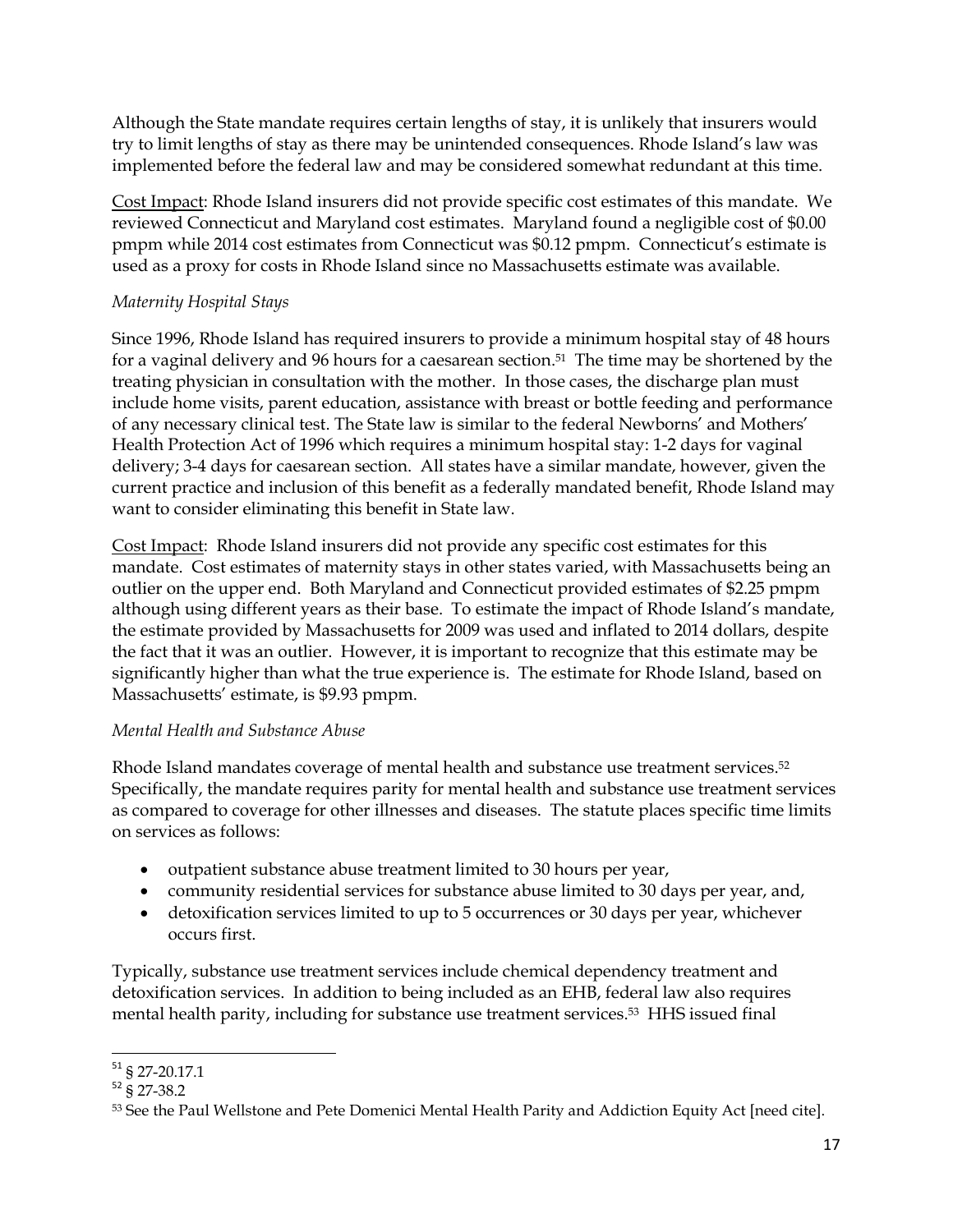regulations implementing the Act in November 2013. The regulations require that health plans provide similar coverage for mental health and substance use services, including charging similar co-pays and deductible, and placing similar limits on services as compared to physical health services.<sup>54</sup> Specifically the final rules require that any financial or service limitations be no more restrictive then the predominate limitations applied to "substantially all" of six categories of medical/surgical benefits.

To know whether Rhode Island's current mandate meets the federal parity requirements, it is important to understand whether similar time limits are placed on physical health services. If there are not similar limits, then there cannot be limits on these substance use treatment services going forward. Rhode Island may want to maintain its law on mental health and substance abuse until a final ruling by HHS on EHB is made

Cost Impact: According to the CAHI report, almost all states (45) have some type of alcohol/substance abuse mandate in place, and the cost of the mandate is between 1 and 3% of the premium price. It is one of the most expensive mandates. <sup>55</sup> Rhode Island insurers have not separately estimated the cost of the state's mental health parity mandate, including substance abuse provisions. Other states' estimates vary widely given the large differences in the states' laws. For example, Maryland's estimate includes a combined pmpm for mental health and substance abuse treatment as being \$21.22 pmpm while Connecticut finds a \$0.45 pmpm cost from its mandate for treatment of "medical complications of alcoholism." Coverage for mental illness, including substance abuse services, is much higher in Connecticut– at \$10.20 pmpm. The estimate for mental health services used here was provided by Massachusetts for 2009 and inflated to 2014 dollars. This estimate is not limited to substance abuse services. Based on Massachusetts' review, the estimated cost impact of mental health parity in Rhode Island in 2014 is \$12.45 pmpm.

## *Newborn care*

Rhode Island law requires that newborns be covered by their parents' health insurance plan beginning at birth.<sup>56</sup> Under this requirement, coverage must include injury or sickness including the necessary care and treatment of medically diagnosed congenital defects and birth abnormalities. If the newborn is the first child on the policy and the addition of the child would change the family's premium, the plan may require notification of birth and payment of the required premium within 31 days after the date of birth in order to have the coverage continue.

CAHI reports that all 50 states have a newborn coverage mandate.57 Federal law requires coverage for hospitalization of newborns for 48 to 96 hours, depending on the type of delivery (Newborns' and Mothers' Health Protection Act of 1996). Moreover, newborn coverage is squarely considered an EHB, as one of the ten categories includes "maternity and newborn care." Despite that, it may make sense for Rhode Island to keep this mandate as it requires continuation of the infant on the parent's insurance plan and payment of premium, as appropriate, to continue newborn care after the first month of life.

<sup>54</sup> See 78 FR 68239.

<sup>&</sup>lt;sup>55</sup>Health Insurance Mandates in the States 2012, Council for Affordable Health Insurance (CAHI) 2013.

<sup>56</sup> DBR Reg 23. V; enacted in 2001.

<sup>&</sup>lt;sup>57</sup> Health Insurance Mandates in the States 2012, Council for Affordable Health Insurance (CAHI) 2013.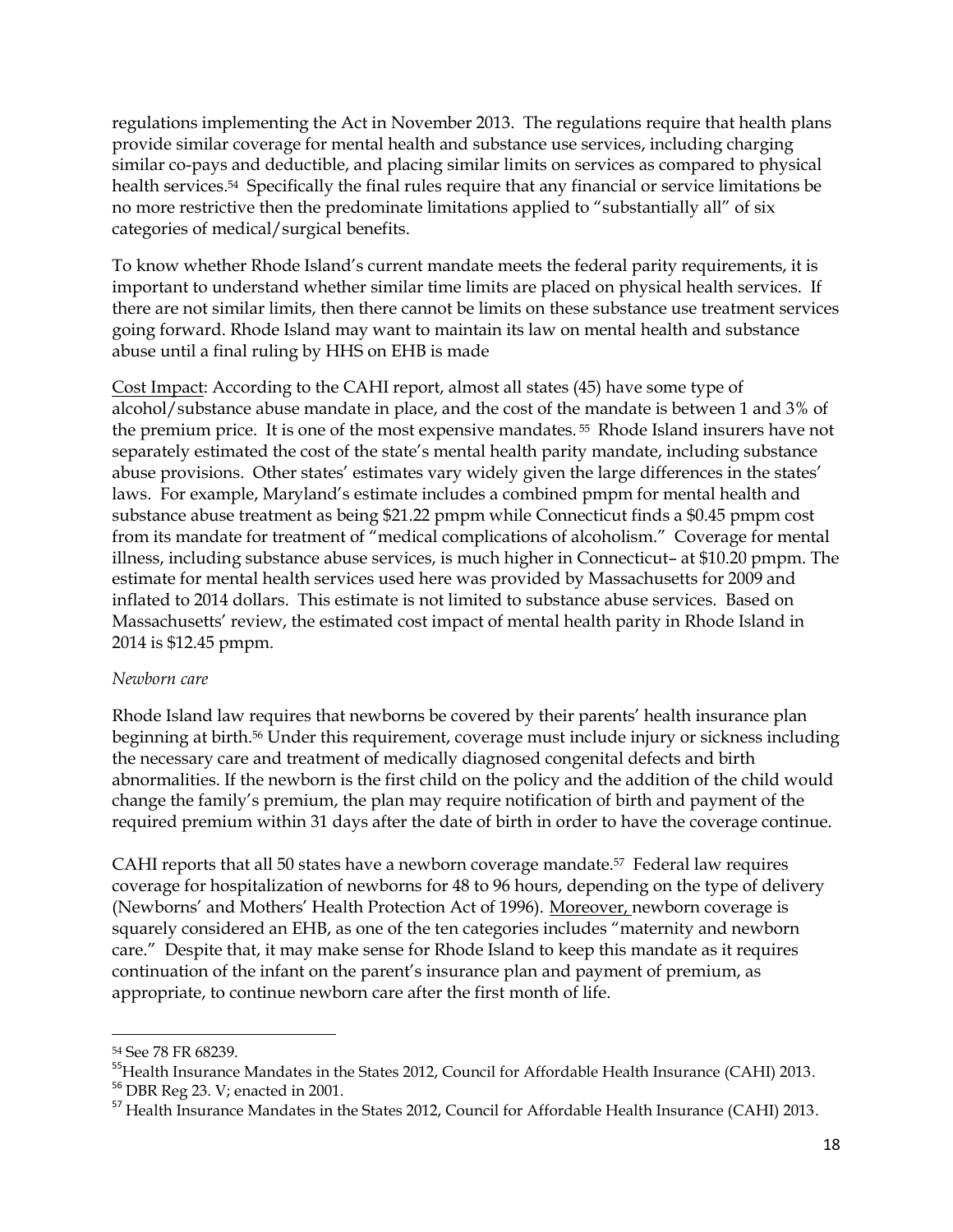Cost Impact: Rhode Island insurers did not estimate the cost impact of the newborn care mandate. Connecticut, which has an identical mandate to Rhode Island, did estimate cost to be \$6.03 pmpm in 2014.

# *Pediatric Preventive Care*

Since 1998, Rhode Island has mandated coverage of pediatric preventive care.<sup>58</sup> The benefits do not need to include anything provided for by the State to all children, or for cost of the biological preparation used for vaccines. In addition to Rhode Island, 31 states require coverage of well-child care.59 Rhode Island and California have the broadest mandates regarding well child care. Many states only require coverage to age six. Pediatric preventive care is required under the ACA and no cost sharing is allowed. Given that requirement and the efficacy of the benefit, the State may want to reconsider whether it needs a state-specific mandate of pediatric preventive care. Whether or not there is a mandate in place, the coverage will be required and/or provided by insurers.

Cost Impact: Rhode Island insurers did not estimate a specific cost for the pediatric preventive care mandate. Both the scope and cost of the mandates differed in Connecticut, Massachusetts and Maryland. Connecticut estimated a cost of \$2.40 pmpm while Maryland estimated a cost of \$7.67 pmpm. Massachusetts' 2009 estimate fell in the middle at \$3.42. For purposes of providing the estimated impact of the mandate for this report, Massachusetts' estimate is used and inflated to 2014 dollars, to arrive at \$4.22 pmpm.

# *Prosthetics and Orthotics*

Rhode Island law mandates that small group and individual insurance policies provide coverage for prosthetics and orthotics at the same level as what is covered by Medicare including appropriate co-payments.<sup>6061</sup> Under the mandate, benefits may be limited to devices that are the most appropriate for meeting the medical need and managed care plans may require beneficiaries to purchase these devices through a vendor located in Rhode Island.

CAHI reports that in addition to Rhode Island, 23 other states have a mandate involving prosthetics and orthotics.<sup>62</sup> Under the ACA, these services appear to be part of the ten EHBs, within the category of rehabilitative and habilitative services. Rhode Island may want to maintain its specific benefit until a final ruling regarding the details of what is and what is not included in the HHS definition of rehabilitative and habilitative services.

Cost Impact: Estimates for prosthetics and orthotics from Connecticut and Massachusetts ranged from \$0.12 in Massachusetts to \$2.94 in Connecticut. The estimate from BCBSRI fell in

 $\overline{a}$ <sup>58</sup> § 27-38.1-2

<sup>&</sup>lt;sup>59</sup> Health Insurance Mandates in the States 2012, Council for Affordable Health Insurance (CAHI) 2013. <sup>60</sup>§ 27-20-52; enacted 2006.

 $61$ Medicare covers the following services with a 20% co-payment after the Part B deductible is met: arm, leg, back, and neck braces, artificial limbs and eyes, breast prostheses (including a surgical brassiere) after a mastectomy, ostomy supplies for individuals who have had a colostomy, ileostomy, or urinary ostomy, prosthetic devices needed to replace an internal body part or function, and therapeutic shoes or inserts for people with diabetes who have severe diabetic foot disease, when prescribed and fitted by a podiatrist or other qualified individual.

 $^{62}$ Health Insurance Mandates in the States 2012, Council for Affordable Health Insurance (CAHI) 2013.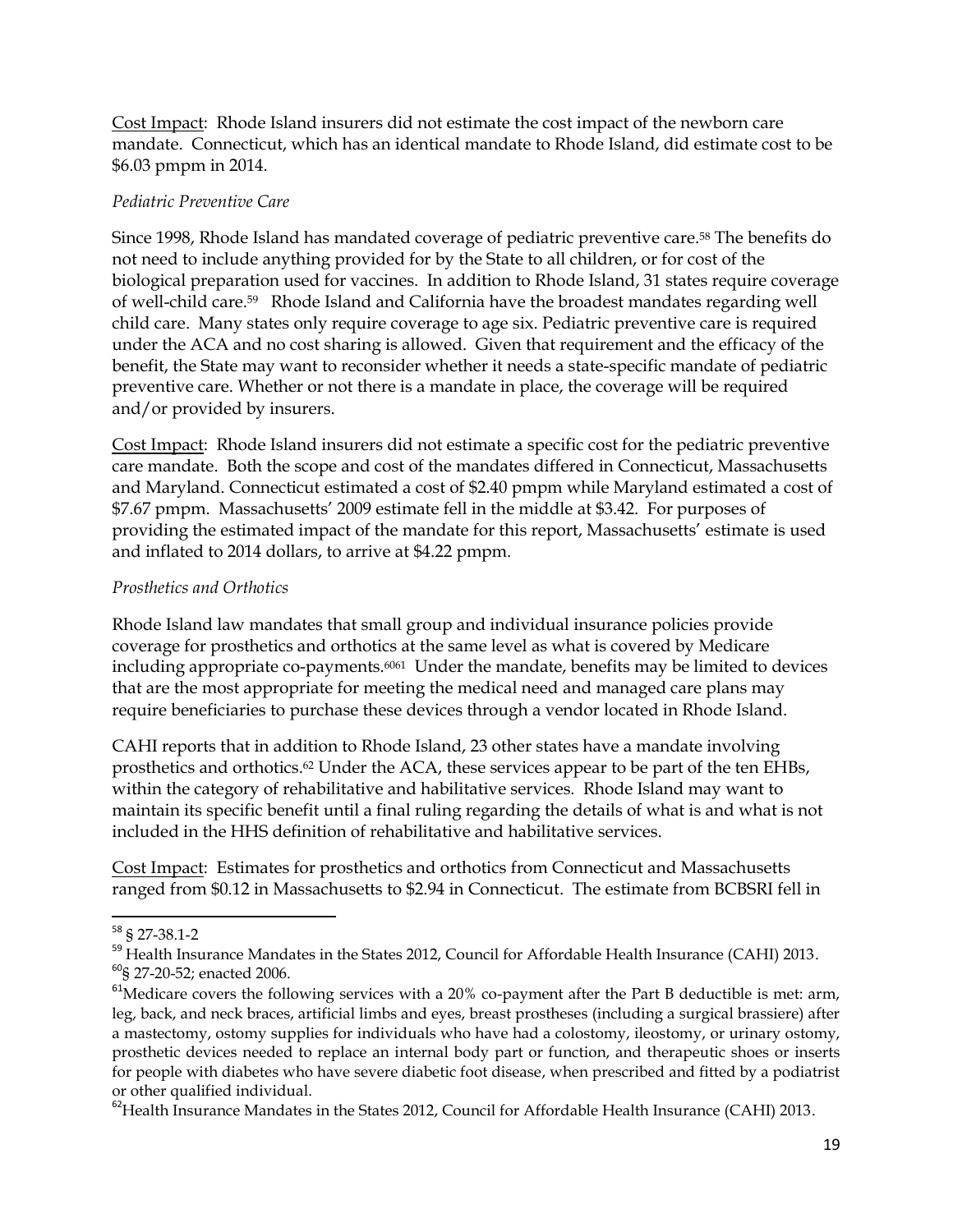the middle of these two estimates at \$0.64 in 2010. BCBSRI's estimate was inflated to 2014 dollars to arrive at an estimate of \$0.83 pmpm.

## *Smoking Cessation Programs*

Enacted in 2006, Rhode Island law mandates tobacco cessation programs for all individual or group plans offered in Rhode Island. The plans must include coverage for smoking cessation treatment, including FDA approved smoking cessation medication if the plan otherwise provides for coverage of prescription drugs. <sup>63</sup> Plans can limit coverage to two courses of the medication and require that it be in combination with outpatient counseling sessions. According to CAHI, six states in addition to Rhode Island include smoking cessation as a mandated benefit.64 While the Rhode Island mandate allows for cost sharing, smoking cessation is considered a USPSTF service and therefore cost sharing is prohibited. Despite being a USPSTF recommended service, smoking cessation services are not currently uniformly covered by insurers.65 Given the disparity in coverage in states without their own mandate, Rhode Island may want to consider keeping this mandate in place even though it is otherwise required by the federal government through the ACA.

Cost Impact: Rhode Island insurers did not provide cost estimates for the impact of the smoking cessation mandate. The only state that estimated the costs of a smoking cessation mandate was Maryland. They estimated a cost of \$0.45 in 2012. Inflated to 2014 dollars, the estimate, based on Maryland's findings, for the cost of the smoking cessation mandate is \$0.56 pmpm in Rhode Island.

# **B. State Mandated Health Benefits That Do Not Squarely Fall Within an Essential Health Benefit Category**

This second group of mandates includes those Rhode Island mandates that do not fall squarely within an Essential Health Benefits Category and therefore may not be considered an EHB by HHS in the future. Without an ongoing State mandate, it is possible that these benefits may not continue to be covered by Rhode Island insurers.<sup>66</sup> Further, if a State mandated benefit is not included as an EHB going forward, the State may be required, as provided for within the ACA, to cover the full cost of that benefit with state-only dollars for individuals who receive advanced

<http://www.amednews.com/article/20121217/business/121219969/4/>; see also,

 $\overline{\phantom{a}}$ <sup>63</sup>§ 27-20-53

<sup>&</sup>lt;sup>64</sup>Health Insurance Mandates in the States 2012, Council for Affordable Health Insurance (CAHI) 2013. While CAHI identified that Connecticut was one of the six states in addition to Rhode Island with a smoking cessation mandate, our research did not identify such a mandate within Connecticut's commercial market.

<sup>&</sup>lt;sup>65</sup> See Victoria Stagg Elliot, Despite ACA Mandate, tobacco cessation not always covered. American Medical News, posted December 17, 2012; accessible at

 $\frac{66}{66}$  It is important to note, however, that once a mandate is in place, it would be hard for an insurer to take away a particular benefit even if it was no longer required, because of consumer pushback or to remain competitive with other insurers in the state.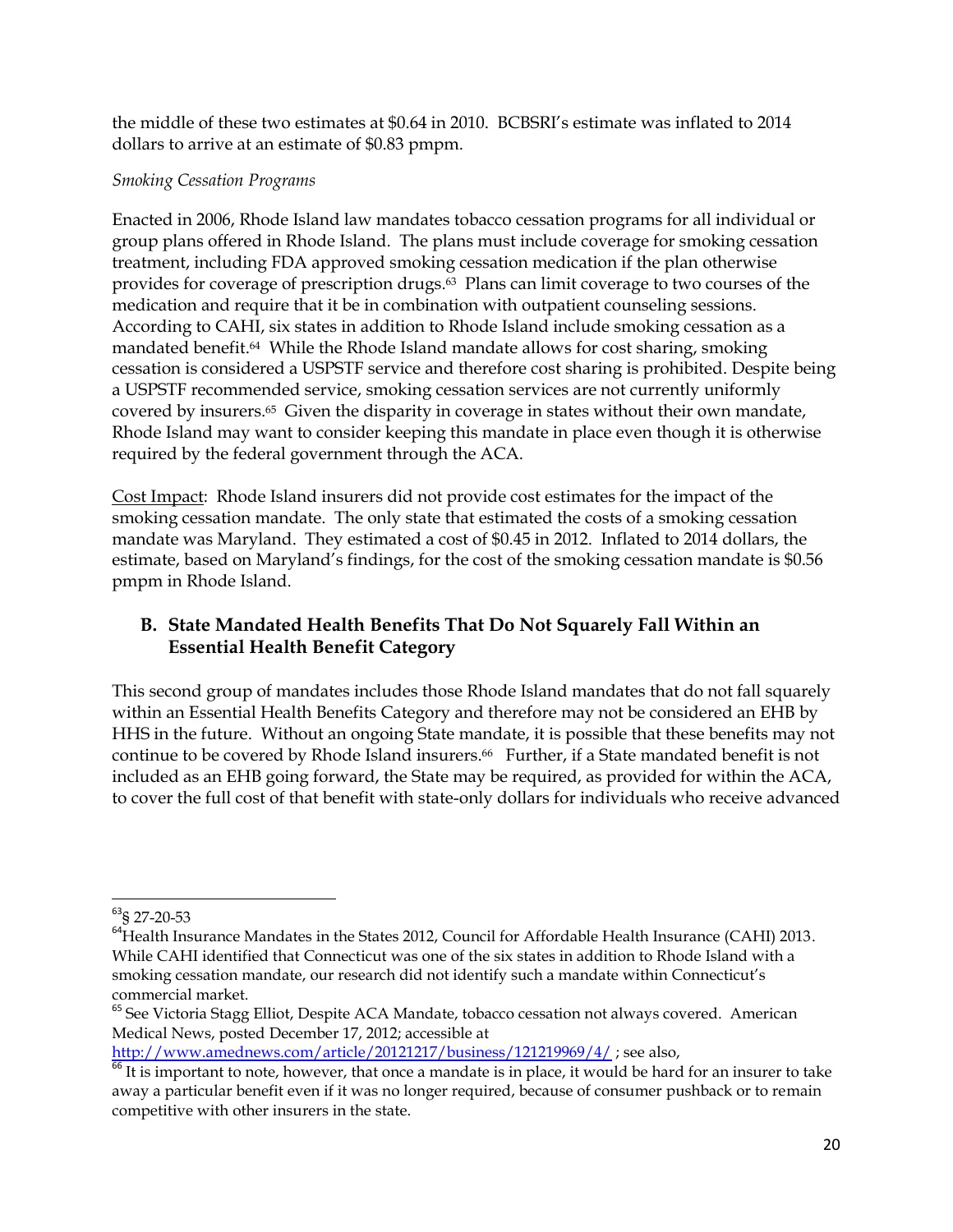premium tax credits through HealthSource RI. <sup>67</sup> Given that, we provide a more in depth look at each of these mandates then we did to those in Section A, including providing a more detailed comparison of Rhode Island's mandate to that of other states.

Given that the group of benefits shown in Table Three are ones in which the State may impact whether these benefits are provided by insurers, and going forward, the State may be responsible for the cost of coverage as it relates to individuals who received subsidized coverage through HealthSource RI, the State may want to monitor these benefits more closely than the benefits in Table Two above. Together, the benefits within this second category have a moderate impact on overall premium costs based on estimated 2014 pmpm costs. Although most of these mandates do not apply to Medicaid, many of these benefits are covered by Medicaid. The State should continue to closely monitor these benefits to understand the impact of the mandate on both quality and cost. In particular, infertility services, home health services and off prescription drug use are among the highest estimated cost services and should be comprehensively reviewed in the next couple of years to determine whether they should be continued once definition of EHB is finalized. In addition, given the controversy surrounding prostate screening, this benefit should also be comprehensively reviewed again in the near future.

| <b>Benefit</b>      | 2014                             | <b>Comments</b>                                                                                                                                                                                                                                                                 |
|---------------------|----------------------------------|---------------------------------------------------------------------------------------------------------------------------------------------------------------------------------------------------------------------------------------------------------------------------------|
|                     | estimated<br><b>PMPM</b><br>Cost |                                                                                                                                                                                                                                                                                 |
| Autism              | \$1.12                           | The State will need to better understand costs and benefits<br>of funding this benefit should HHS not include it in EHB<br>post 2016. Self-insured firms often do not elect coverage.                                                                                           |
| Early Intervention  | \$0.29                           | Some of the services included under this mandate may be<br>included under the EHB category of habilitative services,<br>the State will need to better understand costs of funding<br>this benefit should HHS not include it in EHB post 2016.<br>Covered by self-insured firms. |
| Enteral formula     | \$0.02                           | The State will need to better understand costs of funding<br>this benefit post 2016, covered by self-funded firms.                                                                                                                                                              |
| <b>Hearing Aids</b> | \$0.14                           | The State will need to better understand costs of funding<br>this benefit should HHS not include it in EHB post 2016,<br>significant differences in benefit between fully-insured<br>and self-insured firms.                                                                    |
| Home Health         | \$1.79                           | Some habilitative services can be provided as home health<br>services, the State will need to better understand costs of<br>funding this benefit post 2016, covered by self-insured<br>firms.                                                                                   |
| <b>HLA</b> Testing  | \$0.04                           | This testing is considered primary care, it is unclear<br>whether mandate is necessary given ACA, covered by                                                                                                                                                                    |

|                 | Table Three: State Mandated Benefits that do not Overlap Significantly with Federal |  |
|-----------------|-------------------------------------------------------------------------------------|--|
| <b>Mandates</b> |                                                                                     |  |

 $67$  In that case, the State will need to consider both the overall impact to insurance premiums of a particular mandate, as well as the specific State cost of continuing a mandate that does not fall within an EHB category.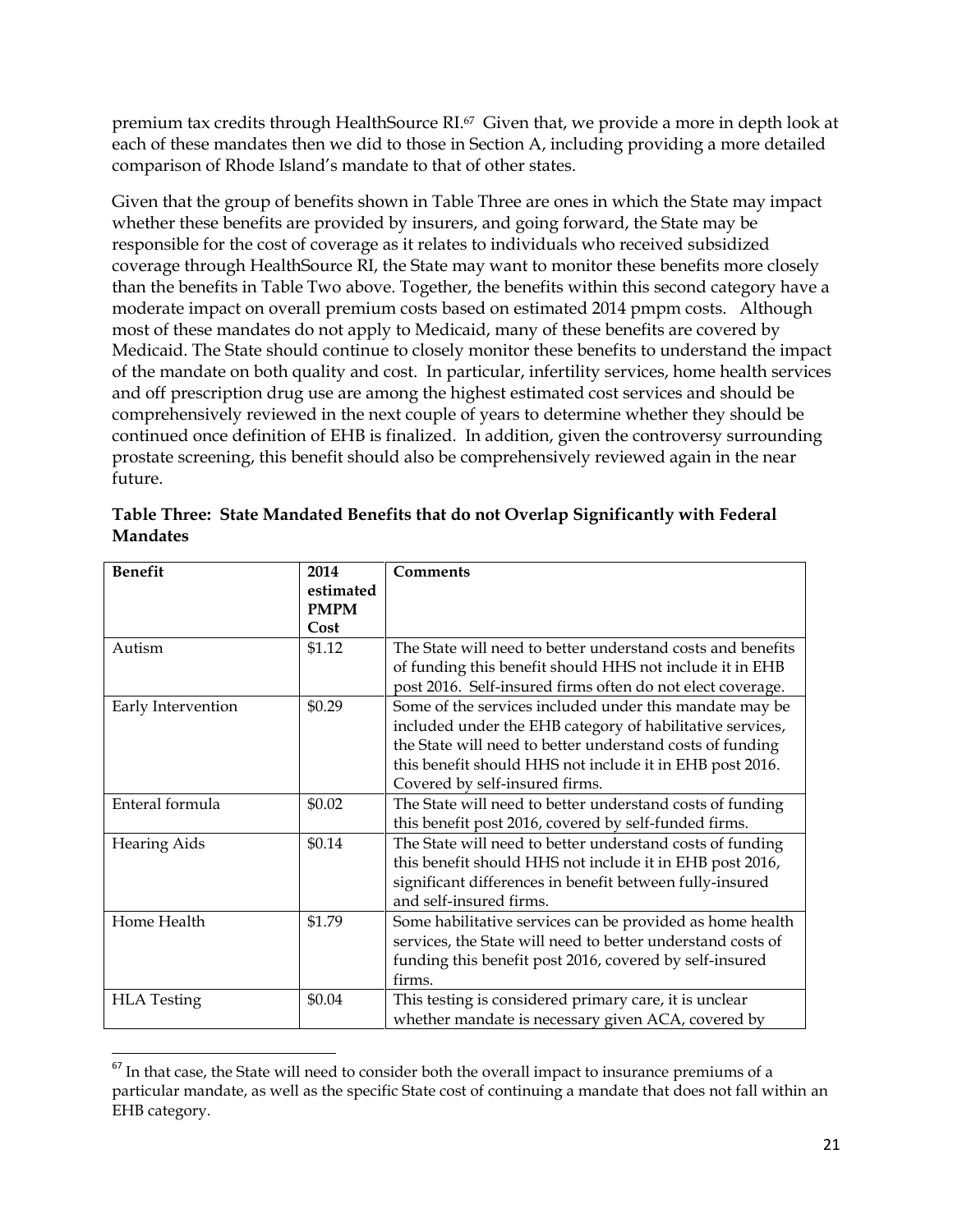|                           |        | self-insured firms                                          |  |
|---------------------------|--------|-------------------------------------------------------------|--|
| Infertility               | \$1.29 | The State will need to better understand costs of funding   |  |
|                           |        | this benefit post 2016, significant differences in coverage |  |
|                           |        | between self-insured and fully-insured firms.               |  |
| Lyme Disease Treatment    | \$0.03 | Some Lyme disease care is considered primary care,          |  |
|                           |        | however some experimental care would not be covered         |  |
|                           |        | without mandate                                             |  |
| Off-Label Rx              | \$3.48 | Would be covered on case by case basis without mandate,     |  |
|                           |        | covered by self-insured firms.                              |  |
| <b>Prostate Screening</b> | \$0.14 | Not considered an EHB, the State will need to better        |  |
|                           |        | understand costs of funding this benefit post 2016,         |  |
|                           |        | covered by self-insured firms.                              |  |
| Second Surgical Opinion   | \$00   | Medicare covers for non-emergency surgeries, cost-          |  |
|                           |        | effective, covered by self-insured firms.                   |  |
| Wigs                      | \$0.05 | The State will need to better understand costs of funding   |  |
|                           |        | this benefit post 2016, some coverage differences between   |  |
|                           |        | self-insured and fully-insured firms.                       |  |
| <b>Total Estimated</b>    | \$8.36 |                                                             |  |
| <b>Premium Impact</b>     |        |                                                             |  |

## *Autism*

Rhode Island is one of 32 states to require coverage of certain benefits for individuals with autism spectrum disorder.<sup>68</sup> Enacted in 2012, the mandate applies to large group insurers only and requires coverage of Physical Therapy, Occupational Therapy, Speech Therapy, psychology, psychiatry and Applied Behavior Analysis (ABA) for patients with Autism who are under age 15. <sup>69</sup>As legislated, the mandate limits coverage of ABA to \$32,000 per year. Because the ACA no longer allows annual limits on benefits, insurers may need to alter their benefit to develop an actuarial equivalent benefit absent those limits.70 Many autism services are considered habilitative services and as such, have the potential to be considered an EHB. <sup>71</sup> It is not yet clear, however, that there is agreement that these services are included and, if so, to what extent.

Generally, the state laws are similar in the benefits required under the Rhode Island mandate. Most, but not all, of the states passed the mandate with an annual maximum expenditure and some also included a lifetime maximum. Rhode Island's \$32,000 annual maximum for coverage is consistent with many states, though a number of states vary the maximum to allow for higher levels of coverage for those at younger ages (\$40,000-\$50,000) and lower limits (\$25,000) as

 $\overline{\phantom{a}}$ <sup>68</sup>Health Insurance Mandates in the States 2012, Council for Affordable Health Insurance (CAHI) 2013. The American Speech Language Hearing Association has a slightly different list of states <http://www.asha.org/Advocacy/state/States-Specific-Autism-Mandates> as does the National Conference of State Legislatures [http://www.ncsl.org/research/health/autism-and-insurance-coverage](http://www.ncsl.org/research/health/autism-and-insurance-coverage-state-laws.aspx)[state-laws.aspx.](http://www.ncsl.org/research/health/autism-and-insurance-coverage-state-laws.aspx)

 $\frac{69}{69}$ § 27-20.11

<sup>70</sup> Note that BCBSRI did not make any changes relative to the Base Benchmark Plan as this mandate is only applicable to the large group market and therefore not included within the Base Benchmark Plan. <sup>71</sup> See<https://www.statereforum.org/weekly-insight/defining-habilitative-benefits>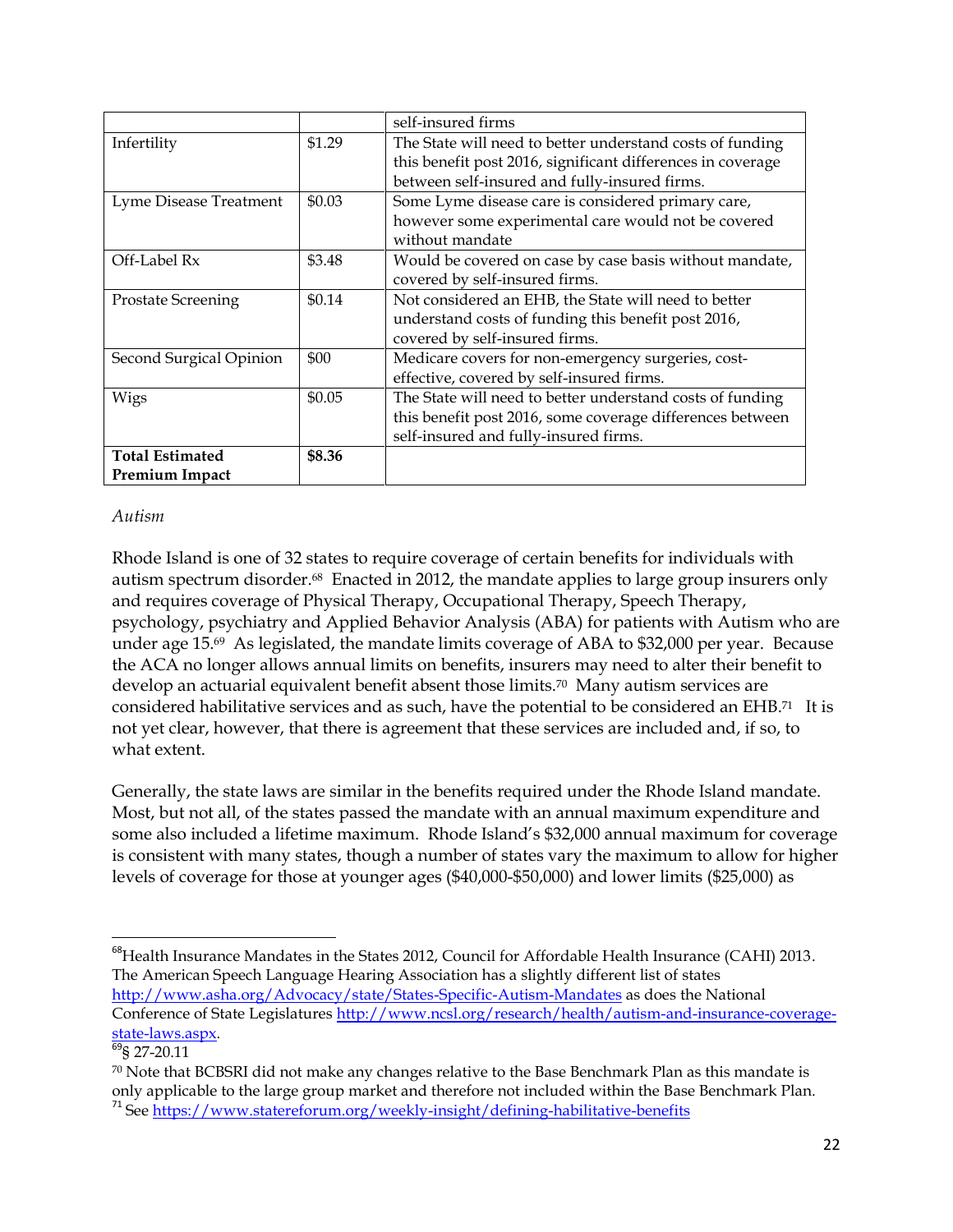children move towards their 18th birthday. Table Four below provides a summary of autism mandates across the states.

| <b>State</b> | <b>Services Included</b>                                                                                                                                                                                                                                                                                                                            | <b>Dollar Limit</b>                                                                                                                                                                                                                                                                   | <b>Notes</b>                                                                    |
|--------------|-----------------------------------------------------------------------------------------------------------------------------------------------------------------------------------------------------------------------------------------------------------------------------------------------------------------------------------------------------|---------------------------------------------------------------------------------------------------------------------------------------------------------------------------------------------------------------------------------------------------------------------------------------|---------------------------------------------------------------------------------|
| AR           | Behavioral therapy                                                                                                                                                                                                                                                                                                                                  | \$50,000 annual limit up<br>to age 9;<br>\$25,000 annual limit<br>between ages of 9 and<br>16.                                                                                                                                                                                        | Ariz. Rev. Stat. Ann. §20-<br>826.04; §20-1057.11; §20-<br>1402.03; §20-1404.03 |
| CO           | Evaluation and Assessment Services,<br>Behavior training and behavior management and<br>applied behavior analysis;<br>occupational therapy, physical therapy, or speech<br>therapy,                                                                                                                                                                 | 20 visits per year each<br>for PT, OT and ST.                                                                                                                                                                                                                                         | Colo. Rev. Stat. §10-16-104                                                     |
| <b>CT</b>    | PT,OT, ST,<br>psychiatric,<br>psychologist,<br>behavioral therapy                                                                                                                                                                                                                                                                                   | \$50,000 annual limit up<br>to age 9;<br>\$35,000 annual limit<br>between age 9 and 13;<br>\$25,000 annual limit for<br>13 and 14 year olds.                                                                                                                                          | Conn. Gen. Stat. §38a-514b<br>(as amended by S.B. 301<br>(2009)                 |
| DE           | behavioral health treatment;<br>pharmacy care;<br>psychiatric care;<br>psychological care;<br>therapeutic care;<br>and items and equipment necessary to provide,<br>receive, or advance in the above listed services                                                                                                                                | ABA limited to<br>\$36,000/year (updated<br>annually for inflation)                                                                                                                                                                                                                   | Del. Code Ann. tit. 18, §3361<br>(as added by S.B. 22 [2012])                   |
| ${\rm FL}$   | Well-baby and well-child screening for diagnosing<br>the presence of autism spectrum disorder.<br>Treatment of autism spectrum disorder through<br>speech therapy, occupational therapy, physical<br>therapy, and applied behavior analysis.                                                                                                        | Maximum annual limit<br>of \$36,000 for<br>individuals under age<br>18; with lifetime<br>maximum of \$200,000.<br>Individuals 18 and<br>older may continue to<br>receive coverage if in<br>high school and was<br>diagnosed with a<br>developmental<br>disability at 8 or<br>younger. | Fla. Stat. Ann. §627.6686                                                       |
| ${\rm IL}$   | psychiatric care,;<br>psychological care,;<br>habilitative or rehabilitative care, (including ABA);<br>therapeutic care, including behavioral, speech,<br>occupational, and physical therapies.<br>Care must be prescribed by physician or licensed<br>health care professional with expertise in treating<br>effects of autism spectrum disorders. | Annual maximum of<br>\$36,000; no limit on the<br>number of visits to a<br>service provider.                                                                                                                                                                                          | Ill. Comp. Stat. ch. 215, §<br>5/356z.14                                        |

# **Table Four: Sample Autism Mandates from Select States**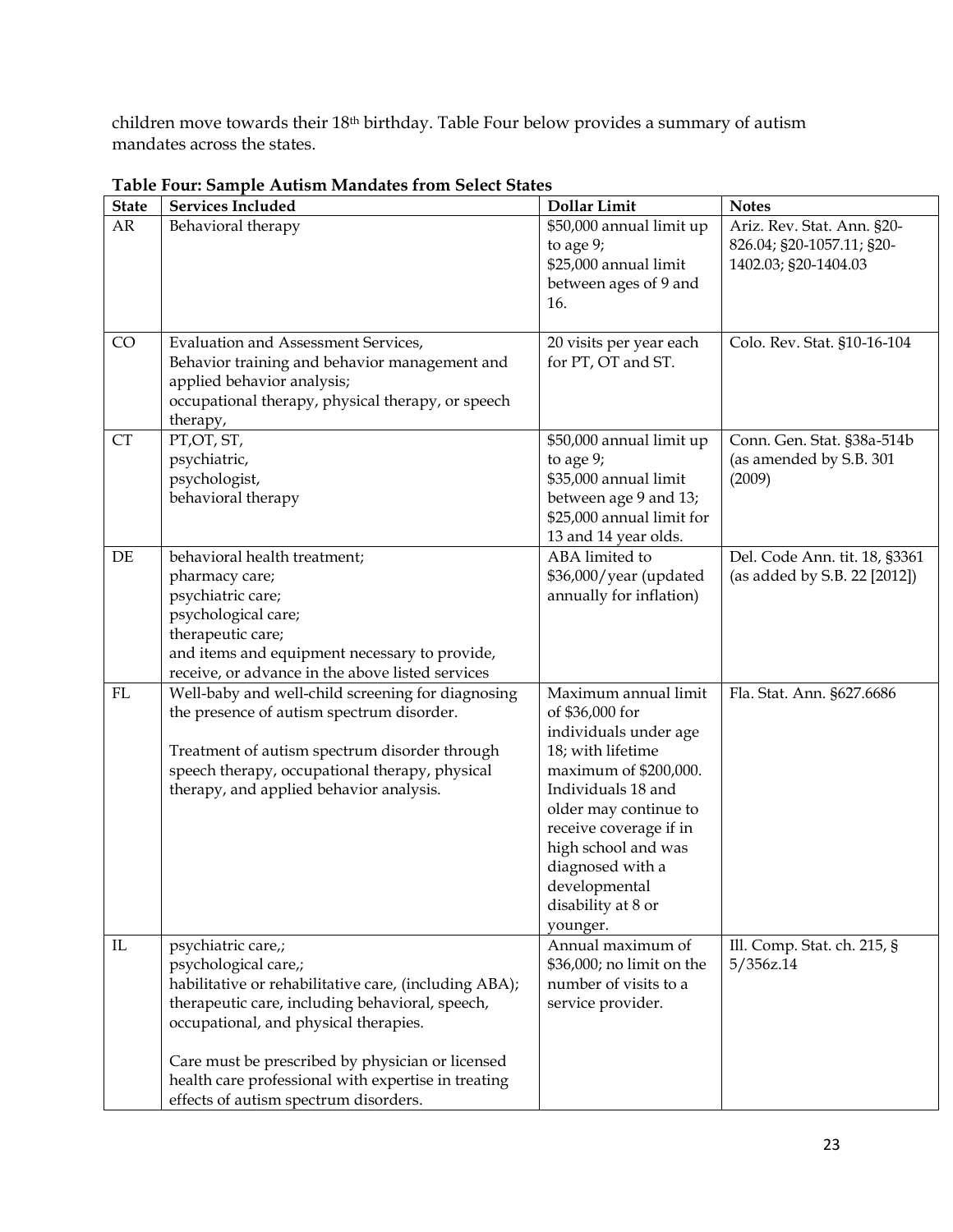| $\ensuremath{\text{IN}}$<br>Requires group and individual policies to provide<br>Dollar limit and cost-<br>Ind. Code Ann. §27-8-14.2;<br>coverage for the treatment of a pervasive<br>sharing must be same<br>§27-13-7-14.7<br>developmental disorder of an insured. A pervasive<br>as any that apply to<br>developmental disorder is defined as a neurological<br>physical illness<br>condition, including Asperger's syndrome and<br>generally<br>autism, as defined in the most recent edition of the<br>Diagnostic and Statistical Manual of Mental<br>Disorders of the American Psychiatric Association.<br>Large Group:<br>KY<br>Requires coverage for the diagnosis and treatment<br>Ky. Rev. Stat. §304.17A-142,<br>\$50,000 maximum<br>of autism spectrum disorders in the individual,<br>304.17A-143<br>annual benefit children<br>small and large group markets. Treatment includes:<br>medical care;<br>age 1 through 7;<br>\$1000 monthly limit for<br>habilitative or rehabilitative care;<br>children age 8 through<br>pharmacy care,<br>psychiatric care;<br>21,<br><b>Small Group and</b><br>psychological care;<br><b>Individual Market</b><br>therapeutic care (OT, PT, ST)<br>Coverage<br><b>ABA</b><br>\$1,000 maximum<br>benefit per month, per<br>covered individual.<br>LA<br>Requires any health coverage plan to provide<br>Maximum annual<br>La. Rev. Stat. Ann. §22-1050<br>coverage for the diagnosis and treatment of autism<br>benefit of \$36,000 per<br>spectrum disorders in individuals under 21.<br>year and a lifetime<br>Treatment must be prescribed by physician or<br>maximum benefit of<br>psychologist and includes:<br>\$144,000. There shall<br>habilitative or rehabilitative care;<br>not be any limits on the<br>number of visits an<br>pharmacy care;<br>individual may make to<br>psychiatric care;<br>psychological care;<br>an autism services<br>therapeutic care (ST, OT, PT)<br>provider.<br>Effective January 1, 2011, requires insurance<br>MA<br>Dollar limits cannot be<br>Mass. Gen. Laws. ch. 32A<br>coverage for autism. Treatment includes:<br>§25; ch. 175 §47AA; ch. 176A<br>less than the annual or<br>habilitative or rehabilitative care;<br>lifetime dollar or unit<br>§8DD ch. 176B §4DD; ch.<br>176G §4V<br>of service limitation<br>pharmacy care;<br>psychiatric care;<br>imposed on coverage<br>psychological care; and<br>for the diagnosis and<br>therapeutic care (including ST)<br>treatment of physical<br>conditions.<br>Care must be prescribed by a physician or<br>psychologist.<br>No limits on number of<br>visits to an autism<br>services provider.<br>No limits on services to<br>an individual with<br>autism that also is<br>provided to individuals<br>without autism.<br>Effective January 1, 2014, requires coverage of<br>Coverage available<br>Mich. Comp. Laws<br>$\rm MI$<br>diagnosis and treatment of autism spectrum<br>through 18 years of age<br>§550.1461(e) as added by | <b>State</b> | <b>Services Included</b> | <b>Dollar Limit</b> | <b>Notes</b> |
|---------------------------------------------------------------------------------------------------------------------------------------------------------------------------------------------------------------------------------------------------------------------------------------------------------------------------------------------------------------------------------------------------------------------------------------------------------------------------------------------------------------------------------------------------------------------------------------------------------------------------------------------------------------------------------------------------------------------------------------------------------------------------------------------------------------------------------------------------------------------------------------------------------------------------------------------------------------------------------------------------------------------------------------------------------------------------------------------------------------------------------------------------------------------------------------------------------------------------------------------------------------------------------------------------------------------------------------------------------------------------------------------------------------------------------------------------------------------------------------------------------------------------------------------------------------------------------------------------------------------------------------------------------------------------------------------------------------------------------------------------------------------------------------------------------------------------------------------------------------------------------------------------------------------------------------------------------------------------------------------------------------------------------------------------------------------------------------------------------------------------------------------------------------------------------------------------------------------------------------------------------------------------------------------------------------------------------------------------------------------------------------------------------------------------------------------------------------------------------------------------------------------------------------------------------------------------------------------------------------------------------------------------------------------------------------------------------------------------------------------------------------------------------------------------------------------------------------------------------------------------------------------------------------------------------------------------------------------------------|--------------|--------------------------|---------------------|--------------|
|                                                                                                                                                                                                                                                                                                                                                                                                                                                                                                                                                                                                                                                                                                                                                                                                                                                                                                                                                                                                                                                                                                                                                                                                                                                                                                                                                                                                                                                                                                                                                                                                                                                                                                                                                                                                                                                                                                                                                                                                                                                                                                                                                                                                                                                                                                                                                                                                                                                                                                                                                                                                                                                                                                                                                                                                                                                                                                                                                                                 |              |                          |                     |              |
|                                                                                                                                                                                                                                                                                                                                                                                                                                                                                                                                                                                                                                                                                                                                                                                                                                                                                                                                                                                                                                                                                                                                                                                                                                                                                                                                                                                                                                                                                                                                                                                                                                                                                                                                                                                                                                                                                                                                                                                                                                                                                                                                                                                                                                                                                                                                                                                                                                                                                                                                                                                                                                                                                                                                                                                                                                                                                                                                                                                 |              |                          |                     |              |
|                                                                                                                                                                                                                                                                                                                                                                                                                                                                                                                                                                                                                                                                                                                                                                                                                                                                                                                                                                                                                                                                                                                                                                                                                                                                                                                                                                                                                                                                                                                                                                                                                                                                                                                                                                                                                                                                                                                                                                                                                                                                                                                                                                                                                                                                                                                                                                                                                                                                                                                                                                                                                                                                                                                                                                                                                                                                                                                                                                                 |              |                          |                     |              |
|                                                                                                                                                                                                                                                                                                                                                                                                                                                                                                                                                                                                                                                                                                                                                                                                                                                                                                                                                                                                                                                                                                                                                                                                                                                                                                                                                                                                                                                                                                                                                                                                                                                                                                                                                                                                                                                                                                                                                                                                                                                                                                                                                                                                                                                                                                                                                                                                                                                                                                                                                                                                                                                                                                                                                                                                                                                                                                                                                                                 |              |                          |                     |              |
|                                                                                                                                                                                                                                                                                                                                                                                                                                                                                                                                                                                                                                                                                                                                                                                                                                                                                                                                                                                                                                                                                                                                                                                                                                                                                                                                                                                                                                                                                                                                                                                                                                                                                                                                                                                                                                                                                                                                                                                                                                                                                                                                                                                                                                                                                                                                                                                                                                                                                                                                                                                                                                                                                                                                                                                                                                                                                                                                                                                 |              |                          |                     |              |
|                                                                                                                                                                                                                                                                                                                                                                                                                                                                                                                                                                                                                                                                                                                                                                                                                                                                                                                                                                                                                                                                                                                                                                                                                                                                                                                                                                                                                                                                                                                                                                                                                                                                                                                                                                                                                                                                                                                                                                                                                                                                                                                                                                                                                                                                                                                                                                                                                                                                                                                                                                                                                                                                                                                                                                                                                                                                                                                                                                                 |              |                          |                     |              |
|                                                                                                                                                                                                                                                                                                                                                                                                                                                                                                                                                                                                                                                                                                                                                                                                                                                                                                                                                                                                                                                                                                                                                                                                                                                                                                                                                                                                                                                                                                                                                                                                                                                                                                                                                                                                                                                                                                                                                                                                                                                                                                                                                                                                                                                                                                                                                                                                                                                                                                                                                                                                                                                                                                                                                                                                                                                                                                                                                                                 |              |                          |                     |              |
|                                                                                                                                                                                                                                                                                                                                                                                                                                                                                                                                                                                                                                                                                                                                                                                                                                                                                                                                                                                                                                                                                                                                                                                                                                                                                                                                                                                                                                                                                                                                                                                                                                                                                                                                                                                                                                                                                                                                                                                                                                                                                                                                                                                                                                                                                                                                                                                                                                                                                                                                                                                                                                                                                                                                                                                                                                                                                                                                                                                 |              |                          |                     |              |
|                                                                                                                                                                                                                                                                                                                                                                                                                                                                                                                                                                                                                                                                                                                                                                                                                                                                                                                                                                                                                                                                                                                                                                                                                                                                                                                                                                                                                                                                                                                                                                                                                                                                                                                                                                                                                                                                                                                                                                                                                                                                                                                                                                                                                                                                                                                                                                                                                                                                                                                                                                                                                                                                                                                                                                                                                                                                                                                                                                                 |              |                          |                     |              |
|                                                                                                                                                                                                                                                                                                                                                                                                                                                                                                                                                                                                                                                                                                                                                                                                                                                                                                                                                                                                                                                                                                                                                                                                                                                                                                                                                                                                                                                                                                                                                                                                                                                                                                                                                                                                                                                                                                                                                                                                                                                                                                                                                                                                                                                                                                                                                                                                                                                                                                                                                                                                                                                                                                                                                                                                                                                                                                                                                                                 |              |                          |                     |              |
|                                                                                                                                                                                                                                                                                                                                                                                                                                                                                                                                                                                                                                                                                                                                                                                                                                                                                                                                                                                                                                                                                                                                                                                                                                                                                                                                                                                                                                                                                                                                                                                                                                                                                                                                                                                                                                                                                                                                                                                                                                                                                                                                                                                                                                                                                                                                                                                                                                                                                                                                                                                                                                                                                                                                                                                                                                                                                                                                                                                 |              |                          |                     |              |
|                                                                                                                                                                                                                                                                                                                                                                                                                                                                                                                                                                                                                                                                                                                                                                                                                                                                                                                                                                                                                                                                                                                                                                                                                                                                                                                                                                                                                                                                                                                                                                                                                                                                                                                                                                                                                                                                                                                                                                                                                                                                                                                                                                                                                                                                                                                                                                                                                                                                                                                                                                                                                                                                                                                                                                                                                                                                                                                                                                                 |              |                          |                     |              |
|                                                                                                                                                                                                                                                                                                                                                                                                                                                                                                                                                                                                                                                                                                                                                                                                                                                                                                                                                                                                                                                                                                                                                                                                                                                                                                                                                                                                                                                                                                                                                                                                                                                                                                                                                                                                                                                                                                                                                                                                                                                                                                                                                                                                                                                                                                                                                                                                                                                                                                                                                                                                                                                                                                                                                                                                                                                                                                                                                                                 |              |                          |                     |              |
|                                                                                                                                                                                                                                                                                                                                                                                                                                                                                                                                                                                                                                                                                                                                                                                                                                                                                                                                                                                                                                                                                                                                                                                                                                                                                                                                                                                                                                                                                                                                                                                                                                                                                                                                                                                                                                                                                                                                                                                                                                                                                                                                                                                                                                                                                                                                                                                                                                                                                                                                                                                                                                                                                                                                                                                                                                                                                                                                                                                 |              |                          |                     |              |
|                                                                                                                                                                                                                                                                                                                                                                                                                                                                                                                                                                                                                                                                                                                                                                                                                                                                                                                                                                                                                                                                                                                                                                                                                                                                                                                                                                                                                                                                                                                                                                                                                                                                                                                                                                                                                                                                                                                                                                                                                                                                                                                                                                                                                                                                                                                                                                                                                                                                                                                                                                                                                                                                                                                                                                                                                                                                                                                                                                                 |              |                          |                     |              |
|                                                                                                                                                                                                                                                                                                                                                                                                                                                                                                                                                                                                                                                                                                                                                                                                                                                                                                                                                                                                                                                                                                                                                                                                                                                                                                                                                                                                                                                                                                                                                                                                                                                                                                                                                                                                                                                                                                                                                                                                                                                                                                                                                                                                                                                                                                                                                                                                                                                                                                                                                                                                                                                                                                                                                                                                                                                                                                                                                                                 |              |                          |                     |              |
|                                                                                                                                                                                                                                                                                                                                                                                                                                                                                                                                                                                                                                                                                                                                                                                                                                                                                                                                                                                                                                                                                                                                                                                                                                                                                                                                                                                                                                                                                                                                                                                                                                                                                                                                                                                                                                                                                                                                                                                                                                                                                                                                                                                                                                                                                                                                                                                                                                                                                                                                                                                                                                                                                                                                                                                                                                                                                                                                                                                 |              |                          |                     |              |
|                                                                                                                                                                                                                                                                                                                                                                                                                                                                                                                                                                                                                                                                                                                                                                                                                                                                                                                                                                                                                                                                                                                                                                                                                                                                                                                                                                                                                                                                                                                                                                                                                                                                                                                                                                                                                                                                                                                                                                                                                                                                                                                                                                                                                                                                                                                                                                                                                                                                                                                                                                                                                                                                                                                                                                                                                                                                                                                                                                                 |              |                          |                     |              |
|                                                                                                                                                                                                                                                                                                                                                                                                                                                                                                                                                                                                                                                                                                                                                                                                                                                                                                                                                                                                                                                                                                                                                                                                                                                                                                                                                                                                                                                                                                                                                                                                                                                                                                                                                                                                                                                                                                                                                                                                                                                                                                                                                                                                                                                                                                                                                                                                                                                                                                                                                                                                                                                                                                                                                                                                                                                                                                                                                                                 |              |                          |                     |              |
|                                                                                                                                                                                                                                                                                                                                                                                                                                                                                                                                                                                                                                                                                                                                                                                                                                                                                                                                                                                                                                                                                                                                                                                                                                                                                                                                                                                                                                                                                                                                                                                                                                                                                                                                                                                                                                                                                                                                                                                                                                                                                                                                                                                                                                                                                                                                                                                                                                                                                                                                                                                                                                                                                                                                                                                                                                                                                                                                                                                 |              |                          |                     |              |
|                                                                                                                                                                                                                                                                                                                                                                                                                                                                                                                                                                                                                                                                                                                                                                                                                                                                                                                                                                                                                                                                                                                                                                                                                                                                                                                                                                                                                                                                                                                                                                                                                                                                                                                                                                                                                                                                                                                                                                                                                                                                                                                                                                                                                                                                                                                                                                                                                                                                                                                                                                                                                                                                                                                                                                                                                                                                                                                                                                                 |              |                          |                     |              |
|                                                                                                                                                                                                                                                                                                                                                                                                                                                                                                                                                                                                                                                                                                                                                                                                                                                                                                                                                                                                                                                                                                                                                                                                                                                                                                                                                                                                                                                                                                                                                                                                                                                                                                                                                                                                                                                                                                                                                                                                                                                                                                                                                                                                                                                                                                                                                                                                                                                                                                                                                                                                                                                                                                                                                                                                                                                                                                                                                                                 |              |                          |                     |              |
|                                                                                                                                                                                                                                                                                                                                                                                                                                                                                                                                                                                                                                                                                                                                                                                                                                                                                                                                                                                                                                                                                                                                                                                                                                                                                                                                                                                                                                                                                                                                                                                                                                                                                                                                                                                                                                                                                                                                                                                                                                                                                                                                                                                                                                                                                                                                                                                                                                                                                                                                                                                                                                                                                                                                                                                                                                                                                                                                                                                 |              |                          |                     |              |
|                                                                                                                                                                                                                                                                                                                                                                                                                                                                                                                                                                                                                                                                                                                                                                                                                                                                                                                                                                                                                                                                                                                                                                                                                                                                                                                                                                                                                                                                                                                                                                                                                                                                                                                                                                                                                                                                                                                                                                                                                                                                                                                                                                                                                                                                                                                                                                                                                                                                                                                                                                                                                                                                                                                                                                                                                                                                                                                                                                                 |              |                          |                     |              |
|                                                                                                                                                                                                                                                                                                                                                                                                                                                                                                                                                                                                                                                                                                                                                                                                                                                                                                                                                                                                                                                                                                                                                                                                                                                                                                                                                                                                                                                                                                                                                                                                                                                                                                                                                                                                                                                                                                                                                                                                                                                                                                                                                                                                                                                                                                                                                                                                                                                                                                                                                                                                                                                                                                                                                                                                                                                                                                                                                                                 |              |                          |                     |              |
|                                                                                                                                                                                                                                                                                                                                                                                                                                                                                                                                                                                                                                                                                                                                                                                                                                                                                                                                                                                                                                                                                                                                                                                                                                                                                                                                                                                                                                                                                                                                                                                                                                                                                                                                                                                                                                                                                                                                                                                                                                                                                                                                                                                                                                                                                                                                                                                                                                                                                                                                                                                                                                                                                                                                                                                                                                                                                                                                                                                 |              |                          |                     |              |
|                                                                                                                                                                                                                                                                                                                                                                                                                                                                                                                                                                                                                                                                                                                                                                                                                                                                                                                                                                                                                                                                                                                                                                                                                                                                                                                                                                                                                                                                                                                                                                                                                                                                                                                                                                                                                                                                                                                                                                                                                                                                                                                                                                                                                                                                                                                                                                                                                                                                                                                                                                                                                                                                                                                                                                                                                                                                                                                                                                                 |              |                          |                     |              |
|                                                                                                                                                                                                                                                                                                                                                                                                                                                                                                                                                                                                                                                                                                                                                                                                                                                                                                                                                                                                                                                                                                                                                                                                                                                                                                                                                                                                                                                                                                                                                                                                                                                                                                                                                                                                                                                                                                                                                                                                                                                                                                                                                                                                                                                                                                                                                                                                                                                                                                                                                                                                                                                                                                                                                                                                                                                                                                                                                                                 |              |                          |                     |              |
|                                                                                                                                                                                                                                                                                                                                                                                                                                                                                                                                                                                                                                                                                                                                                                                                                                                                                                                                                                                                                                                                                                                                                                                                                                                                                                                                                                                                                                                                                                                                                                                                                                                                                                                                                                                                                                                                                                                                                                                                                                                                                                                                                                                                                                                                                                                                                                                                                                                                                                                                                                                                                                                                                                                                                                                                                                                                                                                                                                                 |              |                          |                     |              |
|                                                                                                                                                                                                                                                                                                                                                                                                                                                                                                                                                                                                                                                                                                                                                                                                                                                                                                                                                                                                                                                                                                                                                                                                                                                                                                                                                                                                                                                                                                                                                                                                                                                                                                                                                                                                                                                                                                                                                                                                                                                                                                                                                                                                                                                                                                                                                                                                                                                                                                                                                                                                                                                                                                                                                                                                                                                                                                                                                                                 |              |                          |                     |              |
|                                                                                                                                                                                                                                                                                                                                                                                                                                                                                                                                                                                                                                                                                                                                                                                                                                                                                                                                                                                                                                                                                                                                                                                                                                                                                                                                                                                                                                                                                                                                                                                                                                                                                                                                                                                                                                                                                                                                                                                                                                                                                                                                                                                                                                                                                                                                                                                                                                                                                                                                                                                                                                                                                                                                                                                                                                                                                                                                                                                 |              |                          |                     |              |
|                                                                                                                                                                                                                                                                                                                                                                                                                                                                                                                                                                                                                                                                                                                                                                                                                                                                                                                                                                                                                                                                                                                                                                                                                                                                                                                                                                                                                                                                                                                                                                                                                                                                                                                                                                                                                                                                                                                                                                                                                                                                                                                                                                                                                                                                                                                                                                                                                                                                                                                                                                                                                                                                                                                                                                                                                                                                                                                                                                                 |              |                          |                     |              |
|                                                                                                                                                                                                                                                                                                                                                                                                                                                                                                                                                                                                                                                                                                                                                                                                                                                                                                                                                                                                                                                                                                                                                                                                                                                                                                                                                                                                                                                                                                                                                                                                                                                                                                                                                                                                                                                                                                                                                                                                                                                                                                                                                                                                                                                                                                                                                                                                                                                                                                                                                                                                                                                                                                                                                                                                                                                                                                                                                                                 |              |                          |                     |              |
|                                                                                                                                                                                                                                                                                                                                                                                                                                                                                                                                                                                                                                                                                                                                                                                                                                                                                                                                                                                                                                                                                                                                                                                                                                                                                                                                                                                                                                                                                                                                                                                                                                                                                                                                                                                                                                                                                                                                                                                                                                                                                                                                                                                                                                                                                                                                                                                                                                                                                                                                                                                                                                                                                                                                                                                                                                                                                                                                                                                 |              |                          |                     |              |
|                                                                                                                                                                                                                                                                                                                                                                                                                                                                                                                                                                                                                                                                                                                                                                                                                                                                                                                                                                                                                                                                                                                                                                                                                                                                                                                                                                                                                                                                                                                                                                                                                                                                                                                                                                                                                                                                                                                                                                                                                                                                                                                                                                                                                                                                                                                                                                                                                                                                                                                                                                                                                                                                                                                                                                                                                                                                                                                                                                                 |              |                          |                     |              |
|                                                                                                                                                                                                                                                                                                                                                                                                                                                                                                                                                                                                                                                                                                                                                                                                                                                                                                                                                                                                                                                                                                                                                                                                                                                                                                                                                                                                                                                                                                                                                                                                                                                                                                                                                                                                                                                                                                                                                                                                                                                                                                                                                                                                                                                                                                                                                                                                                                                                                                                                                                                                                                                                                                                                                                                                                                                                                                                                                                                 |              |                          |                     |              |
|                                                                                                                                                                                                                                                                                                                                                                                                                                                                                                                                                                                                                                                                                                                                                                                                                                                                                                                                                                                                                                                                                                                                                                                                                                                                                                                                                                                                                                                                                                                                                                                                                                                                                                                                                                                                                                                                                                                                                                                                                                                                                                                                                                                                                                                                                                                                                                                                                                                                                                                                                                                                                                                                                                                                                                                                                                                                                                                                                                                 |              |                          |                     |              |
|                                                                                                                                                                                                                                                                                                                                                                                                                                                                                                                                                                                                                                                                                                                                                                                                                                                                                                                                                                                                                                                                                                                                                                                                                                                                                                                                                                                                                                                                                                                                                                                                                                                                                                                                                                                                                                                                                                                                                                                                                                                                                                                                                                                                                                                                                                                                                                                                                                                                                                                                                                                                                                                                                                                                                                                                                                                                                                                                                                                 |              |                          |                     |              |
|                                                                                                                                                                                                                                                                                                                                                                                                                                                                                                                                                                                                                                                                                                                                                                                                                                                                                                                                                                                                                                                                                                                                                                                                                                                                                                                                                                                                                                                                                                                                                                                                                                                                                                                                                                                                                                                                                                                                                                                                                                                                                                                                                                                                                                                                                                                                                                                                                                                                                                                                                                                                                                                                                                                                                                                                                                                                                                                                                                                 |              |                          |                     |              |
|                                                                                                                                                                                                                                                                                                                                                                                                                                                                                                                                                                                                                                                                                                                                                                                                                                                                                                                                                                                                                                                                                                                                                                                                                                                                                                                                                                                                                                                                                                                                                                                                                                                                                                                                                                                                                                                                                                                                                                                                                                                                                                                                                                                                                                                                                                                                                                                                                                                                                                                                                                                                                                                                                                                                                                                                                                                                                                                                                                                 |              |                          |                     |              |
|                                                                                                                                                                                                                                                                                                                                                                                                                                                                                                                                                                                                                                                                                                                                                                                                                                                                                                                                                                                                                                                                                                                                                                                                                                                                                                                                                                                                                                                                                                                                                                                                                                                                                                                                                                                                                                                                                                                                                                                                                                                                                                                                                                                                                                                                                                                                                                                                                                                                                                                                                                                                                                                                                                                                                                                                                                                                                                                                                                                 |              |                          |                     |              |
|                                                                                                                                                                                                                                                                                                                                                                                                                                                                                                                                                                                                                                                                                                                                                                                                                                                                                                                                                                                                                                                                                                                                                                                                                                                                                                                                                                                                                                                                                                                                                                                                                                                                                                                                                                                                                                                                                                                                                                                                                                                                                                                                                                                                                                                                                                                                                                                                                                                                                                                                                                                                                                                                                                                                                                                                                                                                                                                                                                                 |              |                          |                     |              |
|                                                                                                                                                                                                                                                                                                                                                                                                                                                                                                                                                                                                                                                                                                                                                                                                                                                                                                                                                                                                                                                                                                                                                                                                                                                                                                                                                                                                                                                                                                                                                                                                                                                                                                                                                                                                                                                                                                                                                                                                                                                                                                                                                                                                                                                                                                                                                                                                                                                                                                                                                                                                                                                                                                                                                                                                                                                                                                                                                                                 |              |                          |                     |              |
|                                                                                                                                                                                                                                                                                                                                                                                                                                                                                                                                                                                                                                                                                                                                                                                                                                                                                                                                                                                                                                                                                                                                                                                                                                                                                                                                                                                                                                                                                                                                                                                                                                                                                                                                                                                                                                                                                                                                                                                                                                                                                                                                                                                                                                                                                                                                                                                                                                                                                                                                                                                                                                                                                                                                                                                                                                                                                                                                                                                 |              |                          |                     |              |
|                                                                                                                                                                                                                                                                                                                                                                                                                                                                                                                                                                                                                                                                                                                                                                                                                                                                                                                                                                                                                                                                                                                                                                                                                                                                                                                                                                                                                                                                                                                                                                                                                                                                                                                                                                                                                                                                                                                                                                                                                                                                                                                                                                                                                                                                                                                                                                                                                                                                                                                                                                                                                                                                                                                                                                                                                                                                                                                                                                                 |              |                          |                     |              |
|                                                                                                                                                                                                                                                                                                                                                                                                                                                                                                                                                                                                                                                                                                                                                                                                                                                                                                                                                                                                                                                                                                                                                                                                                                                                                                                                                                                                                                                                                                                                                                                                                                                                                                                                                                                                                                                                                                                                                                                                                                                                                                                                                                                                                                                                                                                                                                                                                                                                                                                                                                                                                                                                                                                                                                                                                                                                                                                                                                                 |              |                          |                     |              |
|                                                                                                                                                                                                                                                                                                                                                                                                                                                                                                                                                                                                                                                                                                                                                                                                                                                                                                                                                                                                                                                                                                                                                                                                                                                                                                                                                                                                                                                                                                                                                                                                                                                                                                                                                                                                                                                                                                                                                                                                                                                                                                                                                                                                                                                                                                                                                                                                                                                                                                                                                                                                                                                                                                                                                                                                                                                                                                                                                                                 |              |                          |                     |              |
|                                                                                                                                                                                                                                                                                                                                                                                                                                                                                                                                                                                                                                                                                                                                                                                                                                                                                                                                                                                                                                                                                                                                                                                                                                                                                                                                                                                                                                                                                                                                                                                                                                                                                                                                                                                                                                                                                                                                                                                                                                                                                                                                                                                                                                                                                                                                                                                                                                                                                                                                                                                                                                                                                                                                                                                                                                                                                                                                                                                 |              |                          |                     |              |
|                                                                                                                                                                                                                                                                                                                                                                                                                                                                                                                                                                                                                                                                                                                                                                                                                                                                                                                                                                                                                                                                                                                                                                                                                                                                                                                                                                                                                                                                                                                                                                                                                                                                                                                                                                                                                                                                                                                                                                                                                                                                                                                                                                                                                                                                                                                                                                                                                                                                                                                                                                                                                                                                                                                                                                                                                                                                                                                                                                                 |              |                          |                     |              |
|                                                                                                                                                                                                                                                                                                                                                                                                                                                                                                                                                                                                                                                                                                                                                                                                                                                                                                                                                                                                                                                                                                                                                                                                                                                                                                                                                                                                                                                                                                                                                                                                                                                                                                                                                                                                                                                                                                                                                                                                                                                                                                                                                                                                                                                                                                                                                                                                                                                                                                                                                                                                                                                                                                                                                                                                                                                                                                                                                                                 |              |                          |                     |              |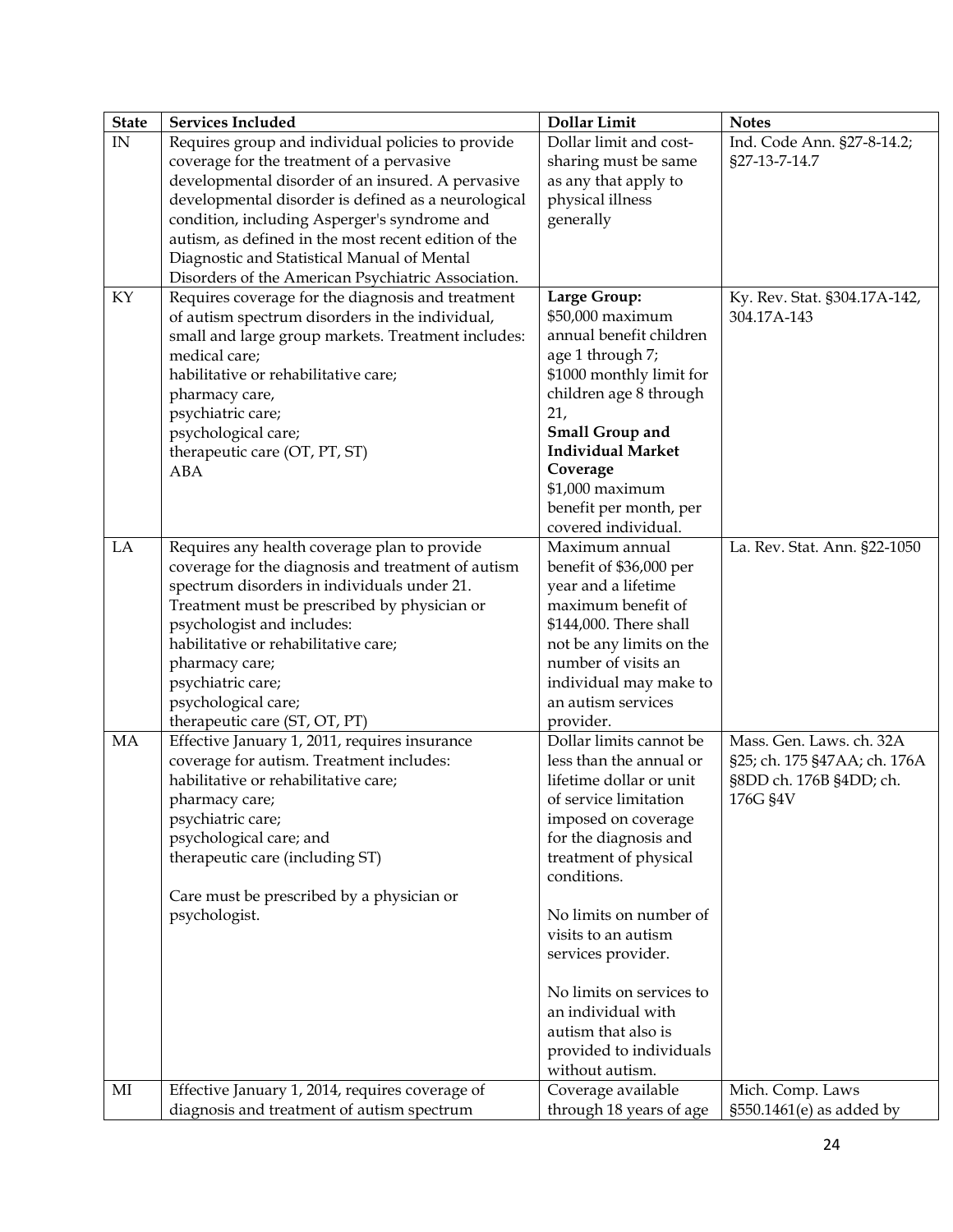| <b>State</b> | <b>Services Included</b>                              | <b>Dollar Limit</b>        | <b>Notes</b>                 |
|--------------|-------------------------------------------------------|----------------------------|------------------------------|
|              | disorders by group and non-group plans. Treatment     | and may be subject to a    | S.B. 414; S.B. 415; S.B. 981 |
|              | must be prescribed by a licensed physician or a       | maximum annual             |                              |
|              | licensed psychologist. Services include:              | benefit as follows:        |                              |
|              | Behavioral health treatment;                          | \$50,000 - through age 6   |                              |
|              | Pharmacy care;                                        | \$40,000.00 from 7         |                              |
|              | Psychiatric care;                                     | through 12;                |                              |
|              | Psychological care;                                   | \$30,000 from 13           |                              |
|              | Therapeutic care (OT, PT, ST, or SW)                  | through 18.                |                              |
| <b>VT</b>    | Requires a health insurance plan to provide           |                            | Required to be implemented   |
|              | coverage for the diagnosis and treatment of autism    |                            | no later than July 1, 2012   |
|              | spectrum disorders prescribed by a physician or       |                            |                              |
|              | psychologist, including ABA supervised by a           |                            | Vt. Code Ann. tit. 8 § 4088i |
|              | nationally board-certified behavior analyst, for      |                            |                              |
|              | children, beginning at 18 months of age and           |                            |                              |
|              | continuing until the child reaches age six or enters  |                            |                              |
|              | the first grade, whichever occurs first. Treatment    |                            |                              |
|              | includes: habilitative or rehabilitative care;        |                            |                              |
|              | pharmacy care; psychiatric care; psychological care;  |                            |                              |
|              | and therapeutic care (includes services provided by   |                            |                              |
|              | licensed or certified speech language pathologists,   |                            |                              |
|              | occupational therapists, physical therapists, or      |                            |                              |
|              | social workers)                                       |                            |                              |
| WI           | Requires coverage of treatment of autism spectrum     | Must provide coverage      | Wis. Stat. §632.895(12m)     |
|              | disorder if the treatment when prescribed by a        | of at least \$50,000 for   |                              |
|              | physician, and provided by providers who are          | intensive-level services   |                              |
|              | qualified to provide intensive-level services or non- | per insured per year,      |                              |
|              | intensive-level services: a psychiatrist; a           | with a minimum of 30       |                              |
|              | psychologist; a social worker; a paraprofessional     | to 35 hours of care per    |                              |
|              | working under the supervision of a psychiatrist,      | week for a minimum         |                              |
|              | psychologist or social worker; a professional         | duration of 4 years, and   |                              |
|              | working under the supervision of an outpatient        | at least \$25,000 for non- |                              |
|              | mental health clinic; a speech-language pathologist;  | intensive-level services   |                              |
|              | or an occupational therapist.                         | per insured per year       |                              |

Rhode Island may want to monitor whether autism services are required as part of the habilitative EHB category. If it is not included, the State should continue to monitor the offering of this benefit and periodically review the clinical relevance of the specific services over time. The State also must consider the cost impact not only to insurance premiums as a whole, but the direct state cost of having to pay for this benefit for individuals purchasing subsidized coverage through HealthSource RI. Additionally, the State should also consider the social and medical benefits from including autism services as a mandated benefit.

Cost Impact: Both BCBSRI and Tufts shared estimated costs of the autism mandate. On average, inflated to 2014 dollars, the estimated impact on the premium is \$1.12 pmpm. This cost estimate falls within the middle of the range of estimates available in Connecticut, Massachusetts, Maryland and Rhode Island. The state laws have significant benefit differences including what services are covered and limits on service provision as displayed in Table Two above. The cost estimates range from a low of \$0.00 in Connecticut to a high of \$2.18 pmpm in Massachusetts.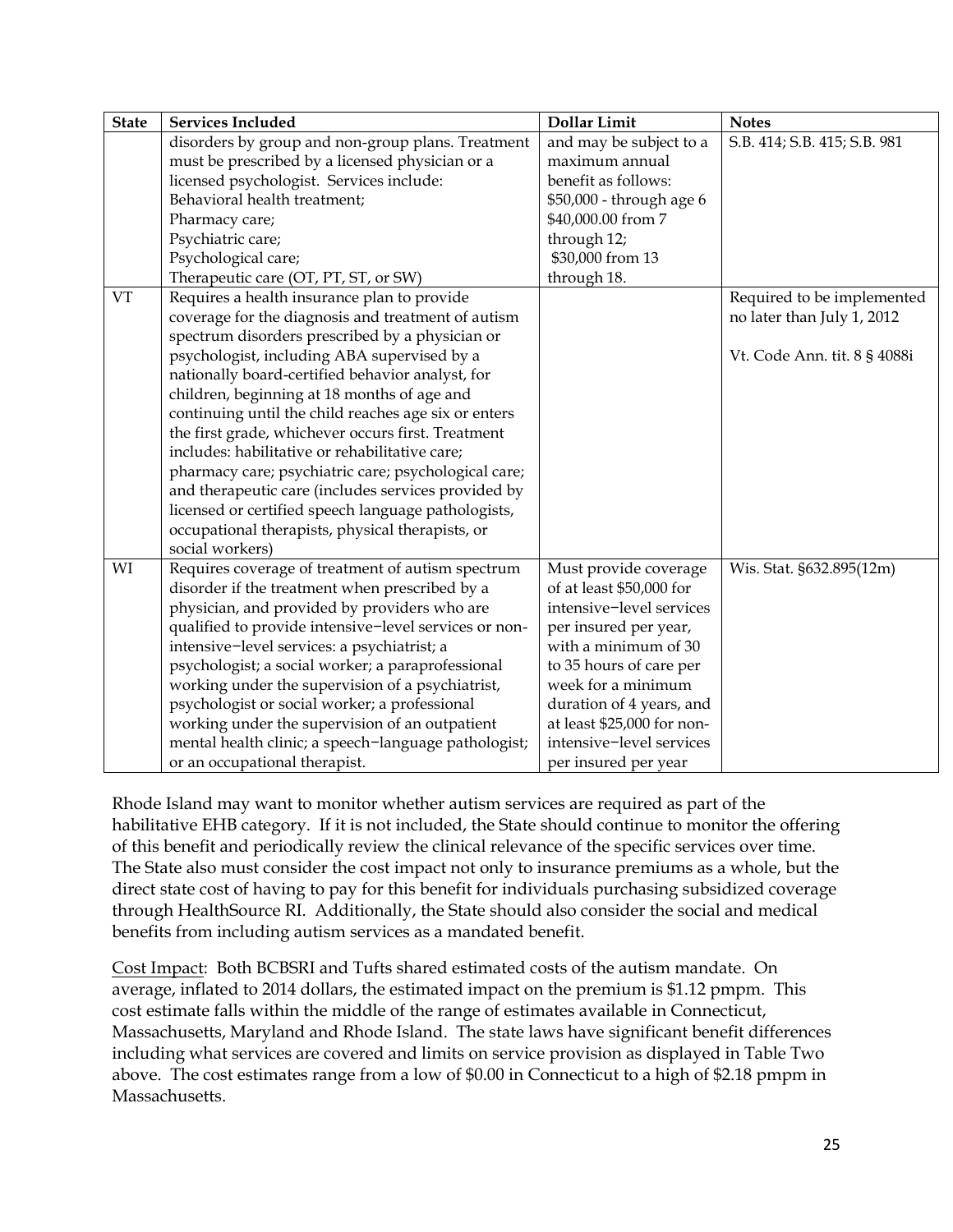#### *Early Intervention Services*

Since 2005, Rhode Island insurers have been mandated to provide coverage for early intervention services to children under the age of three. <sup>72</sup> As written, the law places a \$5,000 limit on the benefit, per child per year. Because of the prohibition in the ACA regarding annual limits, BCBSRI reviewed this benefit and decided that putting in place a visit limit was not feasible due to the variety of services included in the scope and the way in which they are billed by EIS providers. Therefore, the annual limit was removed but no additional restriction was put in place. For the purpose of the mandate, early intervention services include, but are not limited to, speech and language therapy, occupational therapy, physical therapy, evaluation, case management, nutrition, service plan development and review, nursing services, and assistive technology services and devices for dependents from birth to age three who are certified by the Rhode Island Department of Human Services as eligible for early intervention services as included under part C of the Individuals with Disabilities Education Act (IDEA)(20 U.S.C. § 1471 et seq.) which requires states to provide a statewide, comprehensive system of early intervention services to infants and toddlers with special needs.

There are a handful of states in addition to Rhode Island with an early intervention mandate.<sup>73</sup> Like Rhode Island, many of these states tie both eligibility and services to the IDEA, as shown in Table Five below. Through part C of IDEA, infants and toddlers are eligible for a variety of early intervention services coordinated across families, community organizations and providers. Services may include audiology, assistive technology; counseling; family training; medical evaluations for diagnostic purposes; nursing, nutrition, occupational therapy, physical therapy, service coordination, speech therapy, transportation and visions services.<sup>74</sup>

| <b>State</b>    | <b>Services Included</b>               | Dollar Limit                                   | <b>Notes</b>  |
|-----------------|----------------------------------------|------------------------------------------------|---------------|
| CO <sub>1</sub> | Part C services                        | Coverage available to \$6,067, including case  | CRS 27-10.5-  |
|                 |                                        | management costs, per calendar or policy       | 101(1)(i)     |
|                 |                                        | vear.                                          |               |
| <b>CT</b>       | Part C services                        | Coverage available to \$6,400 per child per    | Section 38a-  |
|                 |                                        | year, with aggregate benefit of up to \$19,200 | 490a, Section |
|                 |                                        | per child over the total three-year period.    | 38a-516a      |
|                 |                                        | (Not applicable to those with autism).         |               |
|                 |                                        | No cost-sharing is allowed on these            |               |
|                 |                                        | services, unless provided through a high       |               |
|                 |                                        | deductible plan                                |               |
| IN              | Covers early intervention services for | Payments for early intervention services       | IC 5-10-8-7.3 |

## **Table Five: Early Intervention Mandates**

 $\overline{\phantom{a}}$ <sup>72</sup> § 27-20-50

<sup>73</sup> CAHI reports that 10 states in addition to Rhode Island have an Early Intervention mandate. Health Insurance Mandates in the States 2012, Council for Affordable Health Insurance (CAHI) 2013. See also The Early Childhood Technical Assistance Center; State Policies on the Use of Private Insurance for Early Intervention Services accessible at<http://ectacenter.org/topics/finance/statelegis.asp> which identifies 8 states in addition to Rhode Island with an Early Intervention mandate.

 $74$ See Vermont Department of Children and Families, description of IDEA Part C - Early Intervention Services for Infants and Toddlers, accessible at:

[http://dcf.vermont.gov/cdd/cis/IDEA\\_Part\\_C\\_early\\_intervention.](http://dcf.vermont.gov/cdd/cis/IDEA_Part_C_early_intervention)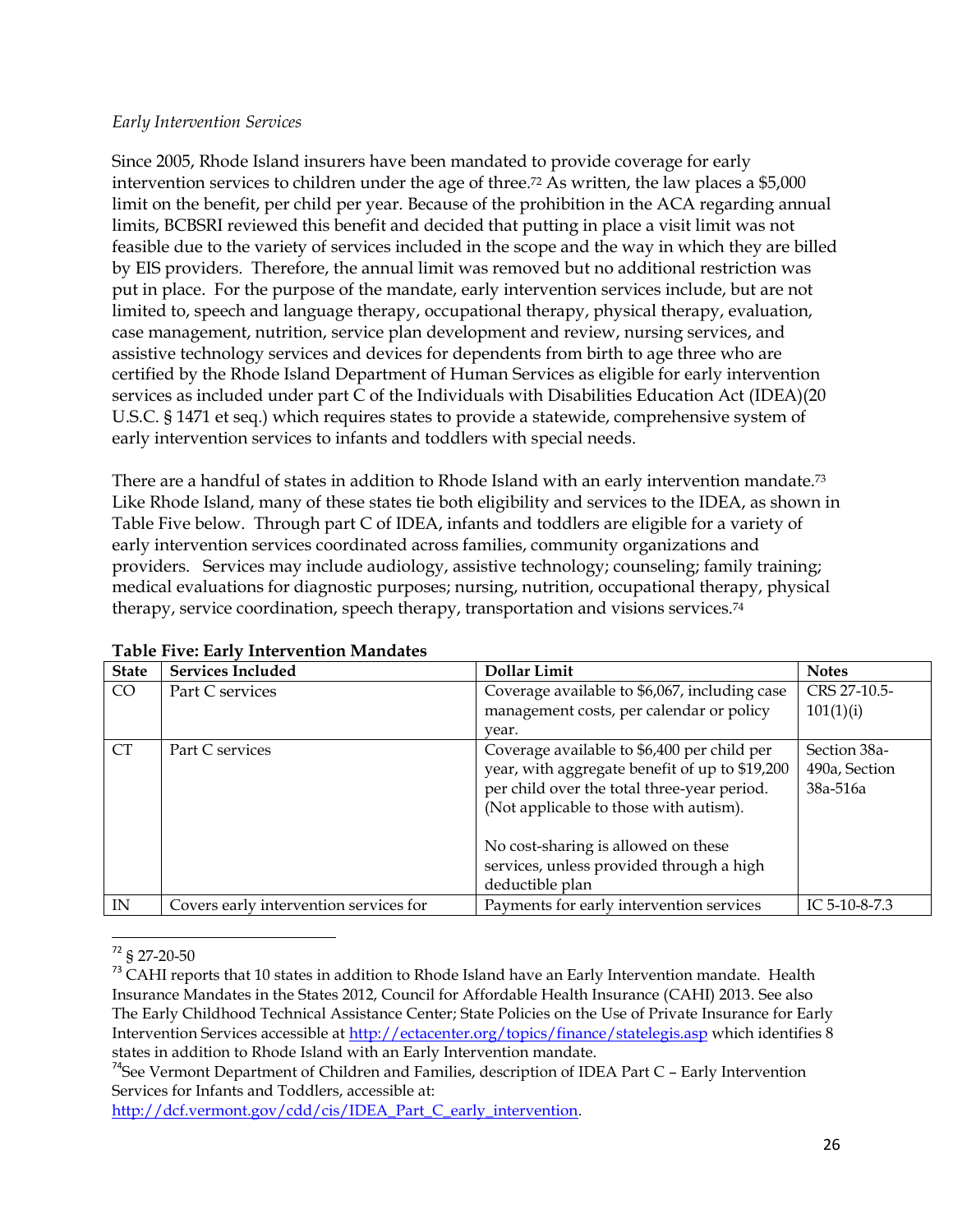| <b>State</b> | <b>Services Included</b>                                                                                                                                                                                                                                                                                                                                                                                                                                                                                                                          | Dollar Limit                                                                                                                                                                                                                                                                                                                                                                                                                                                                                                                                                                                                                                               | <b>Notes</b>                                                       |
|--------------|---------------------------------------------------------------------------------------------------------------------------------------------------------------------------------------------------------------------------------------------------------------------------------------------------------------------------------------------------------------------------------------------------------------------------------------------------------------------------------------------------------------------------------------------------|------------------------------------------------------------------------------------------------------------------------------------------------------------------------------------------------------------------------------------------------------------------------------------------------------------------------------------------------------------------------------------------------------------------------------------------------------------------------------------------------------------------------------------------------------------------------------------------------------------------------------------------------------------|--------------------------------------------------------------------|
|              | children under age 2 if otherwise covered<br>services under the policy.                                                                                                                                                                                                                                                                                                                                                                                                                                                                           | may not count against any lifetime caps.                                                                                                                                                                                                                                                                                                                                                                                                                                                                                                                                                                                                                   |                                                                    |
| MA           | Requires coverage for medically necessary<br>early intervention services for children<br>under age 3 delivered by certified early<br>intervention specialists, as defined in the<br>early intervention operational standards<br>by the department of public health and in<br>accordance with applicable certification<br>requirements.                                                                                                                                                                                                            | No cost-sharing allowed, except if<br>prohibition on co-payments, coinsurance or<br>deductibles would cause plan to lose<br>federal tax exempt status.                                                                                                                                                                                                                                                                                                                                                                                                                                                                                                     | c. 175 § 47C; c.<br>176A § 8B; c.<br>176B § 4C; c.<br>176G § 4     |
| NH           | Coverage for Early Intervention Therapy<br>Services up to child's third birthday.                                                                                                                                                                                                                                                                                                                                                                                                                                                                 | Coverage of up to \$3,200 per child per year<br>not to exceed \$9,600 by the child's third<br>birthday.                                                                                                                                                                                                                                                                                                                                                                                                                                                                                                                                                    | 415:6-n                                                            |
| $\rm{NM}$    | Requires coverage for children, from birth<br>through three years of age of early<br>intervention services as part of an<br>individualized family service plan,<br>delivered by certified and licensed<br>personnel working in early intervention<br>programs that are approved by the<br>department of health.                                                                                                                                                                                                                                   | Maximum annual benefit of \$3,500. Cost<br>cannot apply against maximum lifetime<br>limit or annual limits within policy.                                                                                                                                                                                                                                                                                                                                                                                                                                                                                                                                  | $NMAC - R$<br>7.30.8                                               |
| ${\rm NY}$   | Requires local early intervention program<br>administrators to seek commercial<br>insurance reimbursement for early<br>intervention services delivered to children<br>whose commercial insurance policies are<br>subject to New York State law. State law<br>subrogates municipalities to covered<br>children's insurance policies for<br>reimbursement of services delivered<br>through the Early Intervention Program,<br>and provides the following protections for<br>family insurance policies when used for<br>early intervention services: | Payment for early intervention services<br>cannot be applied to the lifetime and annual<br>monetary caps on the child/family's<br>insurance policy.<br>Cost-sharing is covered by county and state.<br>May have visit limitations but cannot<br>reduce number of services otherwise<br>available under the plan (e.g., if the policy<br>covers 10 visits of physical therapy, and the<br>county is reimbursed for 10 visits of<br>physical therapy used for the purposes of<br>early intervention, the child/family will<br>continue to have 10 visits available for<br>health care purposes - such as services<br>required after surgery or an accident). | § 3235-a.                                                          |
| <b>VA</b>    | Available to infants and toddlers that are<br>eligible for Part C of the IDEA.<br>Occupational Therapy<br>Speech Therapy<br>Physical Therapy<br>Assistive Technology Services and Devices<br>In order for these services and devices to<br>be covered, they must be listed on the<br>child's IFSP and they must meet the<br>medically necessary requirements of the<br>benefit.                                                                                                                                                                   | Requires coverage of Part C services up to<br>\$5,000 annually and exempts these costs<br>from counting against any lifetime caps in a<br>family's policy.                                                                                                                                                                                                                                                                                                                                                                                                                                                                                                 | Effective July 1,<br>1998, the Code<br>of Virginia<br>§38.2-3418.5 |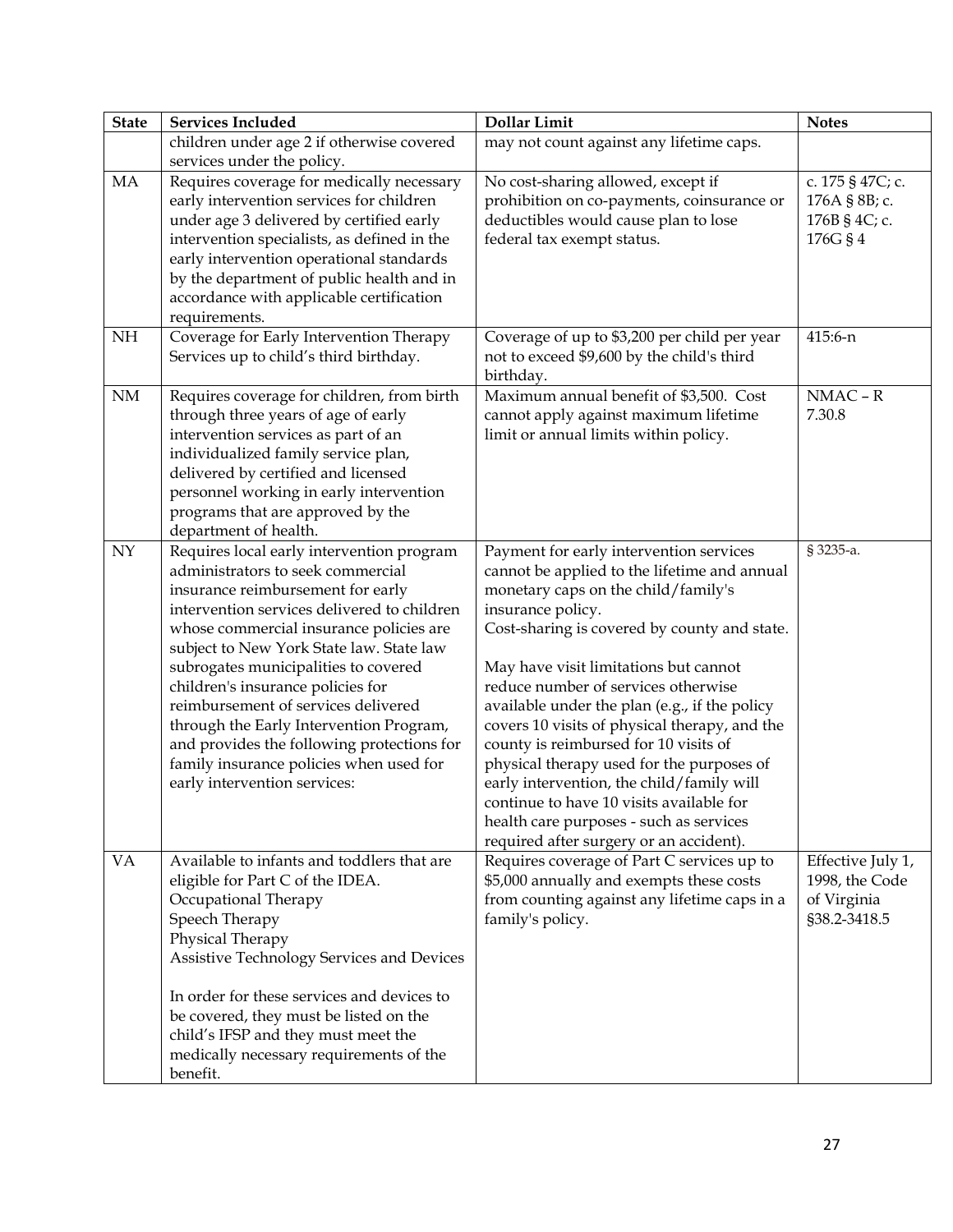It is possible that some of the services provided as early intervention services will be included as EHB under the category of habilitative services. Rhode Island may consider maintaining this mandate until a final ruling regarding EHB is made by HHS. Depending on whether early intervention services are included as an EHB, and to what extent, the State may want to reconsider this mandate, balancing the overall benefits of this mandate with the impact of the mandate on insurance premiums as well as the direct state cost for providing this coverage with for individuals purchasing subsidized coverage through HealthSource RI.

Cost Impact: BCBSRI estimated in 2013 that the cost impact of the early intervention services mandated equaled \$0.27 pmpm.75 The estimate here jumps slightly to \$0.29 pmpm when inflated for 2014. Although Rhode Island has a broader mandate with no age limit, Connecticut's cost estimate is the same as that of BCBSRI, while Massachusetts reports a much higher cost of \$0.89 pmpm.

## *Enteral Formula*

Since 2009, Rhode Island has required insurers to provide coverage of non-prescription enteral formulas, up to \$2,500 per year, for treatment of malabsorption caused by specific diseases including Crohn's disease, ulcerative colitis, gastroesophageal reflux, chronic intestinal pseudoobstruction, and inherited diseases of amino acids and organic acids.76 Examples of nonprescription enteral nutrition<sup>77</sup> products include Ensure, Isosource and Boost. It is seen as a medically effective service, particularly for those with Crohn's disease.

Several states have mandates related to foods and formulas for medically necessary metabolic disorders78, but many are quite different than Rhode Island's mandate. Massachusetts mandate is the same as Rhode Island, although as shown in Table Six below, Massachusetts had more recently updated the annual limit for coverage. Given the prohibition on annual limits within the ACA, Rhode Island insurers have modified their implementation of this mandate by removing the annual limit. The cost impact of removing the annual limit is not consequential.

| <b>State</b> | Mandate                                     | Coverage Limit | <b>Statutory Citation</b> |
|--------------|---------------------------------------------|----------------|---------------------------|
| <b>CT</b>    | Includes provisions of low calorie foods as | n/a            | 38a-4921                  |
|              | well as specialized formulas for those with |                |                           |
|              | inherited metabolic diseases. Formulas are  |                |                           |
|              | only available to children under age 12.    |                |                           |
| DE.          | Must include coverage for medical           | n/a            | 18S 3571                  |
|              | formulas and foods and low protein          |                |                           |
|              | modified food products for the treatment of |                |                           |
|              | inherited metabolic diseases, if such       |                |                           |
|              | products are medically prescribed as        |                |                           |
|              | medically necessary for the therapeutic     |                |                           |
|              |                                             |                |                           |

|  |  | Table Six: States With Similar Enteral Formula Mandates |  |  |  |  |
|--|--|---------------------------------------------------------|--|--|--|--|
|--|--|---------------------------------------------------------|--|--|--|--|

 $75$  Note that this estimate assumes no annual limit to early intervention services.

<sup>76</sup>§ 27-20-56

 $17$  Enteral nutrition is also known as "tube-feeding" and is used when an individual cannot take food orally.

 $78$  CAHI reports 33 states in addition to Rhode Island with this category of mandates. Health Insurance Mandates in the States 2012, Council for Affordable Health Insurance (CAHI) 2013.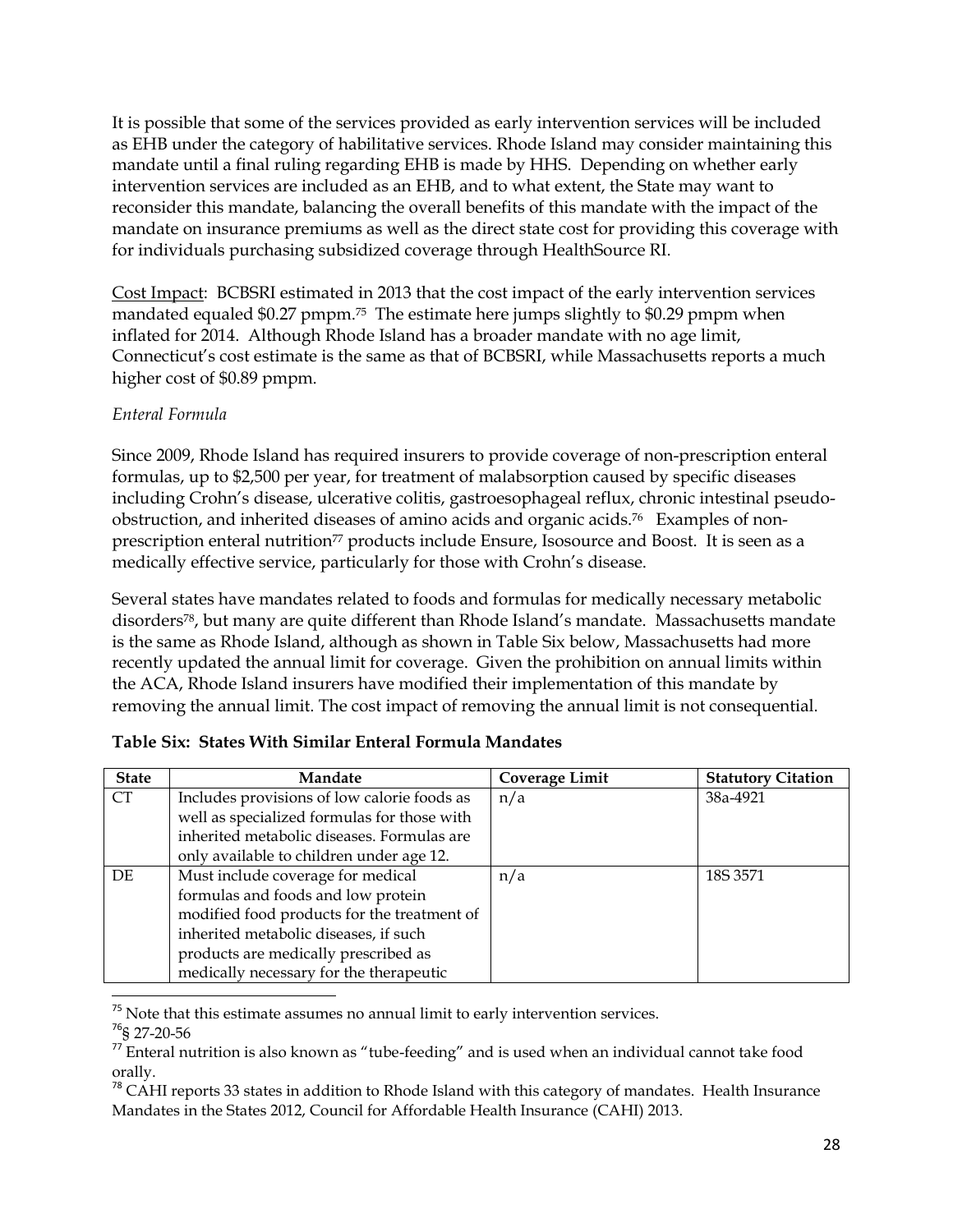| <b>State</b> | Mandate                                                                                                                                                                                                                                                                                                                                | Coverage Limit                                                                                                    | <b>Statutory Citation</b>                                                                  |
|--------------|----------------------------------------------------------------------------------------------------------------------------------------------------------------------------------------------------------------------------------------------------------------------------------------------------------------------------------------|-------------------------------------------------------------------------------------------------------------------|--------------------------------------------------------------------------------------------|
|              | treatment of inherited metabolic diseases<br>and administered under the direction of a<br>physician                                                                                                                                                                                                                                    |                                                                                                                   |                                                                                            |
| <b>MA</b>    | Requires coverage for nonprescription<br>enteral formulas for home use when<br>medically necessary for the treatment of<br>mal-absorption caused by Crohn's disease,<br>gastro-esophageal reflux, gastrointestinal<br>motility, chronic intestinal pseudo-<br>obstruction, and inherited diseases of<br>amino acids and organic acids. | \$5000 (increased limit from<br>\$2500 in 2008)                                                                   | c. 175 sec 47I; c.<br>176A sec 8L; c.<br>176B sec 4K; c.<br>176G sec 4D; c. 32A<br>sec 17A |
| <b>MD</b>    | Mandatory coverage of medically necessary<br>low protein, modified medical food<br>products                                                                                                                                                                                                                                            | n/a                                                                                                               | 15-807                                                                                     |
| MT           | Must cover treatment of inborn errors of<br>metabolism, including clinical services,<br>medical supplies, prescription drugs,<br>nutritional management and medical foods.                                                                                                                                                             | Durational limits, caps,<br>deductibles, coinsurance &<br>copayments may apply of<br>terms same as other illness. | MCA Sec 32-22-131                                                                          |
| NJ           | Must cover low protein modified food<br>product formulated to have < or = to 1<br>gram of protein per serving used under<br>physician direction to treat inherited<br>metabolic disease; and medical food to treat<br>disease of condition with established<br>nutritional needs to be taken enterally<br>under physician direction    |                                                                                                                   | C.17B:26-2.1o<br>(individual)<br>C17B:27-46.1r<br>(group)                                  |

Requiring insurers to provide enteral formula eases the cost burden of appropriate nutrition for a small subset of individuals with little impact to the overall premium. The exclusion of enteral formula from the EHB will not likely impose a significant cost burden to the State for individuals receiving subsidized coverage through HealthSource RI.

Cost Impact: BCBSRI reports an estimated premium impact of \$0.01 in 2010, which inflates to \$0.02 pmpm in 2014. BCBSRI's estimates fall within the range seen in other states – with a low of no additional premium cost in Maryland to \$0.29 pmpm in Connecticut.

# *Hearing Aids*

Rhode Island mandates coverage of hearing aids every three years, with a coverage limit of \$1500 per ear for individuals under age 19 and \$700 per ear for individuals 19 and older.<sup>79</sup> Because of the ACA prohibition for annual limits on EHB services, this mandate is changed to a \$700/\$1,500 maximum per hearing aid, per ear, with no time limit. In addition to covering hearing aids as mandated, BCBSRI also provides coverage for cochlear implants in its commercial coverage.

l  $79$ § 27-20-46); enacted  $1/1/06$ .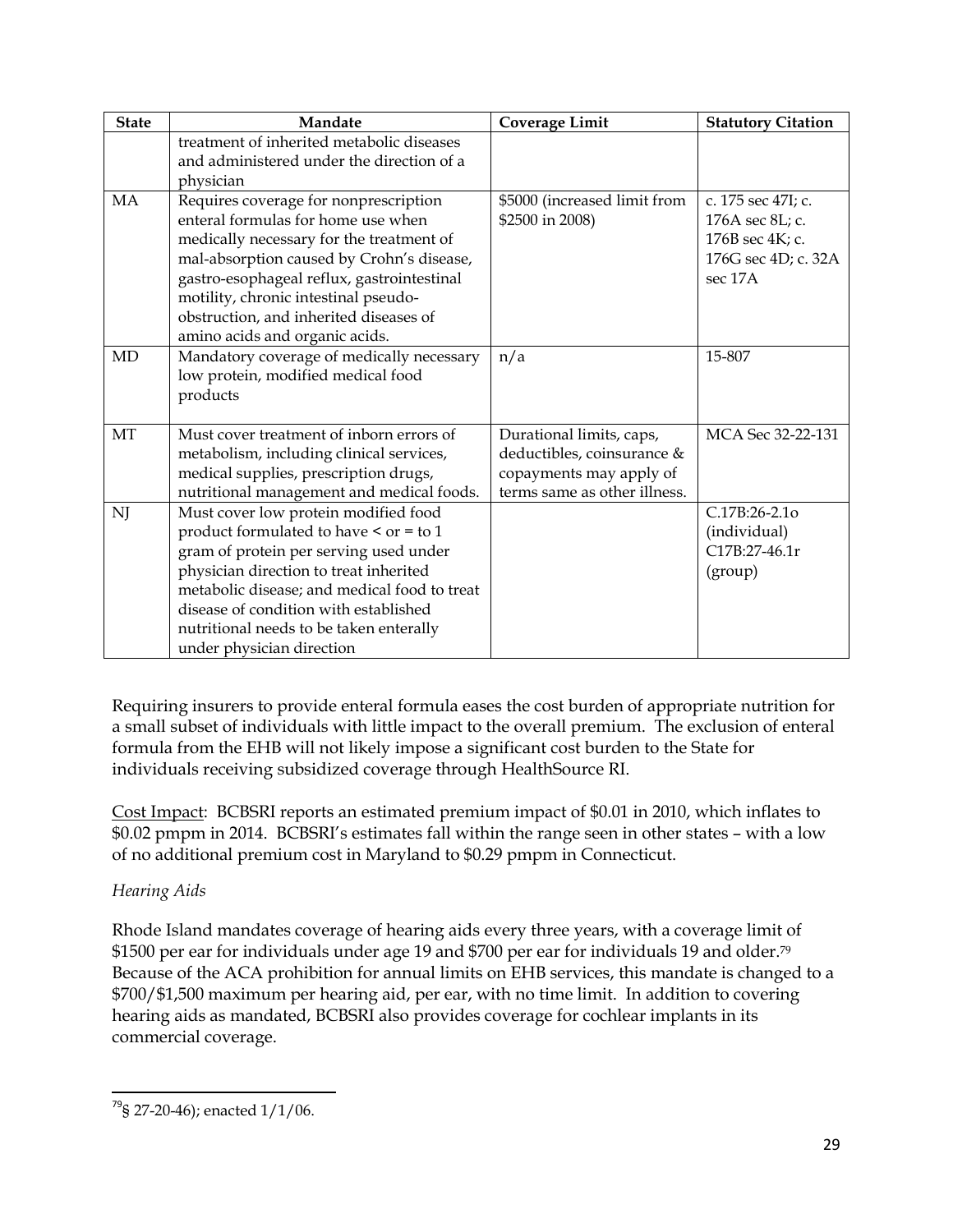Hearing aids for children potentially fall within the EHB category of pediatric care. There is no EHB category that would similarly require coverage of hearing aids for adults. In addition to Rhode Island, there are 19 other states with hearing aid mandates.<sup>80</sup> As shown in Table Seven, most require coverage only for children, or cover adults into their early 20s. Only Arkansas and New Hampshire also require coverage of hearing aids for adults. Medicare does not include hearing aids within its benefit package. There is significant literature that hearing is an important part of a child's development. Into adulthood, there is no question of the importance of hearing as a key communication tool in every part of our lives.

| <b>State</b> | Children's                            | <b>Adults</b>  | <b>Devices</b> | <b>Dollar Limit</b> | How              | <b>Note</b>                                                                                                                                           |
|--------------|---------------------------------------|----------------|----------------|---------------------|------------------|-------------------------------------------------------------------------------------------------------------------------------------------------------|
|              | Ages                                  | Covered        | Included       |                     | Often            |                                                                                                                                                       |
| AR           | No limit                              | Yes            | Hearing<br>Aid | \$1400 per ear      | Every 3<br>years | Insurer must offer as an<br>optional rider; if<br>employer elects, then<br>must provide to<br>employee (Arkansas<br>Code Ann. Sec 23-19-<br>1401)     |
| <b>CT</b>    | 12 and<br>under                       | No             | Hearing<br>Aid | \$1000              | Every 2<br>Years | Classifies hearing aids as<br><b>DME</b><br>(Sec 38a-490b)                                                                                            |
| CO           | Under 18                              | No             | Hearing<br>Aid | n/a                 | Every 5<br>years | May be sooner if new<br>hearing aid needed b/c<br>alternations to existing<br>one can't meet child's<br>needs (Colorado Rev.<br>State. Sec 10-16-104) |
| DE           | Under 24<br>(as long as<br>dependent) | N <sub>o</sub> | Hearing<br>Aid | \$1000 per ear      | Every 3<br>years | 18 Sec 3357                                                                                                                                           |
| MA           | Under 21                              | No             | Hearing<br>Aid | \$2000 per ear      | Every 3<br>years | Law explicitly excludes<br>cochlear implants (ch.<br>32A sec 23; ch. 175 sec<br>47U; ch. 176A sec 8U; ch.<br>176B sec 4U; ch. 176G sec<br>4n0         |
| MD           | Under 18                              | $\rm No$       | Hearing<br>Aid | \$1400 per ear      | Every 3<br>years | 15-838                                                                                                                                                |
| <b>MN</b>    | Under 18                              | N <sub>o</sub> | Hearing<br>Aid | n/a                 | Every 3<br>vears | Limited to hearing loss<br>due to congenital                                                                                                          |

## **Table Seven: Select State Hearing Aid Mandates**

l

<sup>&</sup>lt;sup>80</sup> Health Insurance Mandates in the States 2012, Council for Affordable Health Insurance (CAHI) 2013. See also American Speech-Language-Hearing Association; State Insurance Mandates for Hearing Aids; accessible at:

[http://www.asha.org/advocacy/state/issues/ha\\_reimbursement/](http://www.asha.org/advocacy/state/issues/ha_reimbursement/)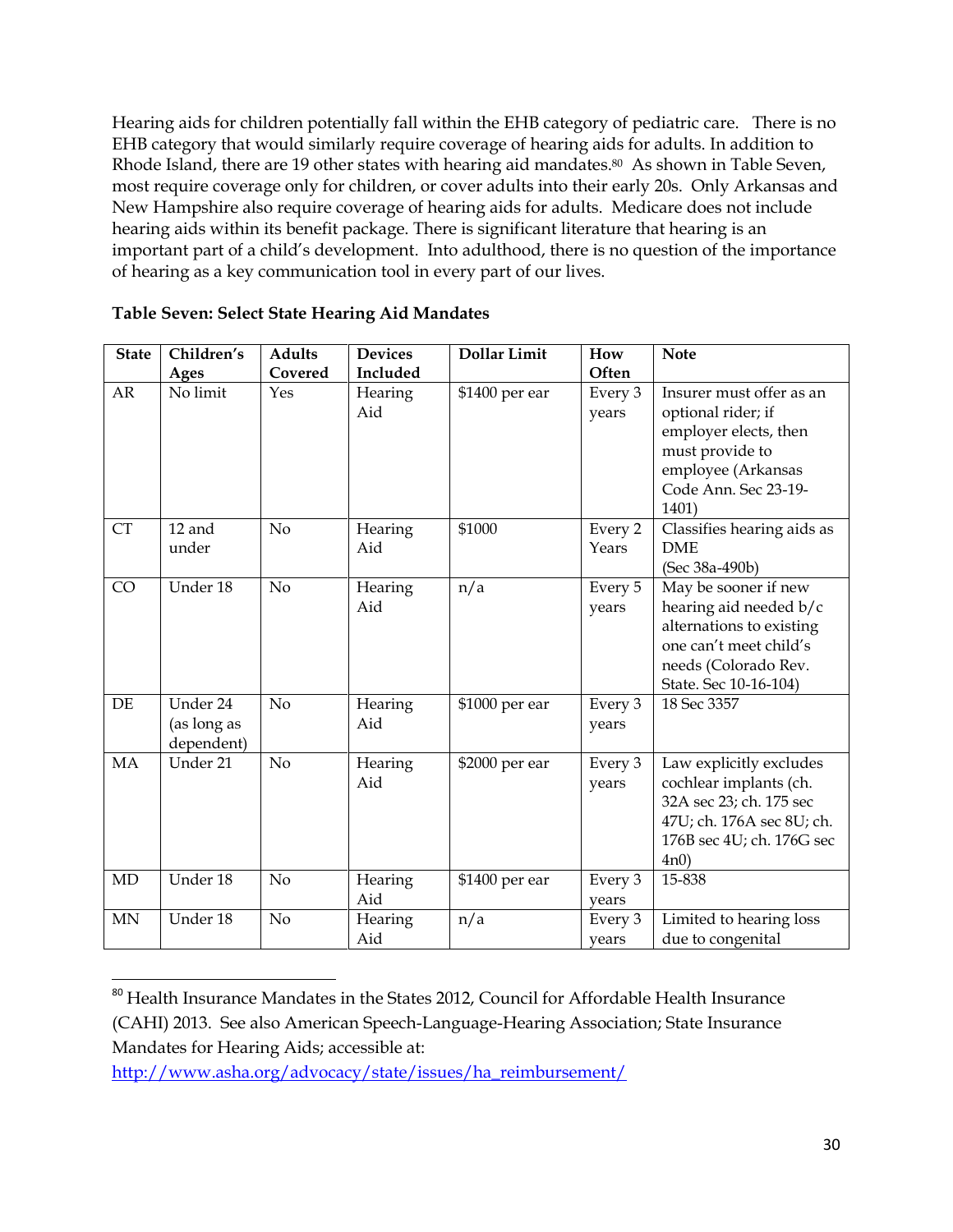| <b>State</b> | Children's      | <b>Adults</b>  | <b>Devices</b>                          | <b>Dollar Limit</b>       | How              | <b>Note</b>                                                                                                                                                                               |
|--------------|-----------------|----------------|-----------------------------------------|---------------------------|------------------|-------------------------------------------------------------------------------------------------------------------------------------------------------------------------------------------|
|              | Ages            | Covered        | Included                                |                           | Often            |                                                                                                                                                                                           |
|              |                 |                |                                         |                           |                  | malformation not treated<br>but other covered<br>services<br>(Minn stat. sec 62Q.675)                                                                                                     |
| NH           | No limit        | Yes            | Hearing<br>Aid                          | \$1500 per<br>hearing aid | Every 5<br>vears | NH Stat Ann. sec 415-6p;<br>sec 415:18-u                                                                                                                                                  |
| NJ           | 15 and<br>under | N <sub>o</sub> | Hearing<br>Aid                          | \$1000 per ear            | Every 2<br>years | Must be medically<br>necessary and prescribed<br>by physician or<br>audiologist (a number of<br>states require this)<br>(17B:26-2.1aa; 17B:27-<br>46.1gg; 17B:27A-7.14;<br>17B:27a-19.180 |
| NM           | Under 18        | No             | Hearing<br>Aid                          | \$2200 per ear            | Every 3<br>years | Will cover until under<br>age 21 if still in school<br>$(13-7-10; 59A-22-34.5;$<br>59A-23-7.8; 59A-46-38.5;<br>59A-47-37.10                                                               |
| WI           | Under 18        | No             | Hearing<br>Aid;<br>Cochlear<br>Implants | n/a                       | Every 3<br>years | Sec 609.86; Sec<br>632.895(16)                                                                                                                                                            |

It is not clear whether the final EHB rules will include a requirement of providing hearing aids for children, and no EHB category is likely to include hearing aids for adults. Rhode Island should review the final ruling by HHS regarding EHBs to fully understand the potential for this benefit to be reduced or eliminated by insurers without the State mandate, and the cost implications to the State of continuing this mandate, both to the cost of insurance premiums in the State and direct costs to the State of providing this benefit to individuals receiving subsidized coverage through HealthSource RI.

Cost Impact: BCBSRI estimates that the cost of providing hearing aids to both adults and children was \$0.11 in 2010. Inflated to 2014, the current pmpm attributable to this mandate is \$0.14.<sup>81</sup> This estimate is understandably higher than that in Connecticut (\$0.01), Massachusetts (\$0.04) and Maryland (no premium impact) where Rhode Island is the only one of those four states to also require provision of hearing aids to adults.

# *Home Health*

 $\overline{a}$ 

Rhode Island requires health insurers, except for BCBSRI, to provide home health services when medically necessary to reduce the length of a hospital stay or to delay or eliminate an otherwise

 $81$  It is important to note that although the changes made to this mandate to accommodate the ACA are not expected to affect costs, the 2010 estimate was made before such changes were made.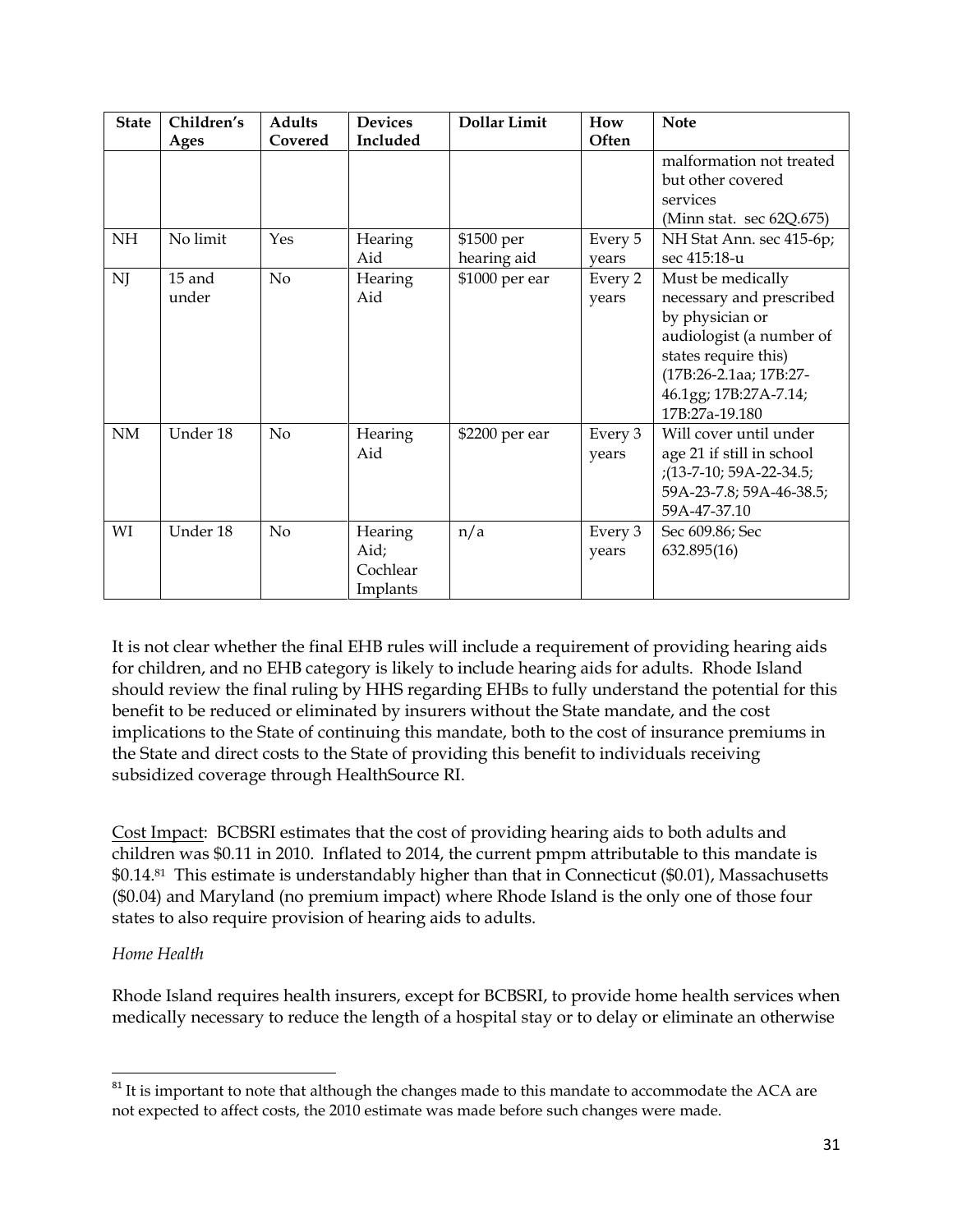medically necessary hospital admission.<sup>82</sup> The mandate provides that minimum home health care coverage shall not exceed six home or office physician's visits per month, and shall not exceed three nursing visits per week and will provide for home health aide visits up to twenty (20) hours per week. Home health services can include a broad range of health care and supportive services in the home including physical or occupational therapy as a rehabilitative service, respiratory service, speech therapy, medical social work, nutrition counseling, prescription drugs and medication, medical and surgical supplies, such as dressings, bandages, and casts, minor equipment such as commodes and walkers, laboratory testing, x-rays and E.E.G. and E.K.G. evaluations.

Home health services are typically used by individuals that are recovering from illness or injury, the disabled, or those with a chronic or terminal illness.<sup>83</sup> Allowing for home health services can both delay the need for long term care or other institutional care and allow for a quicker transition from a hospital back to a home setting. Estimating the clinical effectiveness of home health care is challenging however because of the variety of services delivered under as a home health service. Research has shown that the provision of well defined, quality home health care services can provide significant clinical benefits. Studies have found a reduction in mortality and admissions to hospitals with the provision of home health services. <sup>8485</sup> Other studies have documented a decrease in the rate of decline of functional status.<sup>86</sup>

Nearly half of the states require some home health services.<sup>87</sup> A sample of other states' home health mandates are included as Table Eight.

| <b>State</b> | <b>Service</b>                                         | <b>How Often</b>    | <b>Note</b>        |
|--------------|--------------------------------------------------------|---------------------|--------------------|
| CA.          | "Home health care" means the continued care and        | 100 visits in any   | May be subject to  |
|              | treatment of an insured person who is under the        | calendar year or in | an annual          |
|              | direct care and supervision of a physician but only if | any continuous 12-  | deductible of not  |
|              | (i) continued hospitalization would have been          | month period for    | more than \$50 for |
|              | required if home health care were not provided, (ii)   | each person         | each person        |
|              | the home health treatment plan is established and      | covered under the   | covered under a    |
|              | approved by a physician within 14 days after an        | policy. A visit of  | policy, and may be |
|              | inpatient hospital confinement has ended and such      | four hours or less  | subject to a       |

#### **Table Eight: Select State Home Health Mandates**

<sup>83</sup> Visiting Nurses Associations of America, Home Health Care. Accessed 7/3/2011:

 $\overline{\phantom{a}}$  $82$ § 27-18-3

http://vnaa.org/vnaa/g/?h=html/homehealthcareoverview.html

<sup>84</sup> Elkan R, Kendrick D, Dewey M, Hewitt M, Robinson J, Blair M, et al. Effectiveness of home based support for older people: systematic review and meta-analysis. BMJ. 2001 Sep 29;323(7315):719-25.

<sup>&</sup>lt;sup>85</sup> Hyde CJ, Robert IE, Sinclair AJ. The effects of supporting discharge from hospital to home in older people. Ageing. 2000 May; 29(3):271-9.

<sup>&</sup>lt;sup>86</sup> Mann WC, Ottenbacher KJ, Fraas L, Tomita M, Granger CV. Effectiveness of assistive technology and environmental interventions in maintaining independence and reducing home care costs for the frail elderly. A randomized controlled trial. Arch Fam Med. 1999 May-Jun;8(3):210-7.

http://www.orcatech.org/papers/home\_monitoring/99\_Mann\_effectiveness\_of\_envrionmental\_interventions.pdf <sup>87</sup> CAHI reports that 20 states in addition to Rhode Island have a home health mandate. Health Insurance Mandates in the States 2012, Council for Affordable Health Insurance (CAHI) 2013.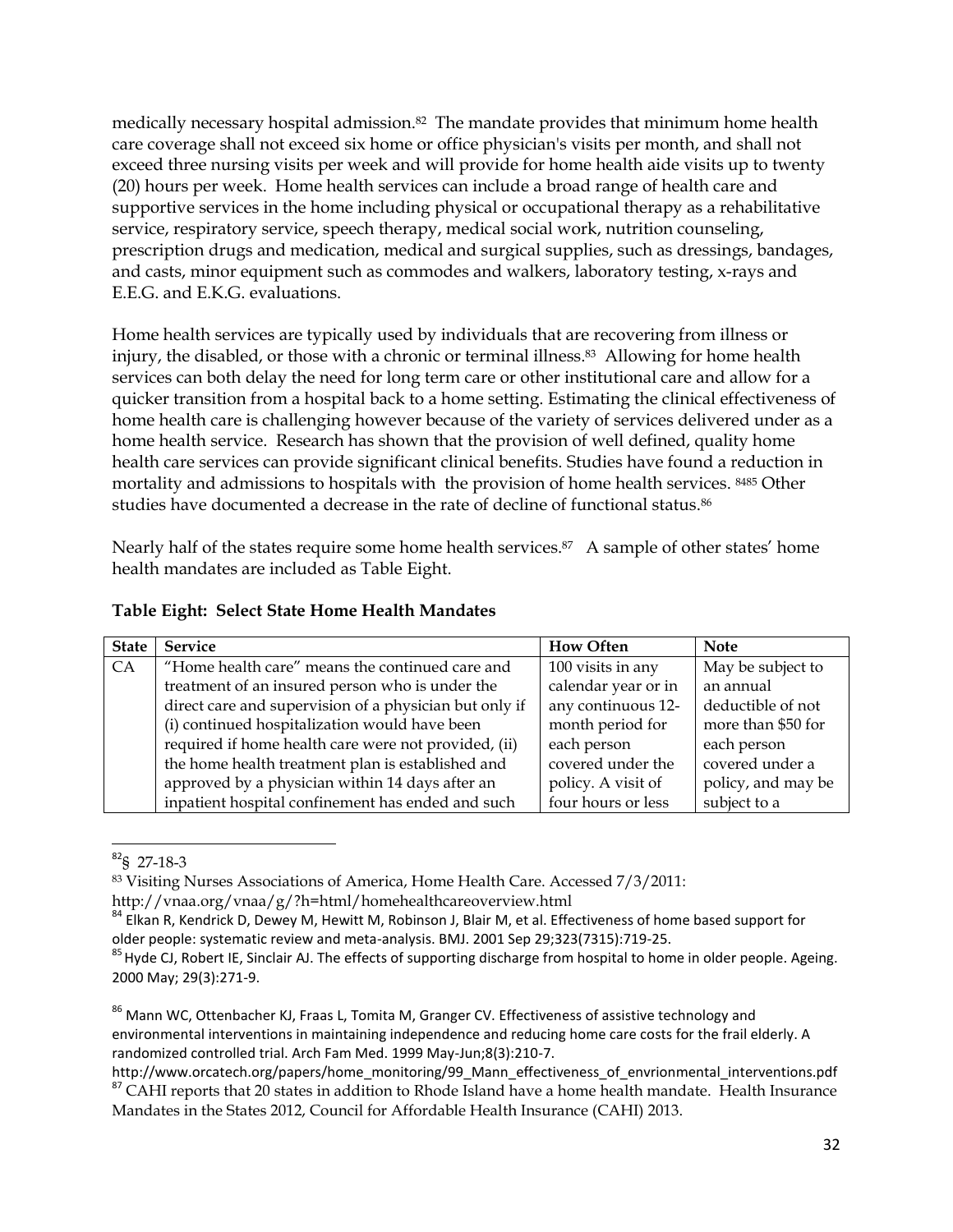| <b>State</b> | Service                                                                                                                                                                                                                                                                                                                                                                                                                                                                                                                                                                                                                                                                                                                                                                                                                                                                                                                                                                           | <b>How Often</b>                                                                                                                       | <b>Note</b>                                                                                                                                                                                                                                                         |
|--------------|-----------------------------------------------------------------------------------------------------------------------------------------------------------------------------------------------------------------------------------------------------------------------------------------------------------------------------------------------------------------------------------------------------------------------------------------------------------------------------------------------------------------------------------------------------------------------------------------------------------------------------------------------------------------------------------------------------------------------------------------------------------------------------------------------------------------------------------------------------------------------------------------------------------------------------------------------------------------------------------|----------------------------------------------------------------------------------------------------------------------------------------|---------------------------------------------------------------------------------------------------------------------------------------------------------------------------------------------------------------------------------------------------------------------|
|              | treatment plan is for the same or related condition<br>for which the insured person was hospitalized, and<br>(iii) home health care commences within 14 days<br>after the hospital confinement has ended. "Home<br>health services" consist of, but shall not be limited to,<br>the following: (i) part-time or intermittent skilled<br>nursing services provided by a registered nurse or<br>licensed vocational nurse; (ii) part-time or<br>intermittent home health aide services which<br>provide supportive services in the home under the<br>supervision of a registered nurse or a physical,<br>speech or occupational therapist; (iii) physical,<br>occupational or speech therapy; and (iv) medical<br>supplies, drugs and medicines prescribed by a<br>physician and related pharmaceutical services, and<br>laboratory services to the extent such charges or costs<br>would have been covered under the policy if the<br>insured person had remained in the hospital. | by a home health<br>aide shall be<br>considered as one<br>home health visit.                                                           | coinsurance<br>coverage of not less<br>than 80 percent                                                                                                                                                                                                              |
| <b>CT</b>    | Home health care including (1) part-time or<br>intermittent nursing care and home health aide<br>services; (2) physical, occupational, or speech<br>therapy; (3) medical supplies, drugs and medicines;<br>and (4) medical social services.                                                                                                                                                                                                                                                                                                                                                                                                                                                                                                                                                                                                                                                                                                                                       | Coverage can be<br>limited to 80 visits<br>per year and for<br>terminally ill, no<br>more than \$200 for<br>medical social<br>services | Coverage can be<br>subject to an<br>annual deductible<br>of no more than \$50<br>and a coinsurance<br>of no less than 75%,<br>except that a high<br>deductible plan<br>used to establish a<br>medical savings<br>account is exempt<br>from the deductible<br>limit. |
| MA           | No group medical benefits contract shall be<br>delivered or issued or renewed for delivery by an<br>insurance company, to any group of persons in this<br>Commonwealth and no employees health and<br>welfare funds shall be promulgated or renewed to<br>any group of persons in this Commonwealth unless<br>persons covered under such group contract or fund<br>will be eligible for benefits for expenses arising from<br>the provisions of home care services. As used in this<br>subdivision, the words Services shall include, but not<br>be limited to, nursing and physical therapy.<br>Additional services such as occupational therapy,<br>speech therapy, medical social work, nutritional<br>consultation, the services of a home health aide and<br>the use of durable medical equipment and supplies<br>shall be provided to the extent such additional<br>services are determined to be a medically necessary<br>component of said nursing and physical therapy.  |                                                                                                                                        |                                                                                                                                                                                                                                                                     |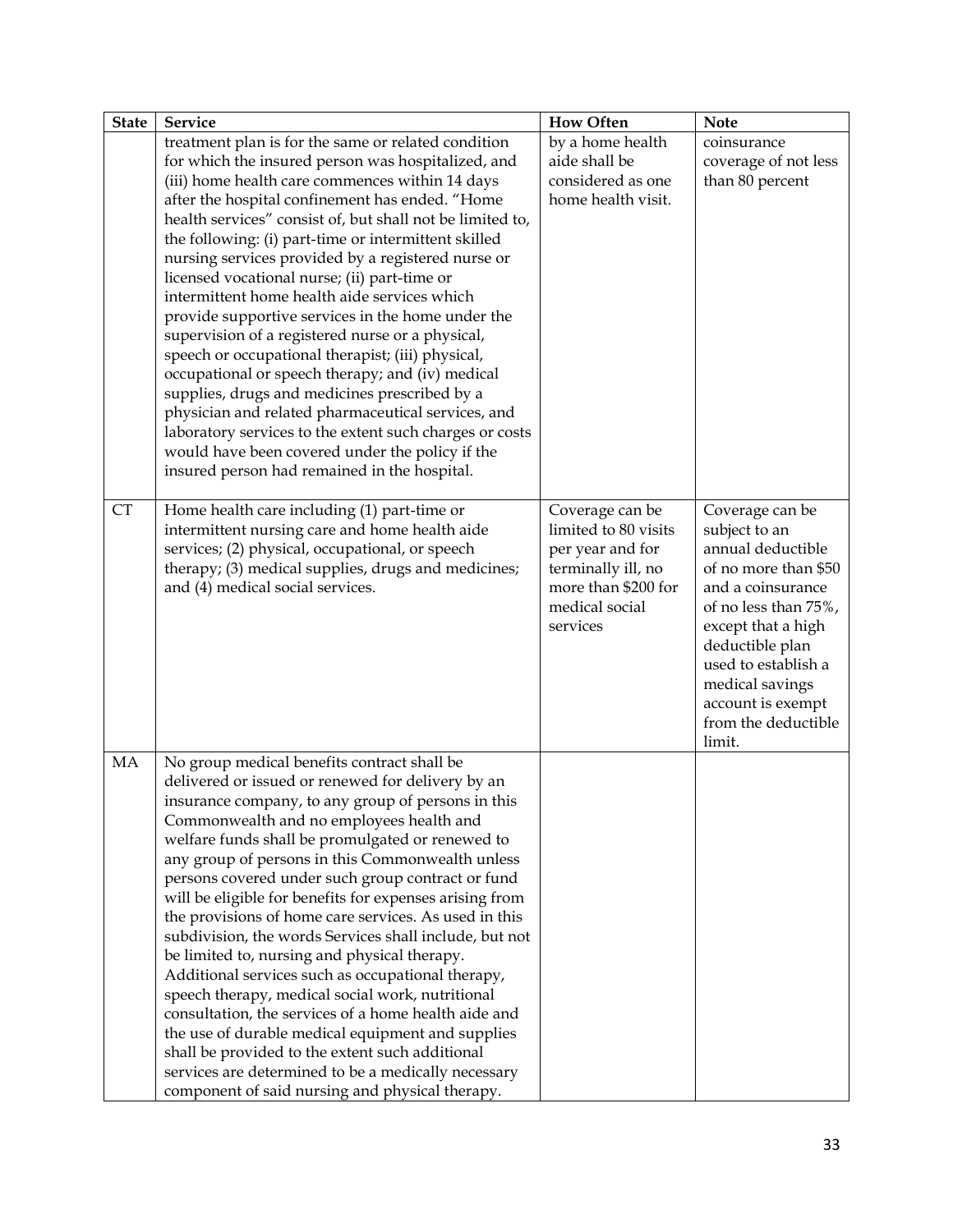| <b>State</b> | <b>Service</b>                                         | <b>How Often</b>     | <b>Note</b> |
|--------------|--------------------------------------------------------|----------------------|-------------|
|              | Benefits for home care services shall apply only       |                      |             |
|              | when such services are medically necessary and         |                      |             |
|              | provided in conjunction with a physician approved      |                      |             |
|              | home health services plan.                             |                      |             |
| MD           | Mandatory home health care coverage for enrollees      | 40 visit per year up |             |
|              | who would have otherwise required                      | to 4 hours per visit |             |
|              | institutionalization                                   |                      |             |
| PA           | Mandatory coverage for a medically necessary home      |                      |             |
|              | health care visit within 48 hours after a mastectomy.  |                      |             |
|              | 40 P.S. s 1583:                                        |                      |             |
| <b>VT</b>    | Insurers shall provide optional coverage for home      |                      |             |
|              | health care. The coverage shall consist of at least 40 |                      |             |
|              | visits by a home health agency in any calendar year,   |                      |             |
|              | or in any continuous period of 12 months, for each     |                      |             |
|              | person covered under the policy or contract. Each      |                      |             |
|              | visit by a member of a home health care agency,        |                      |             |
|              | other than a home health aide, shall be considered     |                      |             |
|              | one home health care visit, and four hours of home     |                      |             |
|              | health aide service shall be considered one home       |                      |             |
|              | health care visit. Coverage shall be provided for      |                      |             |
|              | maternity and childbirth, but such coverage may be     |                      |             |
|              | provided subject to a waiting period of nine months.   |                      |             |
|              | Coverage may be subject to a co-insurance provision    |                      |             |
|              | of not less than 80 percent of reasonable charges and  |                      |             |
|              | a deductible provision of \$50.00 annually; however,   |                      |             |
|              | if less restrictive benefits are provided by the basic |                      |             |
|              | hospital or medical coverage, as the case may be,      |                      |             |
|              | these lesser restrictions shall apply to the home      |                      |             |
|              | health care coverage.                                  |                      |             |
|              | (Added 1975, No. 205 (Adj. Sess.), § 1.)               |                      |             |

While home health services are not specifically included within a category of EHBs, some habilitative services can be provided as home health services. It is likely that insurers would continue to provide these cost-effective services even without a mandate. There is no significant difference between fully-insured and self-insured plans regarding this benefit provision suggesting that it is cost-effective and clinically relevant. The State will need to review the final HHS ruling on EHBs to determine whether these services are included and, to the extent they are not, balance the benefit of providing home health services with the premium impact of including these services, as well as the potential direct cost to the State for paying for this benefit for individuals who receive subsidized coverage through HealthSource RI. Given that home health services are often used as individuals' transition between care settings, the State cost of providing these services may be significant if home health is not included as an EHB.

Cost Impact: Rhode Island insurers did not provide a cost estimate of the home health mandate. However, the cost of a home health mandate was estimated in Connecticut, Massachusetts and Maryland and ranged from a low of \$0.45 in Maryland in 2012 to a high of \$7.39 in Massachusetts in 2009. It is important to note, however, that there are significant differences among the states regarding service provision and visit limits for this benefit.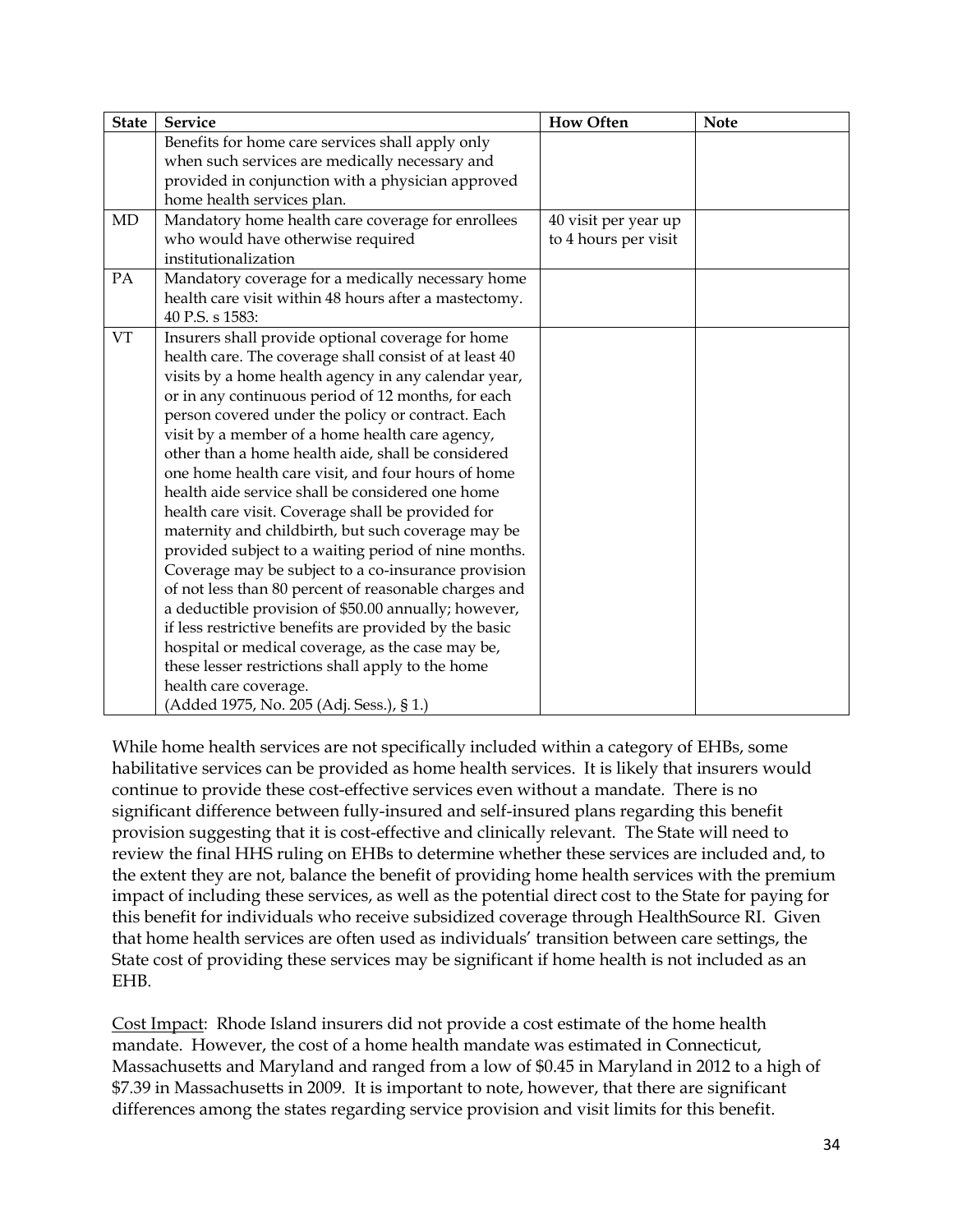Importantly, Massachusetts law does not limit the number of visits at all. Although the methodology calls for using Massachusetts estimates whenever possible, for this particular mandate it may more accurate to use the estimate provided for Connecticut which is \$1.79 pmpm. Although the exact description of visits and limitations also are different between Connecticut and Rhode Island, the "no limit" provision in Massachusetts law has significant cost implications which, if used to estimate Rhode Island's costs, would unduly increase the estimated cost impact of this mandate.

## *Human Leukocyte-Antigen Testing*

Rhode Island is one of five states<sup>88</sup> that require insurers to cover one human leukocyte antigen testing per lifetime, <sup>89</sup> which is utilized to identify A, B, and DR antigens for use in bone marrow transplants and to identify potential matches. <sup>90</sup> Enacted in 1998, the mandate requires that testing be performed in an American Association of Blood Banks (or its successors) accredited facility that is licensed under the Clinical Laboratory Improvement Act, 42 U.S.C. § 263a.

As shown in Table Nine below, all of the states with this mandate use similar language to that within Rhode Island's statute. The mandate assists individuals in need of bone marrow transplants by paying for testing of potential donors for a match. Without the payment of the testing, a potential donor may not undergo the test and will not be discovered. While California does not have a mandate requiring insurers to provide for testing, the state does mandate the employers provide a paid leave and health coverage when an employee is absent due to providing bone marrow for a transplant.<sup>91</sup>

| <b>State</b> | <b>Services Included</b>                                                                                                                                                                                                                                                                                                                                                                                                             | Dollar Limit                                                                                                                          | <b>Statutory Citations</b>                                                                                                                                      |
|--------------|--------------------------------------------------------------------------------------------------------------------------------------------------------------------------------------------------------------------------------------------------------------------------------------------------------------------------------------------------------------------------------------------------------------------------------------|---------------------------------------------------------------------------------------------------------------------------------------|-----------------------------------------------------------------------------------------------------------------------------------------------------------------|
| <b>CT</b>    | Effective January 1, 2012, requires coverage of<br>expenses arising from human leukocyte antigen<br>testing, also referred to as histocompatibility locus<br>antigen testing, for A, B and DR antigens for<br>utilization in bone marrow transplantation.                                                                                                                                                                            | Cost-sharing cannot be<br>more than 20% of the cost<br>of the testing. Policies may<br>limit individuals to one test<br>per lifetime. | http://www.cga.ct.gov/<br>2011/fc/2011HB-05032-<br>R000821-FC.htm                                                                                               |
| MA           | Mandates coverage for the cost of human leukocyte<br>antigen testing or histocompatibility locus antigen<br>testing necessary to establish bone marrow<br>transplant donor suitability. Such coverage is<br>required to cover the costs of testing for A, B, or DR<br>antigens, or any combination thereof, consistent<br>with the guidelines, criteria, and rules or regulations<br>established by the Department of Public Health. | Mandate does not require<br>insurers to cover costs<br>associated with donor<br>recruitment.                                          | http://www.mass.gov/o<br>cabr/business/insurance<br>/doi-regulatory-info/doi-<br>regulatory-<br>bulletins/2001-doi-<br>bulletins/2001-doi-<br>bulletins-15.html |
| <b>MO</b>    | Language nearly identical to Rhode Island's.                                                                                                                                                                                                                                                                                                                                                                                         | Limits cost of                                                                                                                        | http://www.moga.mo.g                                                                                                                                            |
|              | Requires coverage of cost of antigen testing for A, B,                                                                                                                                                                                                                                                                                                                                                                               | reimbursement for testing                                                                                                             | ov/statutes/C300-                                                                                                                                               |

## **Table Nine: Antigen Testing for Bone Marrow Transplants**

<sup>&</sup>lt;sup>88</sup> The CAHI report does not include this as a mandated benefit; it is possible that there are more states then the five we identified with this mandate.

 $89$  This testing is also referred to as histocompatibility locus antigen testing.

<sup>90</sup> § 27-20-36

<sup>&</sup>lt;sup>91</sup> California Labor Codes Section 1508 through 1512. The requirement applies to employer with 15 or more employees.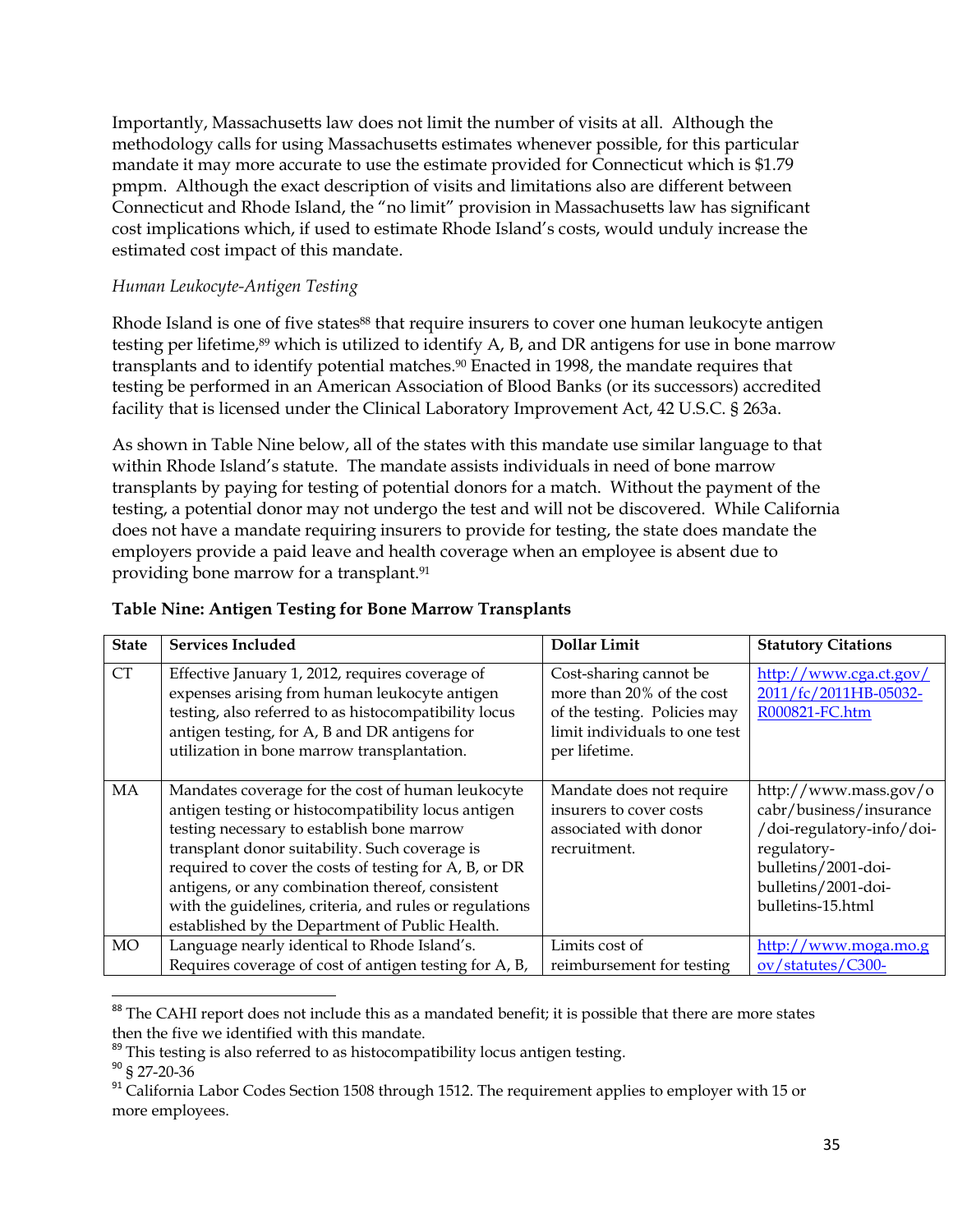| <b>State</b> | <b>Services Included</b>                                 | <b>Dollar Limit</b>          | <b>Statutory Citations</b> |
|--------------|----------------------------------------------------------|------------------------------|----------------------------|
|              | or DR antigens. Requires informed consent by             | to \$75.                     | 399/3760001275.HTM         |
|              | individual being tested.                                 |                              |                            |
| <b>NH</b>    | Requires insurers to provide coverage to NH              | Limits cost of               | http://www.gencourt.sta    |
|              | residents and who meet criteria for testing as           | reimbursement for testing    | te.nh.us/rsa/html/XXXV     |
|              | established by the Match Registry (the National          | to \$150; no cost-sharing is | II/415/415-6-m.htm         |
|              | Marrow Donor Program), coverage for laboratory           | allowed.                     |                            |
|              | fee expenses up to \$150 arising from human              |                              |                            |
|              | leukocyte antigen testing, also referred to as           |                              |                            |
|              | histocompatibility locus antigen testing, for            |                              |                            |
|              | utilization in bone marrow transplantation. Requires     |                              |                            |
|              | testing to be performed in a facility that is accredited |                              |                            |
|              | by the American Association of Blood Banks or its        |                              |                            |
|              | successors, or the College of American Pathologists,     |                              |                            |
|              | or its successors, or any other national accrediting     |                              |                            |
|              | body with requirements that are substantially            |                              |                            |
|              | equivalent to or more stringent than those of the        |                              |                            |
|              | College of American Pathologists, and is licensed        |                              |                            |
|              | under the Clinical Laboratory Improvement Act of         |                              |                            |
|              | 1967, 42 U.S.C. section 263a, as amended. Requires       |                              |                            |
|              | informed consent.                                        |                              |                            |

This service is unlikely to be contained in any final rules regarding EHBs. If the mandate remains outside of the EHB, the State would need to consider whether to keep the mandate not only in terms of the impact on the monthly premium, but also on the direct cost to the State of providing this benefit for those who receive subsidized coverage through HealthSource RI, even if it is likely to be minimal.

Cost Impact: BCBSRI estimated that the cost of HLA testing was \$0.03 in 2010. When inflated to 2014 dollars the estimated cost impact of this mandate is \$.0.04 pmpm. Massachusetts' cost estimate is somewhat lower, at \$0.0049 in 2009.

# *Infertility Services*

Rhode Island law requires insurers to provide coverage for diagnosis and treatment of infertility for married women age 25-42 who have been unable to conceive or sustain pregnancy for two years. <sup>92</sup> Under the law, co-insurance cannot be more than 20 percent and insurers can place a lifetime limit of \$100,000 on the benefit. Because the ACA prohibits the use of lifetime limits of an EHB in Base-Benchmark plans, qualitative limits are being used instead. "BCBSRI's approach includes substituting the \$100,000 lifetime maximum with a maximum number of invitro fertilization cycles that would be substantially equivalent to the dollar maximum." <sup>93</sup> Practically, this change equates to 8 cycles per lifetime which is "substantially equivalent" to the lifetime maximum contained in the Base-Benchmark plan. Including Rhode Island, 15 states

 $\overline{a}$ 

 $^{92}$ § 27-20-20; the mandate was initially enacted in 1989 and was most recently amended in 2006.

<sup>93</sup> BCBSRI Insurance filing.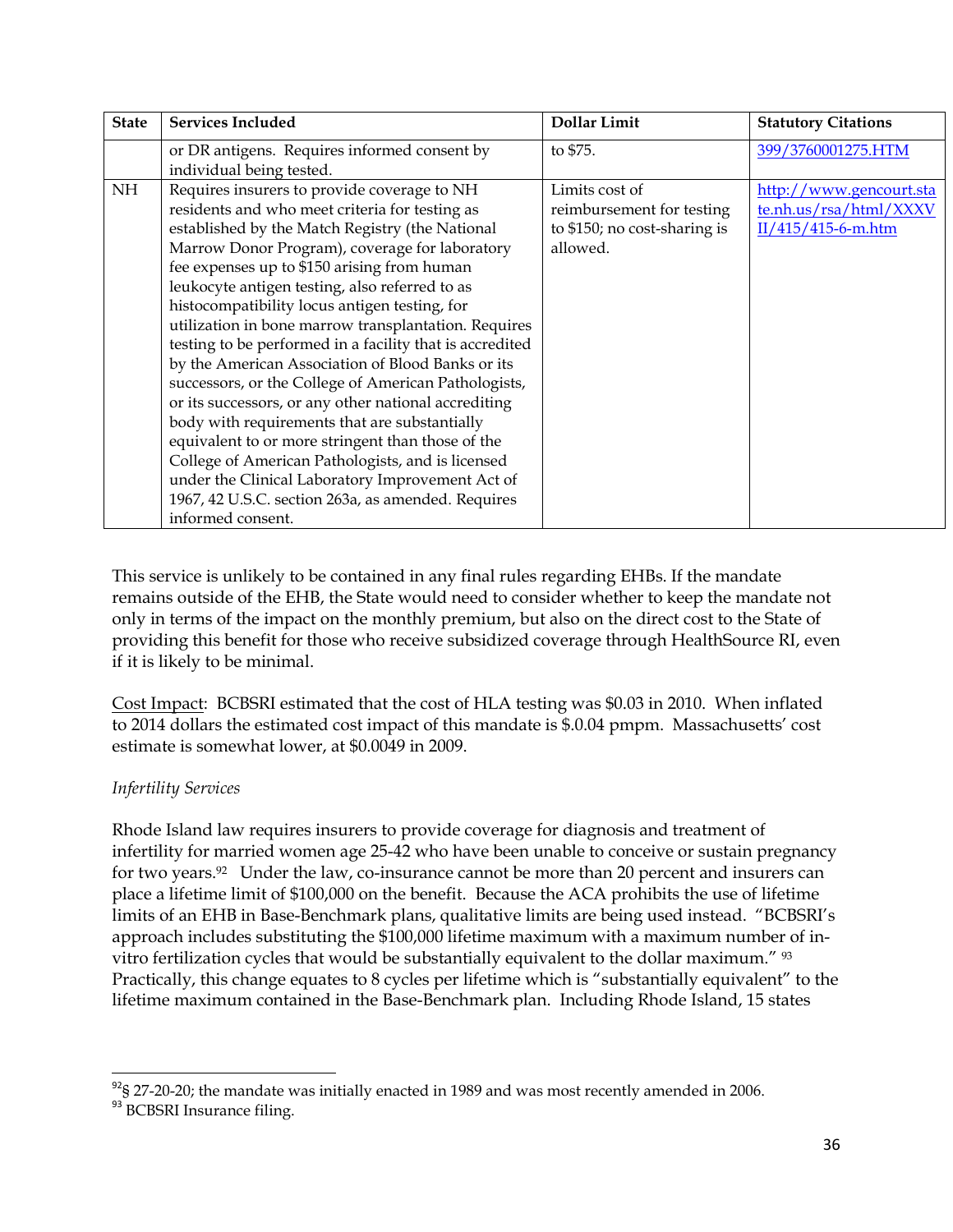have mandates regarding infertility services,<sup>94</sup> although each state's mandate is unique and some are quite limited, as shown in Table Ten. Infertility services are not covered by state Medicaid programs.

| <b>State</b> | Women's  | <b>Mandated Services</b>              | Dollar or         | <b>Note</b>                            |
|--------------|----------|---------------------------------------|-------------------|----------------------------------------|
|              | Age      |                                       | <b>Service</b>    |                                        |
|              |          |                                       | Limitation        |                                        |
| AR           | No limit | Insurers that provide maternity       | \$15,000 lifetime | Law exempts HMOs.                      |
|              |          | benefits must also cover in vitro     | max; cost-        |                                        |
|              |          | fertilization (IVF), including        | sharing           | To receive services, there must be at  |
|              |          | cryopreservation. Other infertility   | allowed at        | least a 2-year history of              |
|              |          | treatment may also be included at     | same level as     | unexplained infertility OR the         |
|              |          | the insurer's option. HMO's are       | other maternity   | infertility must be associated with:   |
|              |          | exempt from the law.                  | benefits.         | endometriosis; DES exposure;           |
|              |          |                                       |                   | blocked or surgically removed          |
|              |          | IVF procedures must be                |                   | fallopian tubes that are not the       |
|              |          | performed at a facility licensed or   |                   | result of voluntary sterilization; or  |
|              |          | certified by the state and conform    |                   | abnormal male factors contributing     |
|              |          | to the American College of            |                   | to the infertility. The patient's eggs |
|              |          | Obstetricians and Gynecologists'      |                   | must be fertilized with her spouse's   |
|              |          | (ACOG) and the American Society       |                   | sperm.                                 |
|              |          | of Reproductive Medicine (ASRM)       |                   |                                        |
|              |          | guidelines.                           |                   | Prior to receiving IVF, the patient    |
|              |          |                                       |                   | must show that has been unable to      |
|              |          | Limits preexisting condition to 12    |                   | obtain successful pregnancy            |
|              |          | months.                               |                   | through any less costly infertility    |
|              |          |                                       |                   | treatments covered by insurance.       |
|              |          |                                       |                   |                                        |
| <b>CT</b>    | Under 40 | Limits coverage for IVF, GIFT,        | Lifetime          | Infertility means the condition of a   |
|              |          | ZIFT <sup>95</sup> and low tubal ovum | maximum           | presumably healthy individual who      |
|              |          | transfer to individuals who have      | coverage of 4     | is unable to conceive or sustain a     |
|              |          | been unable to conceive or sustain    | cycles of         | successful pregnancy during a one-     |
|              |          | a successful pregnancy through        | ovulation         | year period.                           |
|              |          | less expensive and medically          | induction;        |                                        |
|              |          | viable infertility treatment or       | 3 cycles of       | Limits coverage to individuals who     |
|              |          | procedures, unless the individual's   | intrauterine      | have maintained coverage under a       |
|              |          | physician determines that those       | insemination.     | policy for at least 12 months.         |

# **Table Ten: State Infertility Service Mandates**

 $94$  Health Insurance Mandates in the States 2012, Council for Affordable Health Insurance (CAHI) 2013; see also [http://www.resolve.org/family-building-options/insurance\\_coverage/state-coverage.html.](http://www.resolve.org/family-building-options/insurance_coverage/state-coverage.html)

<sup>&</sup>lt;sup>95</sup> GIFT and ZIFT are alternative treatments that are similar to IVF except that eggs and sperm are placed in the fallopian tube either together (ZIFT) or separately (GIFT) instead of being implanted directly in the uterus as occurs with IVF. WebMD description of assisted reproduction, accessible at: [http://www.webmd.com/baby/healthtool-assisted-reproduction.](http://www.webmd.com/baby/healthtool-assisted-reproduction)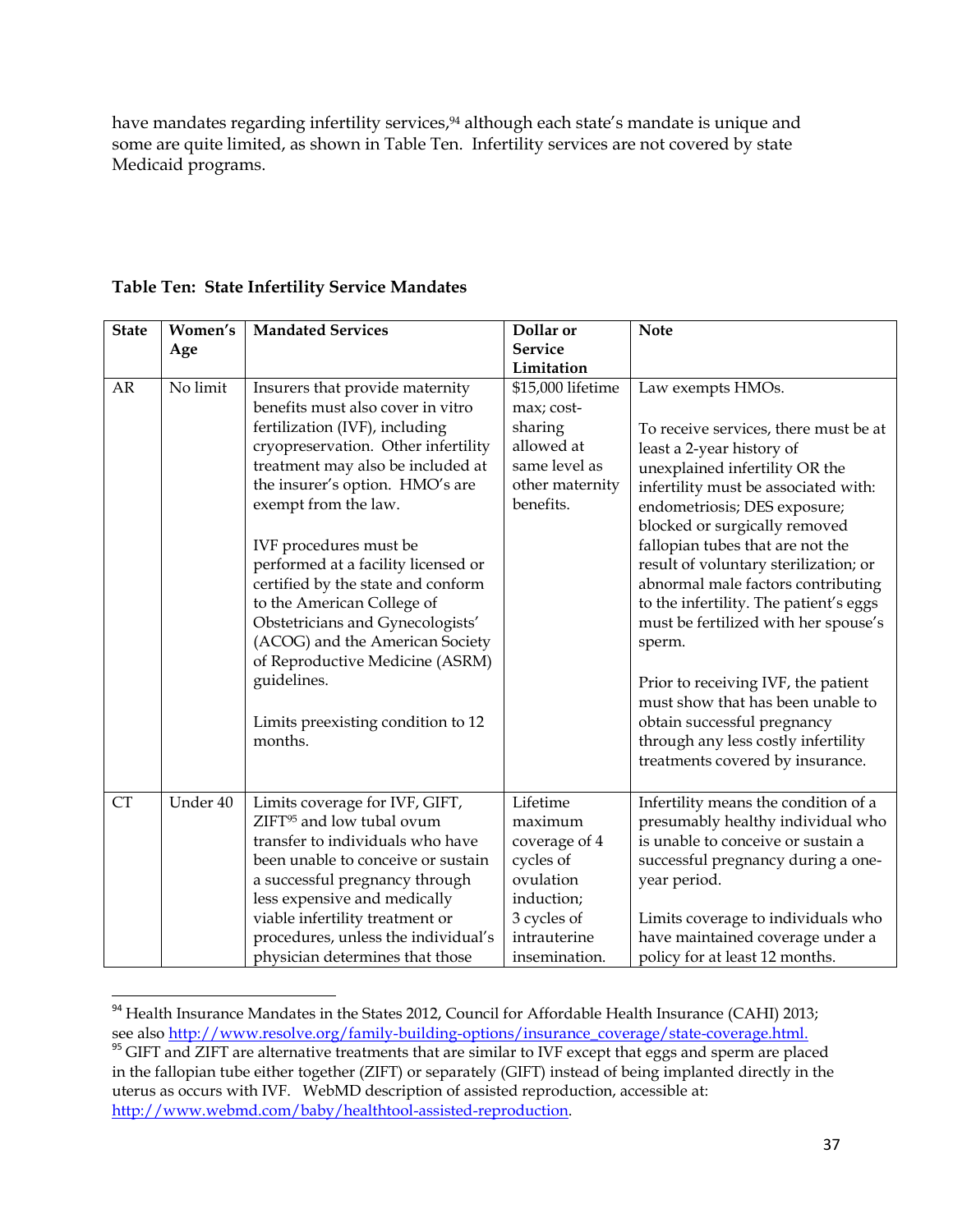|    |                  | treatments are likely to be<br>unsuccessful.                                                                                                                                                                                                                                                                                                                                                                                                                                                                                                                                                                  | 2 cycles of IVF,<br>GIFT, ZIFT or<br>low tubal<br>ovum transfer,                                                                                                                                                              | Religious organizations are exempt.                                                                                                                                                                                                                                           |
|----|------------------|---------------------------------------------------------------------------------------------------------------------------------------------------------------------------------------------------------------------------------------------------------------------------------------------------------------------------------------------------------------------------------------------------------------------------------------------------------------------------------------------------------------------------------------------------------------------------------------------------------------|-------------------------------------------------------------------------------------------------------------------------------------------------------------------------------------------------------------------------------|-------------------------------------------------------------------------------------------------------------------------------------------------------------------------------------------------------------------------------------------------------------------------------|
|    |                  | Requires infertility treatment or<br>procedures to be performed at<br>facilities that conform to the<br>American Society of Reproductive<br>Medicine and the Society of<br>Reproductive Endocrinology and<br>Infertility Guidelines.                                                                                                                                                                                                                                                                                                                                                                          | with not more<br>than 2 embryo<br>implantations<br>per cycle. Each<br>fertilization or<br>transfer is<br>credited as a<br>cycle towards<br>the maximum.                                                                       |                                                                                                                                                                                                                                                                               |
| IL | Not<br>specified | Group insurers and HMOs that<br>provide pregnancy related<br>coverage must provide infertility<br>treatment including, but not<br>limited to: diagnosis of<br>infertility; IVF; uterine embryo<br>lavage; embryo transfer; artificial<br>insemination; GIFT; ZIFT; low<br>tubal ovum transfer.<br>Coverage for IVF, GIFT and ZIFT<br>is provided if the patient has been<br>unable to attain or sustain a<br>successful pregnancy through<br>reasonable, less costly, infertility<br>treatments covered by insurance.<br>The procedures must be<br>performed at facilities that<br>conform with ACOG and ASRM | Each patient is<br>covered for up<br>to 4 egg<br>retrievals.<br>However, if a<br>live birth<br>occurs, two<br>additional egg<br>retrievals will<br>be covered,<br>with a lifetime<br>maximum<br>of six retrievals<br>covered. | Infertility means the inability to<br>conceive after one year of<br>unprotected sexual intercourse or<br>the inability to sustain a successful<br>pregnancy.                                                                                                                  |
| LA | n/a              | guidelines.<br>The law does not require insurers<br>to cover fertility drugs, IVF or<br>other assisted reproductive<br>techniques, reversal of a tubal<br>ligation, a vasectomy, or any other<br>method of sterilization.                                                                                                                                                                                                                                                                                                                                                                                     | n/a                                                                                                                                                                                                                           | Prohibits the exclusion of coverage<br>for the diagnosis and treatment of a<br>correctable medical condition,<br>solely because the condition results<br>in infertility.                                                                                                      |
| MD | Not<br>specified | Individual and group insurance<br>policies that provide pregnancy-<br>related benefits must cover the<br>cost of 3 IVFs per live birth.                                                                                                                                                                                                                                                                                                                                                                                                                                                                       | Lifetime<br>maximum of<br>\$100,000.                                                                                                                                                                                          | History of infertility for 2 years or<br>associated with: endometriosis; DES<br>exposure; blocked or surgically<br>removed fallopian tubes; abnormal<br>male factors contributing to the<br>infertility.<br>The patient's eggs must be fertilized<br>with her spouse's sperm. |
|    |                  |                                                                                                                                                                                                                                                                                                                                                                                                                                                                                                                                                                                                               |                                                                                                                                                                                                                               | The patient has been unable to                                                                                                                                                                                                                                                |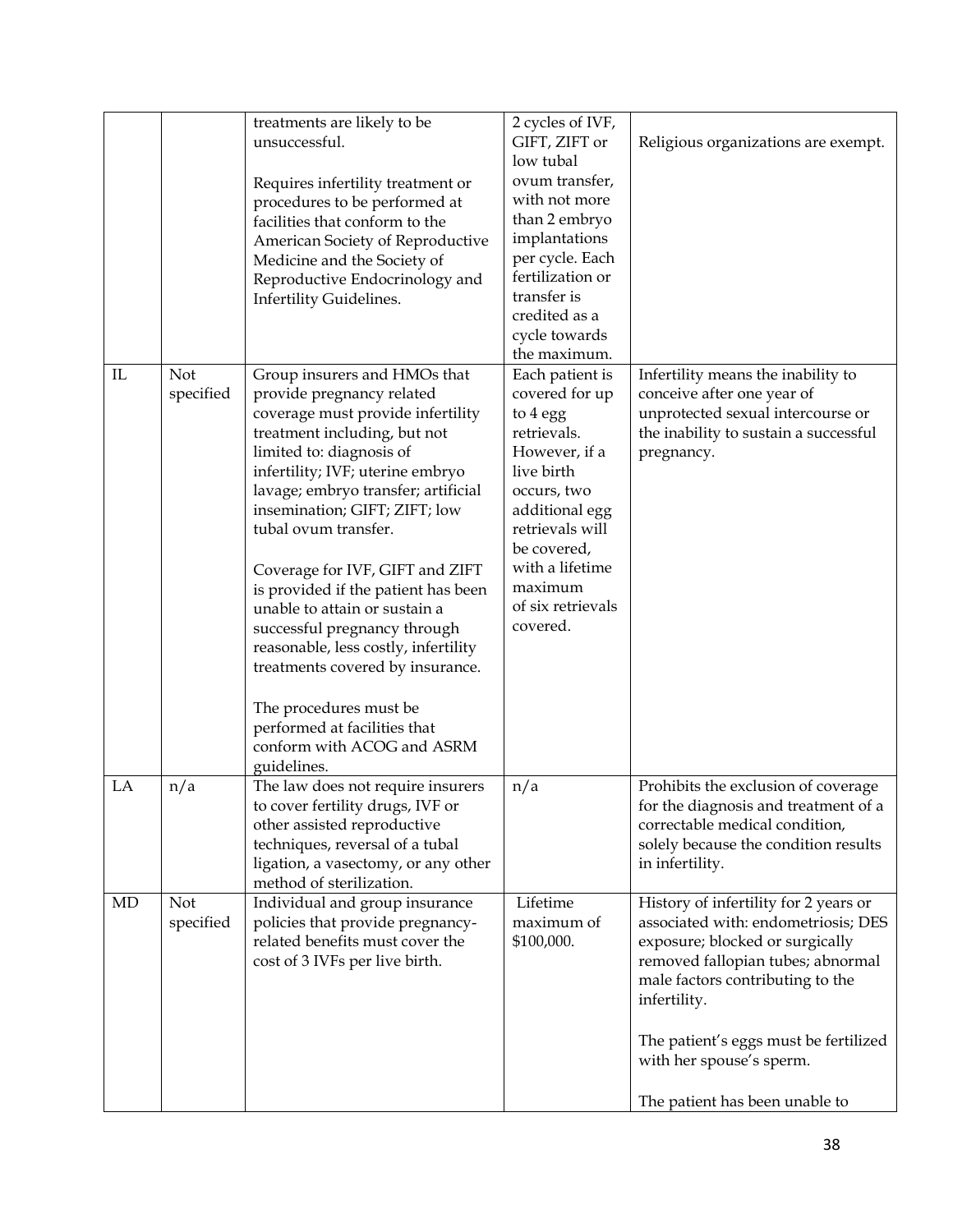|           |                         |                                                                                                                                                                                                                                                                                                                                                                                                                                                                                               |          | obtain successful pregnancy<br>through any less costly infertility<br>treatments covered by insurance.<br>Employers with <50 or religious are                                                                                                                                                                                                                                                                                                                                                                                                                                                                                                                             |
|-----------|-------------------------|-----------------------------------------------------------------------------------------------------------------------------------------------------------------------------------------------------------------------------------------------------------------------------------------------------------------------------------------------------------------------------------------------------------------------------------------------------------------------------------------------|----------|---------------------------------------------------------------------------------------------------------------------------------------------------------------------------------------------------------------------------------------------------------------------------------------------------------------------------------------------------------------------------------------------------------------------------------------------------------------------------------------------------------------------------------------------------------------------------------------------------------------------------------------------------------------------------|
| MA        | No age<br>specified     | All insurers providing pregnancy-<br>related benefits shall provide for<br>the diagnosis and treatment of<br>infertility including: artificial<br>insemination; IVF; GIFT; sperm,<br>egg and/or inseminated egg<br>procurement and processing, and<br>banking of sperm or inseminated<br>eggs, to the extent such costs are<br>not covered by the donor's insurer,<br>if any; ICSI; ZIFT.<br>Insurers shall not impose any<br>exclusions, limitations or other<br>restrictions on coverage of | No limit | exempt<br>Infertility means the condition of a<br>presumably healthy individual who<br>is unable to conceive or produce<br>conception during a period of one<br>year                                                                                                                                                                                                                                                                                                                                                                                                                                                                                                      |
|           |                         | infertility drugs that are different<br>from those imposed on any other<br>prescription drugs.                                                                                                                                                                                                                                                                                                                                                                                                |          |                                                                                                                                                                                                                                                                                                                                                                                                                                                                                                                                                                                                                                                                           |
| NY        | 21-44                   | Group policies must provide<br>diagnostic tests and procedures<br>that include:<br>hysterosalpingogram;<br>hysteroscopy;<br>endometrial biopsy;<br>٠<br>laparoscopy;<br>٠<br>sono-hysterogram;<br>post coital tests;<br>testis biopsy;<br>semen analysis;<br>blood tests and<br>ultrasound<br>Every policy that provides<br>for prescription drug<br>coverage, shall also<br>include drugs (approved<br>by the FDA) for use in the<br>diagnosis and treatment of<br>infertility.              |          | Prohibits the exclusion of coverage<br>for the diagnosis and treatment of a<br>correctable medical condition,<br>solely because the condition results<br>in infertility.<br>The law abides by the ASRM<br>definition of infertility -- the<br>inability to achieve a pregnancy<br>after trying for 12 months (if under<br>35) and 6 months (if over 35).<br>Patients must be covered under<br>their insurance policy for at least 12<br>months before receiving infertility<br>coverage.<br>Excludes coverage for IVF, GIFT,<br>and ZIFT; reversal of elective<br>sterilizations; sex change<br>procedures; cloning or<br>experimental medical or surgical<br>procedures. |
| <b>TX</b> | <b>Not</b><br>specified | Requires group insurers to offer<br>coverage of IVF. Employers may<br>choose whether or not to include<br>infertility coverage as part of their                                                                                                                                                                                                                                                                                                                                               | No limit | Coverage is for the policyholder or<br>spouse; and the patient's eggs must<br>be fertilized with her spouse's<br>sperm. The patient and spouse                                                                                                                                                                                                                                                                                                                                                                                                                                                                                                                            |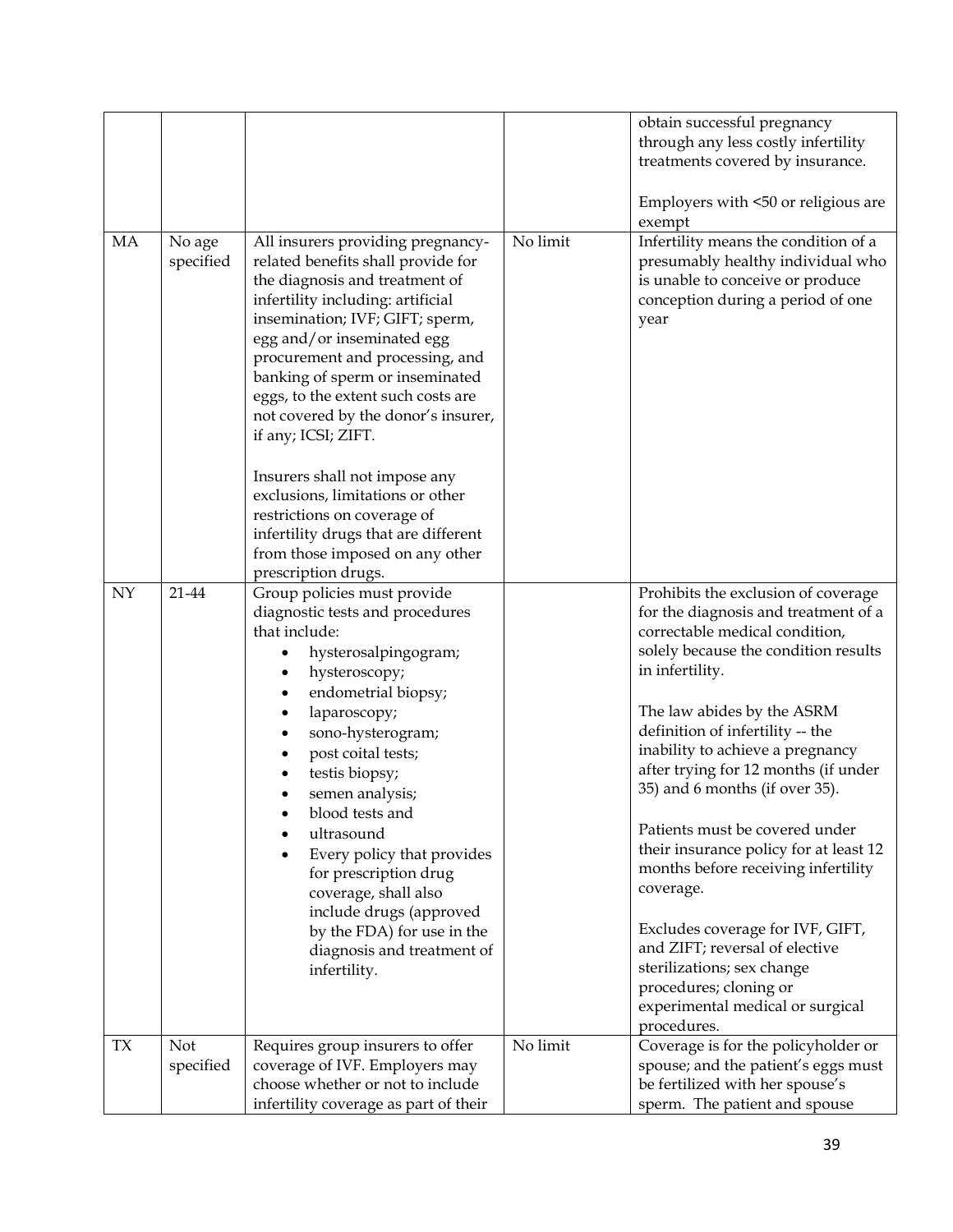| employee health benefit package.<br>at least five continuous years or<br>If an employer chooses to offer the<br>benefit, the IVF procedures must<br>one or both fallopian tubes or<br>be performed at medical facilities<br>that conform to ACOG and ASRM<br>guidelines.<br>through less costly treatment<br>covered under their policy;<br>Religious employers are exempt<br>No limit<br>Under 46<br>NJ<br>Group insurers and HMOs that<br>Infertility means a disease or<br>condition that results in the<br>provide pregnancy related<br>abnormal function of the<br>coverage must provide infertility<br>treatment including, but not<br>reproductive system such that: a<br>limited to:<br>male is unable to impregnate a<br>artificial insemination;<br>assisted hatching;<br>٠<br>years of unprotected sexual<br>diagnosis and diagnostic<br>٠<br>intercourse; or one year if the<br>testing;<br>female is 35 years of age and<br>fresh and frozen embryo<br>over; the male or female is<br>transfers;<br>4 completed egg retrievals<br>per lifetime;<br>birth.<br>IVF, including IVF using<br>donor eggs and IVF where<br>the embryo is transferred<br>to a gestational carrier or<br>surrogate;<br>has attempted to reverse the<br>ICSI;<br>٠<br>sterilization.<br>GIFT;<br>٠<br>ZIFT;<br>The patient has been unable to<br>medications;<br>٠<br>obtain successful pregnancy<br>ovulation induction; and<br>surgery, including<br>treatments covered by insurance.<br>microsurgical sperm<br>aspiration.<br>religious employers are exempt<br>The procedures must be<br>performed at facilities that<br>conform with ACOG and ASRM<br>guidelines.<br>donor are not covered.<br>Infertility treatments that are |  |  |                                                                                                                                                                                                                                                                                                                                                                                                                                                                    |
|-------------------------------------------------------------------------------------------------------------------------------------------------------------------------------------------------------------------------------------------------------------------------------------------------------------------------------------------------------------------------------------------------------------------------------------------------------------------------------------------------------------------------------------------------------------------------------------------------------------------------------------------------------------------------------------------------------------------------------------------------------------------------------------------------------------------------------------------------------------------------------------------------------------------------------------------------------------------------------------------------------------------------------------------------------------------------------------------------------------------------------------------------------------------------------------------------------------------------------------------------------------------------------------------------------------------------------------------------------------------------------------------------------------------------------------------------------------------------------------------------------------------------------------------------------------------------------------------------------------------------------------------------------------------------------------------------------------------------|--|--|--------------------------------------------------------------------------------------------------------------------------------------------------------------------------------------------------------------------------------------------------------------------------------------------------------------------------------------------------------------------------------------------------------------------------------------------------------------------|
|                                                                                                                                                                                                                                                                                                                                                                                                                                                                                                                                                                                                                                                                                                                                                                                                                                                                                                                                                                                                                                                                                                                                                                                                                                                                                                                                                                                                                                                                                                                                                                                                                                                                                                                         |  |  | must have a history of infertility of<br>associated with endometriosis, DES,<br>blockage of or surgical removal of<br>oligospermia; and the patient has<br>been unable to attain a pregnancy                                                                                                                                                                                                                                                                       |
| not covered.                                                                                                                                                                                                                                                                                                                                                                                                                                                                                                                                                                                                                                                                                                                                                                                                                                                                                                                                                                                                                                                                                                                                                                                                                                                                                                                                                                                                                                                                                                                                                                                                                                                                                                            |  |  | female; a female under 35 years of<br>age is unable to conceive after two<br>medically sterile; or the female is<br>unable to carry a pregnancy to live<br>Infertility does not mean a person<br>who has been voluntarily sterilized<br>regardless of whether the person<br>through any less costly infertility<br>Employers with fewer than 50 and<br>Cryopreservation is not covered.<br>Nonmedical costs of egg or sperm<br>experimental or investigational are |

It is very difficult to measure the effectiveness of infertility mandates. While it is one of the highest cost mandates, it also provides a service that would otherwise be very expensive for couples to afford on their own.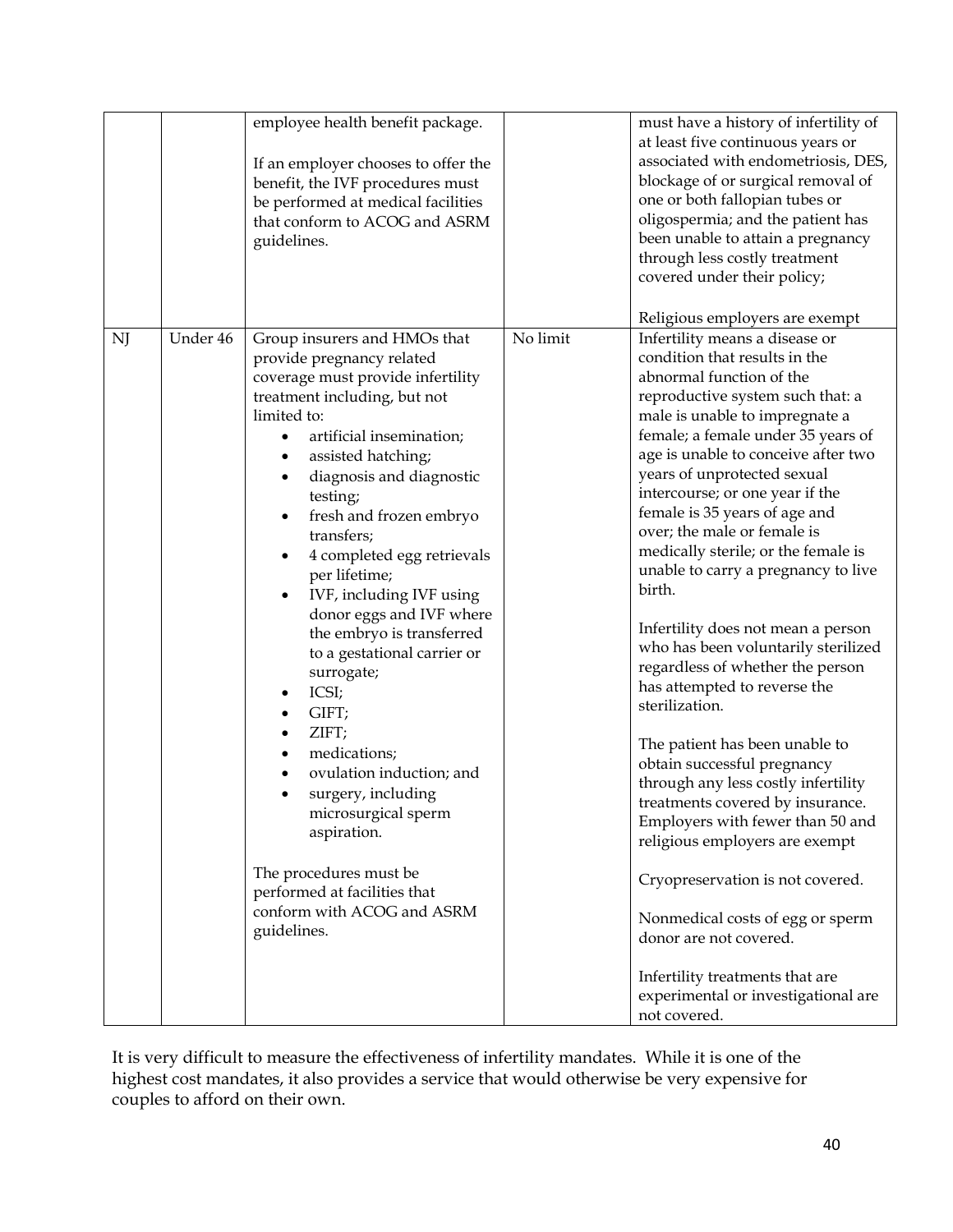Given its high impact on premiums and the potential large cost to the State of providing this coverage to those who receive subsidized coverage through HealthSource RI, the State will want to undertake a delicate calculation of the benefits of providing infertility services balanced with the real impact of continuing to mandate this benefit on the State budget. In addition, given the evolving science of infertility services, it is important for the State to continually review the mandate to ensure that it appropriately includes evidence-based treatments.

Cost Impact: As noted above, infertility mandates vary significantly from state to state as do the estimated costs. The average pmpm estimates provided by BCBSRI and Neighborhood Health Plan of Rhode Island were used and inflated to 2014 dollars. Based on that calculation, it is estimated that the infertility mandate costs \$1.29 pmpm in Rhode Island.

#### *Lyme Disease*

Rhode Island is one of three states that mandate insurers to provide coverage for diagnostic testing and long-term antibiotic treatment of chronic Lyme disease when determined medically necessary and ordered by a physician in accordance with Chapter 37.5 of Title 5 (Lyme Disease Diagnosis and Treatment).<sup>96</sup> The mandate further prohibits insurers from denying treatment solely because it may be characterized as unproven, experimental or investigational in nature.

Lyme disease is spread through bacteria received from tick bites. Lyme disease is common in New England and other areas where there are large deer populations. <sup>97</sup> Each of the three states has a slightly different mandate. Connecticut's is more restrictive than Rhode Island's in that it includes limits on treatment, without further physician recommendation. Minnesota is broader in that is covers treatment generally; it is not limited to prescription drugs. Connecticut and Minnesota also mandate coverage of treatment of Lyme disease as described in Table Eleven below.

| <b>State</b> | Mandate                                         | <b>Effective</b> | <b>Notes</b>                         |
|--------------|-------------------------------------------------|------------------|--------------------------------------|
|              |                                                 | Date             |                                      |
| <b>CT</b>    | Requires coverage for Lyme disease              | January          | Has specific limits on initial       |
|              | treatment including not less than 30 days of    | 2000             | provision of benefits; but overall   |
|              | intravenous antibiotic therapy, 60 days of      |                  | requires the benefits to continue as |
|              | oral antibiotic therapy, or both, and requires  |                  | long as needed if medically          |
|              | further treatment if recommended by a           |                  | necessary.                           |
|              | board certified rheumatologist, infectious      |                  |                                      |
|              | disease specialist or a neurologist licensed in |                  |                                      |
|              | accordance with Chapter 370. (sec 38a-492h)     |                  |                                      |
| <b>MN</b>    | Requires every health plan to cover             | 1996             | This is a broad mandate that allows  |
|              | treatment for diagnosed Lyme disease            |                  | for any necessary Lyme disease       |
|              |                                                 |                  | treatment; it is not exclusive to    |
|              |                                                 |                  | prescription therapies. (62A.265)    |

| Table Eleven: Lyme Disease Mandates in CT and MN |  |
|--------------------------------------------------|--|
|                                                  |  |

<sup>96</sup> § *27-20-48;* enacted in 2004.

<sup>&</sup>lt;sup>97</sup> See Center for Disease Control (CDC), Reported cases of Lyme disease by state or locality-2002-2012; accessible at: [http://www.cdc.gov/lyme/stats/chartstables/reportedcases\\_statelocality.html](http://www.cdc.gov/lyme/stats/chartstables/reportedcases_statelocality.html)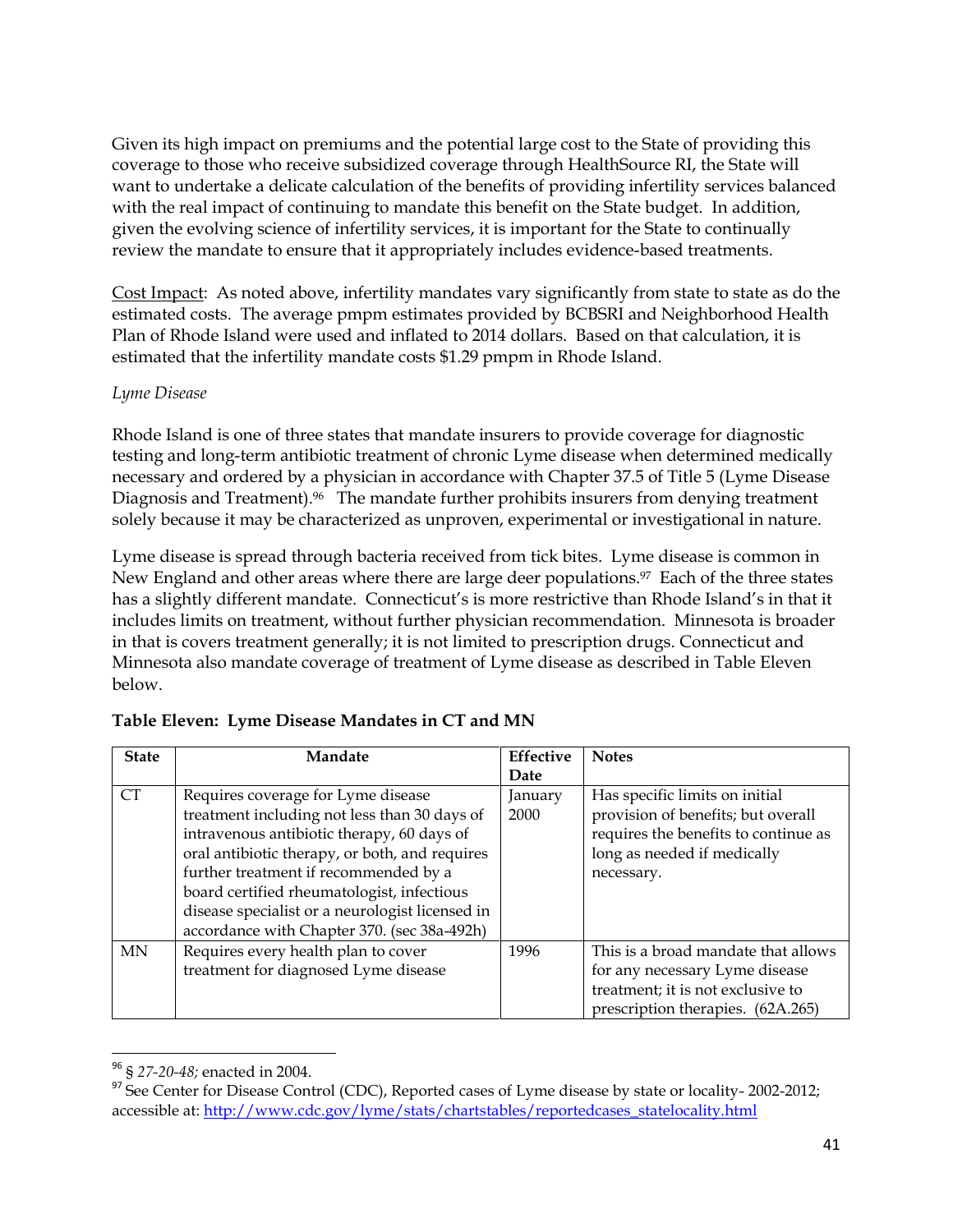The State will need to weigh the costs and benefit of this service if it is not included in the final ruling by HHS regarding EHB resulting in the State needing to fully fund the costs of the benefit for individuals receiving subsidized coverage through HealthSource RI.

Cost Impact: BCBSRI calculated the impact of the Lyme Disease mandate at \$0.02 pmpm in 2010. Inflated to 2014 dollars, the expected impact of this mandate on premiums in Rhode Island increases slightly to \$0.03 pmpm. This is significantly lower than Connecticut's 2014 estimate of \$0.34 pmpm.

# *Off-label Prescription Cancer Drugs*

First enacted in 1994, Rhode Island mandates that insurers cover off-label use of prescription drugs for treatment of cancer, even if the drug has not been approved by the FDA for that purpose, if the drug is recognized for treatment for a particular condition in standard reference compendia or the medical literature.98 Prescribing physicians may be required to submit documentation supporting the proposed off-label use or uses at the insurer's request. The mandate further states that the insurer must cover any other medical services associated with the administration of the drug. Nothing in the mandate prevents cost sharing for these drugs.

Nearly two-thirds of the states have similar mandates.99 In some states, the mandate includes the convening of an expert group to determine if the off-label use of a particular drug is appropriate.

The State may want to maintain this mandate as there is nothing similar in federal law requiring off-label use of prescription drugs. However, in making a final decision on whether to maintain this mandate, it is important to consider that if it is not included as part of the EHB, then the State would be required to cover the full cost of the mandate for anyone receiving subsidized coverage through HealthSource RI. Given the high estimated pmpm in Connecticut, this is one area where Rhode Island may consider conducting its own actuarial analysis of the cost of the mandate to identify a more exacting estimate of the State's potential costs.

Cost Impact: Rhode Island insurers did not provide estimates of the cost of this mandate. Connecticut did provide an estimate of \$3.48 pmpm in 2014, and for purposes of providing the Legislature with a sense of the impact of this mandate, the same estimate is used for Rhode Island.

# *Prostate Screening*

Enacted in 2000, Rhode Island mandates coverage for prostate screening and laboratory tests for cancer for any non-symptomatic covered individual, in accordance with the current American Cancer Society guidelines. Nearly two thirds of the states (35) require coverage of prostate cancer screenings. Like Rhode Island, many of these states specifically tie their mandate to American Cancer Society Guidelines.

 $\overline{a}$ <sup>98</sup> § 27-55-2.

<sup>&</sup>lt;sup>99</sup> Health Insurance Mandates in the States 2012, Council for Affordable Health Insurance (CAHI) 2013.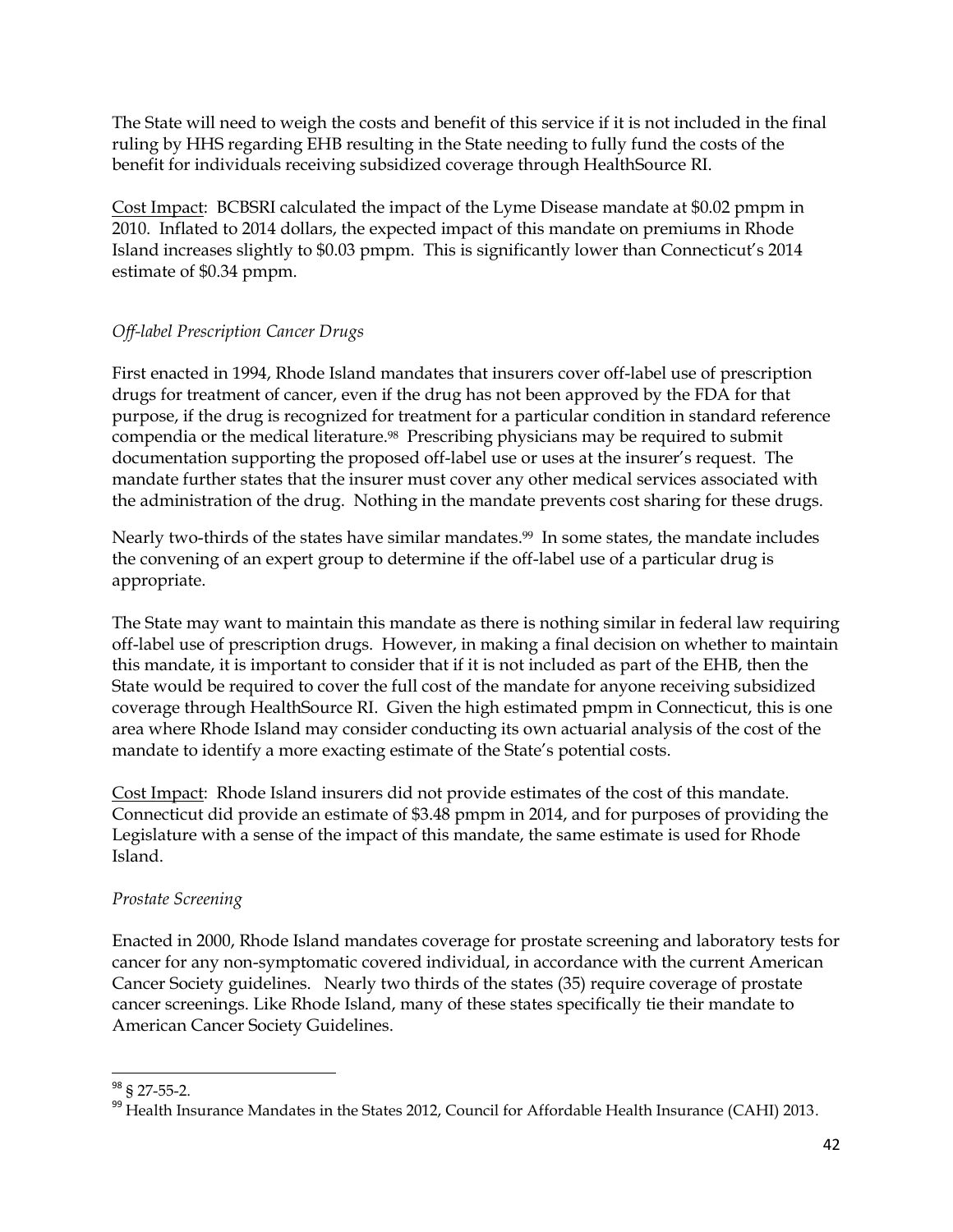Most state laws require annual coverage of prostate screenings for men ages 50 and over and for high-risk men, ages 40 and over.<sup>100</sup> Prostate cancer is common and a frequent cause of cancer death. Prostate cancer is second only to non-melanoma skin cancer and lung cancer as the leading cause of cancer and cancer death, respectively, of men in the United States. The lifetime risk of developing prostate cancer is 16 percent, but the risk of dying of prostate cancer is only 2.9 percent. Prostate cancer grows slowly and often is detected in autopsies of men that die of other causes before the cancer becomes clinically evident. In fact, prostate cancer is detected in autopsies of one-third of men under the age of 80 and in two-thirds of older.<sup>101</sup>

PSA testing revolutionized prostate cancer screening. Although PSA was originally introduced as a tumor marker to detect cancer recurrence or disease progression following treatment, it became widely adopted for cancer screening by the early 1990s for men 50 and older. Prostate cancer screening is controversial because evidence suggests that detecting prostate cancer early may not reduce an individual's chance of dying from prostate cancer, and may instead lead to overtreatment of tumors that are not life threatening which may lead to both harmful side effects of the treatment and potential complications. In addition, the PSA test may give either false-positive or false-negative results, creating unnecessary anxiety and unnecessary biopsies. 102

While the ACA requires coverage of preventive health services with no cost sharing for all USPSTF recognized preventive services, prostate cancer screening is not included. The absence of prostate cancer on the list is due to the Task Force's conclusion that the screening is not evidence-based and leads to unnecessary treatment of prostate cancer in many men.103 Rhode Island should monitor the ongoing debate as to the appropriateness of prostate screenings to determine whether this mandate can continue to be considered evidence-based, and if so, how to balance that benefit with the potentially significant impact to premiums and directly to the State of providing this service to individuals receiving subsidized coverage through HealthSource RI.

Cost Impact: Rhode Island insurers did not conduct a specific cost estimate for the prostate screening mandate. Both Connecticut and Maryland have conducted cost estimates for prostate screening. Maryland's estimate was \$3.16 pmpm in 2012, which is much higher than Connecticut's estimate of \$0.11 for 2010, which if inflated to 2014 dollars using national estimates totals \$0.14 pmpm. For purposes of this report, it is estimated that the impact to the premium based on Connecticut's experience is \$0.14 pmpm. Given the ongoing debate about efficacy of prostate screening, it is important to note here that these cost estimates do not include any additional medical costs that may occur based on false positives or unnecessary treatment of prostate cancer.

*Second Surgical Opinions*

[http://www.cancer.org./](http://www.cancer.org/)cancer/prostatecancer/detailedguide/prostate-cancer-key- statistics <sup>102</sup> See National Cancer Institute, PSA Test Fact Sheet, accessible at:

<http://www.cancer.gov/cancertopics/factsheet/detection/PSA>.  $103$  Ibid.

 $\overline{\phantom{a}}$  $100$  High risk refers to African-American men and/or men with a family history of prostate cancer. <sup>101</sup> See American Cancer Society, Key Statistics About Prostate Cancer; accessible at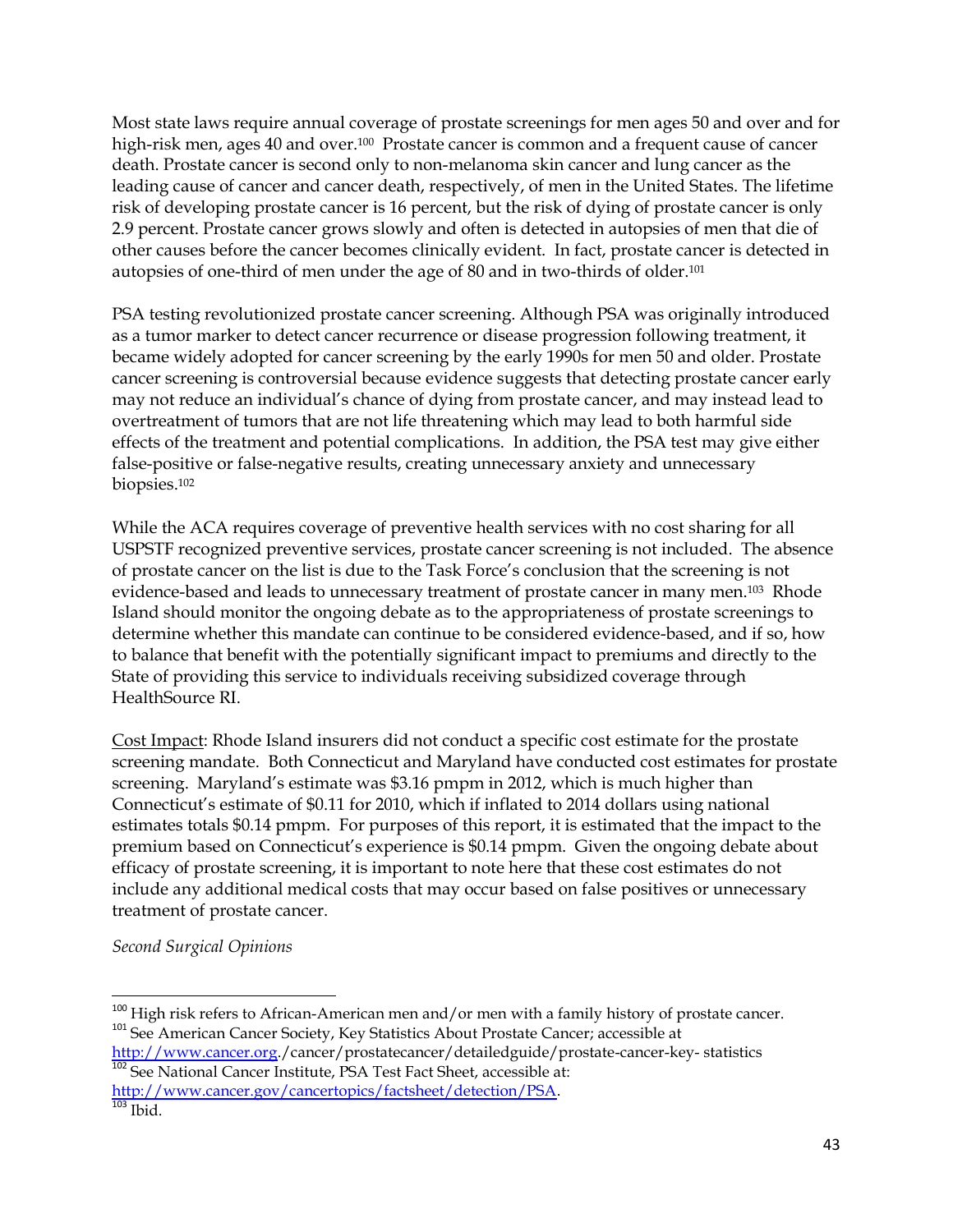Under Rhode Islands' second surgical opinion mandate, a policy that covers surgical operations must also cover a second surgical opinion, regardless of whether the surgery is performed on an inpatient or outpatient basis. <sup>104</sup> For the service to be covered, the individual must notify the insurer prior to seeking the second surgical opinion and may be limited to specific physicians approved by the insurer.

There are nine states in addition to Rhode Island that require second surgical opinions<sup>105</sup>, a sample of which are described in Table Twelve. In addition to state mandates, Medicare and a number of state Medicaid programs provide coverage for second surgical opinions for nonemergency services and other procedures.

There are limited data showing that second opinions save dollars by preventing unnecessary surgeries.<sup>106</sup> The Choosing Wisely campaign recently put a renewed focus on second surgical opinions with its release of a list of surgeries that may be potentially unnecessary and the importance of obtaining a second opinion prior to common surgeries such as back surgeries, cardiac surgery for angioplasty, stents or pacemakers, hip and knee replacements, and hysterectomies.<sup>107</sup>

# **Table Twelve: State Second Surgical Opinion Mandates**

| <b>State</b> | <b>Services Included</b>                                                                               |
|--------------|--------------------------------------------------------------------------------------------------------|
| CA           | At request of insured or contracting health professional, plan that covers hospital, medical, or       |
|              | surgical expenses must authorize a second opinion by an appropriately qualified health care            |
|              | professional. Reasons for a second opinion to be provided or authorized shall include, but are         |
|              | not limited to, the following: (1)If the insured questions the reasonableness or necessity of          |
|              | recommended surgical procedures; (2)If the insured questions a diagnosis or plan of care for a         |
|              | condition that threatens loss of life, loss of limb, loss of bodily function, or substantial           |
|              | impairment, including, but not limited to, a serious chronic condition; (3)If clinical indications     |
|              | are not clear or are complex and confusing, a diagnosis is in doubt due to conflicting test results,   |
|              | or the treating health professional is unable to diagnose the condition and the insured requests       |
|              | an additional diagnosis; (4)If the treatment plan in progress is not improving the medical             |
|              | condition of the insured within an appropriate period of time given the diagnosis and plan of          |
|              | care, and the insured requests a second opinion regarding the diagnosis or continuance of the          |
|              | treatment; (5)If the insured has attempted to follow the plan of care or consulted with the initial    |
|              | provider concerning serious concerns about the diagnosis or plan of care.                              |
|              |                                                                                                        |
|              | (c)If an insured or participating health professional who is treating an insured requests a second     |
|              | opinion pursuant to this section, an authorization or denial shall be provided in an expeditious       |
|              | manner. When the insured's condition is such that the insured faces an imminent and serious            |
|              | threat to his or her health, including, but not limited to, the potential loss of life, limb, or other |
|              | major bodily function, or lack of timeliness that would be detrimental to the insured's life or        |
|              | health or could jeopardize the insured's ability to regain maximum function, the second opinion        |
|              | shall be rendered in a timely fashion appropriate to the nature of the insured's condition, not to     |

l <sup>104</sup> § 27-39-2

 $105$  Health Insurance Mandates in the States 2012, Council for Affordable Health Insurance (CAHI) 2013.

<sup>&</sup>lt;sup>106</sup> See, for example, Ruchlin HS, Finkel M and McCarthy EG, The efficacy of second-opinion consultation programs: a cost-benefit perspective. Med Care, 1982 Jan,20(1):3-20.

<sup>107</sup> Why you should get a second opinion before getting surgery, USA Today, June 19, 2013, accessible at: http://www.usatoday.com/story/news/nation/2013/06/19/surgery-second-opinioninteractive/2439275/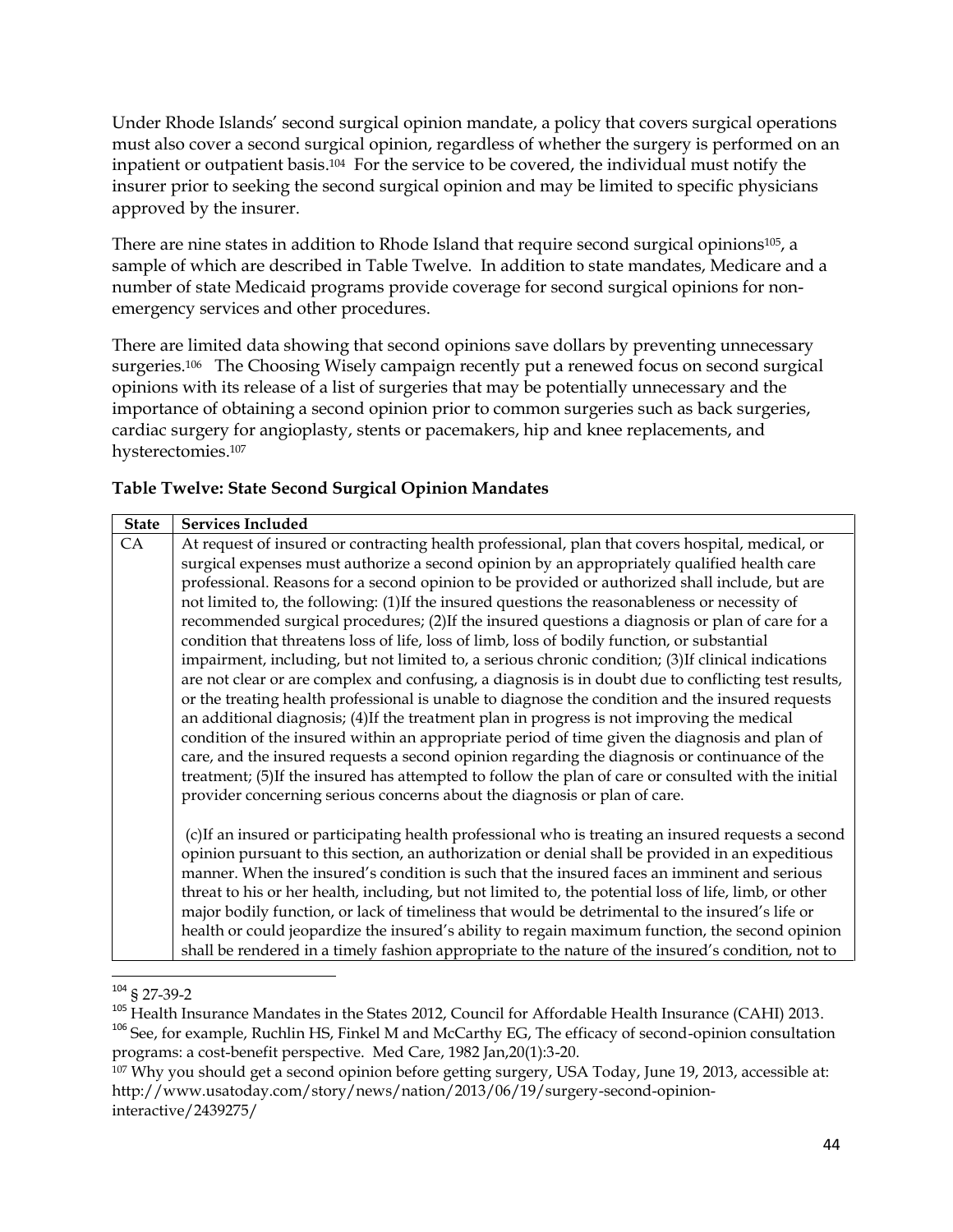| <b>State</b> | <b>Services Included</b>                                                                                                                                                                                                                                                                                                                                                                                                                                                                                                                                                                                                                                           |  |  |  |
|--------------|--------------------------------------------------------------------------------------------------------------------------------------------------------------------------------------------------------------------------------------------------------------------------------------------------------------------------------------------------------------------------------------------------------------------------------------------------------------------------------------------------------------------------------------------------------------------------------------------------------------------------------------------------------------------|--|--|--|
|              | exceed 72 hours after the insurer's receipt of the request, whenever possible. Each insurer shall<br>file with the Department of Insurance timelines for responding to requests for second opinions<br>for cases involving emergency needs, urgent care, and other requests by July 1, 2000, and within<br>30 days of any amendment to the timelines. The timelines shall be made available to the public<br>upon request.                                                                                                                                                                                                                                         |  |  |  |
|              | (d)If an insurer approves a request by an insured for a second opinion, the insured shall be<br>responsible only for the costs of applicable copayments that the insurer requires for similar<br>referrals.                                                                                                                                                                                                                                                                                                                                                                                                                                                        |  |  |  |
|              | (e)If the insured is requesting a second opinion about care from his or her primary care<br>physician, the second opinion shall be provided by an appropriately qualified health care<br>professional of the insured's choice who is contracted with the insurer.                                                                                                                                                                                                                                                                                                                                                                                                  |  |  |  |
|              | (f)If the insured is requesting a second opinion about care from a specialist, the second opinion<br>shall be provided by any provider of the same or equivalent specialty, of the insured's choice,<br>within the insurer's provider network, if the insurance contract limits second opinions to within<br>a network.                                                                                                                                                                                                                                                                                                                                            |  |  |  |
|              | (g) The insurer may limit second opinions to its network of providers if the insurance contract<br>limits the benefit to within a network of providers and there is a participating provider who<br>meets the standard specified in subdivision (b). If there is no participating provider who meets<br>this standard, then the insurer shall authorize a second opinion by an appropriately qualified<br>health professional outside of the insurer's provider network. In approving a second opinion<br>either inside or outside of the insurer's provider network, the insurer shall take into account the<br>ability of the insured to travel to the provider. |  |  |  |
|              | (h) The insurer shall require the second opinion health professional to provide the insured and<br>the initial health professional with a consultation report, including any recommended<br>procedures or tests that the second opinion health professional believes appropriate. Nothing in<br>this section shall be construed to prevent the insurer from authorizing, based on its independent                                                                                                                                                                                                                                                                  |  |  |  |
|              | determination, additional medical opinions concerning the medical condition of an insured.<br>(i)If the insurer denies a request by an insured for a second opinion, it shall notify the insured in<br>writing of the reasons for the denial and shall inform the insured of the right to dispute the<br>denial, and the procedures for exercising that right.                                                                                                                                                                                                                                                                                                     |  |  |  |
|              | (j)If the insurance contract limits health care services to within a network of providers, in order<br>for coverage to be in force, the insured shall obtain services only from a provider who is<br>participating in, or under contract with, the insurer pursuant to the specific insurance contract<br>under which the insured is entitled to health care service benefits.                                                                                                                                                                                                                                                                                     |  |  |  |
|              | (k) This section shall not apply to any policy or contract of disability insurance that covers<br>hospital, medical, or surgical expenses and that does not limit second opinions, subject to all<br>other terms and conditions of the contract.<br>( <i>l</i> )This section shall not apply to accident-only, specified disease, or hospital indemnity health                                                                                                                                                                                                                                                                                                     |  |  |  |
| MD           | insurance policies.<br>Health insurers must cover a second opinion when required by a utilization review program,<br>and must provide outpatient coverage for a service for which a hospital admission is denied.                                                                                                                                                                                                                                                                                                                                                                                                                                                  |  |  |  |
| MO           | 1. A health maintenance organization shall allow enrollees to seek a second medical opinion or<br>consultation from the health maintenance organization's choice of other primary care physicians<br>and specialty physicians at no additional cost to the enrollee beyond what the enrollee would<br>otherwise pay for an initial medical opinion or consultation.                                                                                                                                                                                                                                                                                                |  |  |  |
|              | 2. If an enrollee chooses to seek a second medical opinion, and if the health maintenance<br>organization does not employ or contract with another physician with the expertise necessary to<br>provide a second medical opinion, then the health maintenance organization shall arrange for a<br>referral to a physician with the necessary expertise to provide a second opinion or consultation<br>and ensure that the enrollee obtains the covered benefit at no greater cost to the enrollee than if                                                                                                                                                          |  |  |  |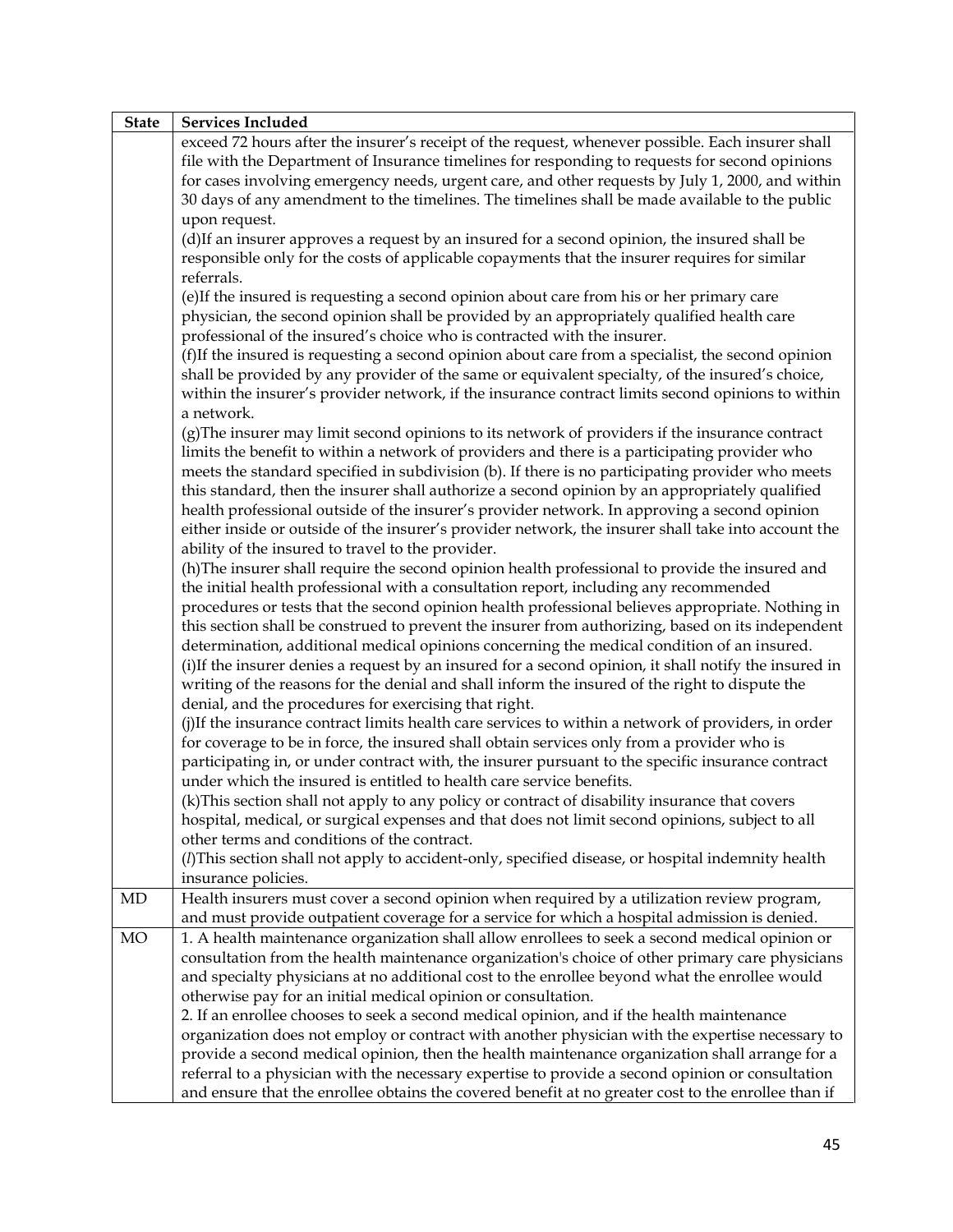| <b>State</b> | <b>Services Included</b>                                                                            |  |  |  |
|--------------|-----------------------------------------------------------------------------------------------------|--|--|--|
|              | the benefit were obtained from participating physicians.                                            |  |  |  |
| NJ           | Payment for second surgical opinion services                                                        |  |  |  |
|              | A second surgical opinion program shall provide for payment for the second surgical opinion         |  |  |  |
|              | services of an eligible physician and for essential laboratory and X-ray services incidental        |  |  |  |
|              | thereto, either as a benefit under the group policy or, at the insurer's option, by a separate      |  |  |  |
|              | arrangement with the group policyholder. The program may be limited to eligible physicians          |  |  |  |
|              | who have agreed to participate in the insurer's second surgical opinion program. If the benefits    |  |  |  |
|              | are provided by the group insurance policy, the amount shall be reasonably related to amounts       |  |  |  |
|              | payable under the group policy for covered surgical procedures.                                     |  |  |  |
|              | - See more at: http://statutes.laws.com/new-jersey/title-17b/section-17b-27/17b-27-46-              |  |  |  |
|              | 4#sthash.UJxQcnny.dpuf                                                                              |  |  |  |
| NY           | 1. A second surgical opinion by a "qualified physician", as that term is used in the law, requires  |  |  |  |
|              | the opinion be given by a board certified specialist who by reason of his specialty is an           |  |  |  |
|              | appropriate physician to consider the surgical procedure being proposed. The original               |  |  |  |
|              | recommendation for surgery must be given by the insured's surgeon, who need not be board            |  |  |  |
|              | certified or by another board certified specialist.                                                 |  |  |  |
|              | 2. The obtaining of the second surgical opinion must be at the option of the insured, except that   |  |  |  |
|              | in group and master group cases a mandatory program may be considered for approval by the           |  |  |  |
|              | Department.                                                                                         |  |  |  |
|              | 3. The benefit of a second surgical opinion by a qualified physician on the need for surgery shall  |  |  |  |
|              | be applicable to all in-patient surgical procedures of a non-emergency nature covered by the        |  |  |  |
|              | policy. The benefit shall be payable only if the patient is examined in person by the physician     |  |  |  |
|              | rendering the second surgical opinion and a written report is submitted to the insurer.             |  |  |  |
|              | 4. The second surgical opinion can be rendered by a board certified specialist selected from a      |  |  |  |
|              | panel of specialists designated by the insurer or the insurer may provide the insured a list of     |  |  |  |
|              | board certified specialists in the area, or, refer the insured to the local Medical Society, local  |  |  |  |
|              | chapter American College of Surgeons, County Health Department or hospital for a list of board      |  |  |  |
|              | certified specialists.                                                                              |  |  |  |
|              | 5. If a board certified specialist renders a second surgical opinion and also performs the surgery, |  |  |  |
|              | no second surgical opinion benefit will be payable under the contract.                              |  |  |  |
|              | 6. The benefit payment for the second surgical opinion should be an amount which is                 |  |  |  |
|              | reasonably related to the amounts payable under the policy for covered surgical procedures and      |  |  |  |
|              | may include reimbursement for ancillary services, such as x-rays and laboratory tests.              |  |  |  |
|              | 7. The second surgical opinion benefit shall be added to all new and existing policies and          |  |  |  |
|              | contracts as required by the law without a premium increase. The anticipated savings in             |  |  |  |
|              | hospital and medical costs payable by the insurer should more than offset the cost of the second    |  |  |  |
|              | surgical opinion program.                                                                           |  |  |  |
|              | 8. Insurers should collect and maintain experience data concerning the second surgical benefit,     |  |  |  |
|              | including at least a tabulation of cases confirmed and not confirmed for surgery, so that an on-    |  |  |  |
|              | going evaluation of the program can be made by the insurer and the Insurance Department.            |  |  |  |
| WV           | Each managed care plan must, upon the request of an enrollee, provide access by the enrollee to     |  |  |  |
|              | a second opinion regarding a diagnosis or treatment plan requiring a serious or complex             |  |  |  |
|              | procedure, from a qualified participating provider.                                                 |  |  |  |

Given that it seems as if this provides a benefit to consumers and saves insurers from paying for unnecessary surgeries, Rhode Island should consider maintaining this as a mandated benefit regardless of whether it is ultimately included as part of the EHB.

Cost Impact: No cost estimates could be found for this mandated benefit although significant research suggests that the cost more than pays for itself.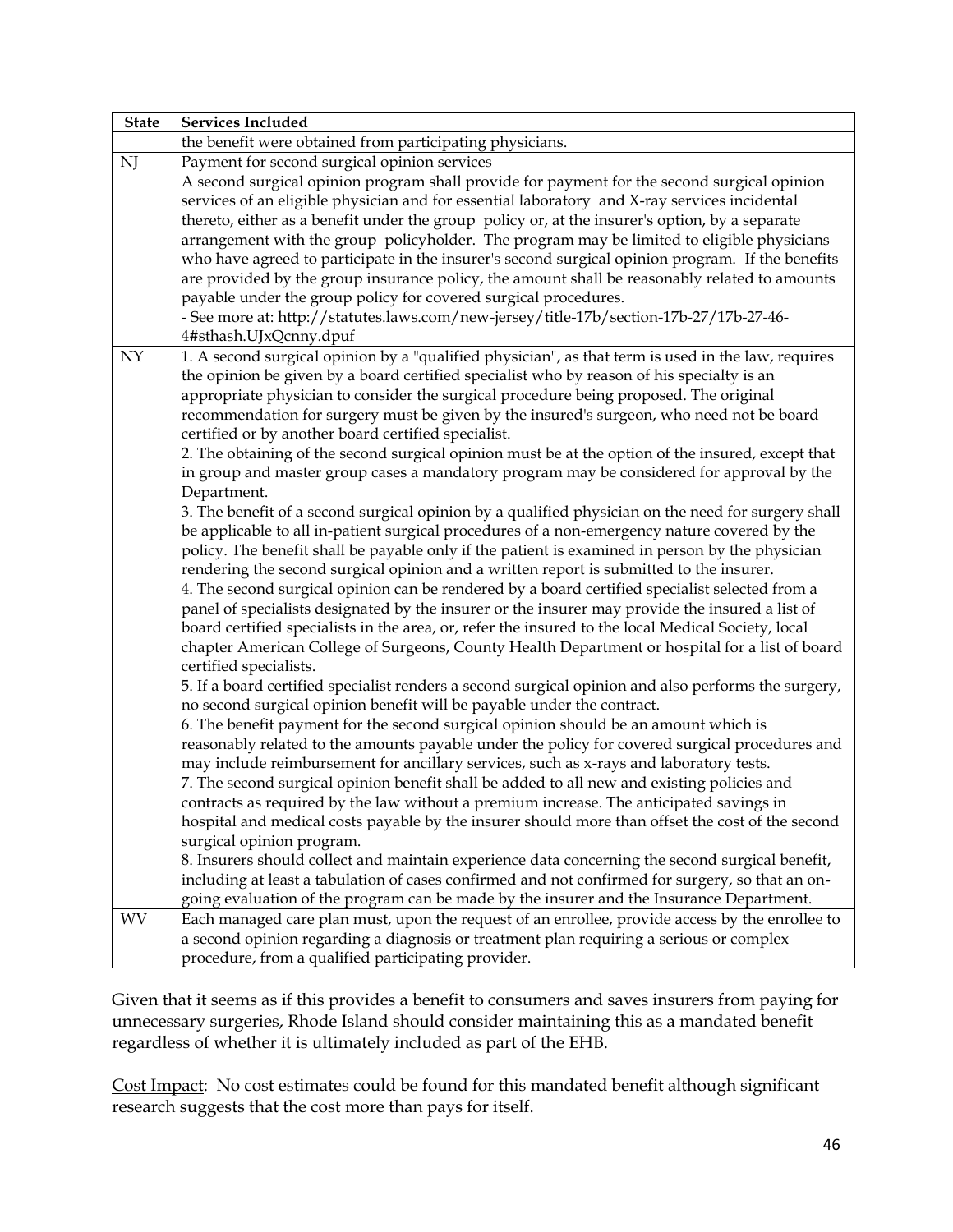## *Cranial Prostheses (Wigs)*

Under Rhode Island law, if a policy covers any other prosthesis it must also provide coverage for expenses for scalp hair prosthesis (wigs) worn for hair loss suffered as a result of the treatment of any form of cancer or leukemia. <sup>108</sup> Coverage is limited to \$350 per covered member per year, exclusive of any deductible. Because the ACA prohibits annual limits on an EHB in a Base-Benchmark Plan, BCBSRI changed its handling of this benefit by including a \$350 maximum for each prosthesis. Changing the mandate in this manner is not expected to add any additional costs.

Alopecia (hair loss or baldness) is a side effect of some cancer treatments, including chemotherapy and radiation. Hair loss is often the most severe side effect of chemotherapy, negatively affecting the quality of life for many cancer patients.<sup>109</sup>

In addition to Rhode Island, nine states also have a similar mandate; a sample of these mandates is included in Table Thirteen. <sup>110</sup> Like Rhode Island, most other states limit coverage for hair loss due to cancer or cancer treatment and have coverage of \$350. New Hampshire and Oklahoma provide broader coverage, requiring coverage of wigs for other diseases as well as hair loss related to cancer treatment.

| <b>State</b> | <b>Services Included</b>                                                                                                  | <b>Dollar or Service</b><br>Limitation | <b>Note</b>                                                                                                                                                                                                                               |
|--------------|---------------------------------------------------------------------------------------------------------------------------|----------------------------------------|-------------------------------------------------------------------------------------------------------------------------------------------------------------------------------------------------------------------------------------------|
| <b>CT</b>    | Coverage for wig worn for hair<br>loss caused by chemotherapy<br>treatment.                                               | Yearly benefit of at<br>least $$350$   | Prescribed by licensed oncologist                                                                                                                                                                                                         |
| DE           | Coverage for wigs that are<br>medically necessary due to<br>alopecia aerate                                               | Yearly benefit of<br>\$500             | Same limitations as other prostheses                                                                                                                                                                                                      |
| <b>MA</b>    | Coverage for scalp hair<br>prostheses worn for hair loss<br>caused by the treatment of any<br>form of cancer or leukemia, | \$350 maximum per<br>year              | Subject to same limitations and<br>guidelines as other prostheses<br>Only required if the policy provides<br>coverage for any other prostheses<br>Treating physician states in writing<br>that hair prostheses are medically<br>necessary |
| MD           | Coverage for one hair prosthesis<br>worn for hair loss caused by<br>chemotherapy or radiation<br>treatment for cancer     | May not exceed \$350                   |                                                                                                                                                                                                                                           |

## **Table Thirteen: State Mandated Coverage of Wigs**

<sup>&</sup>lt;sup>108</sup> § 27-20-54; enacted in 2007.

<sup>109</sup> American Society of Clinical Oncology, Hair Loss or Alopecia, accessible at

http://www.cancer.net/navigating-cancer-care/side-effects/hair-loss-or-alopecia

<sup>&</sup>lt;sup>110</sup> Health Insurance Mandates in the States 2012, Council for Affordable Health Insurance (CAHI) 2013.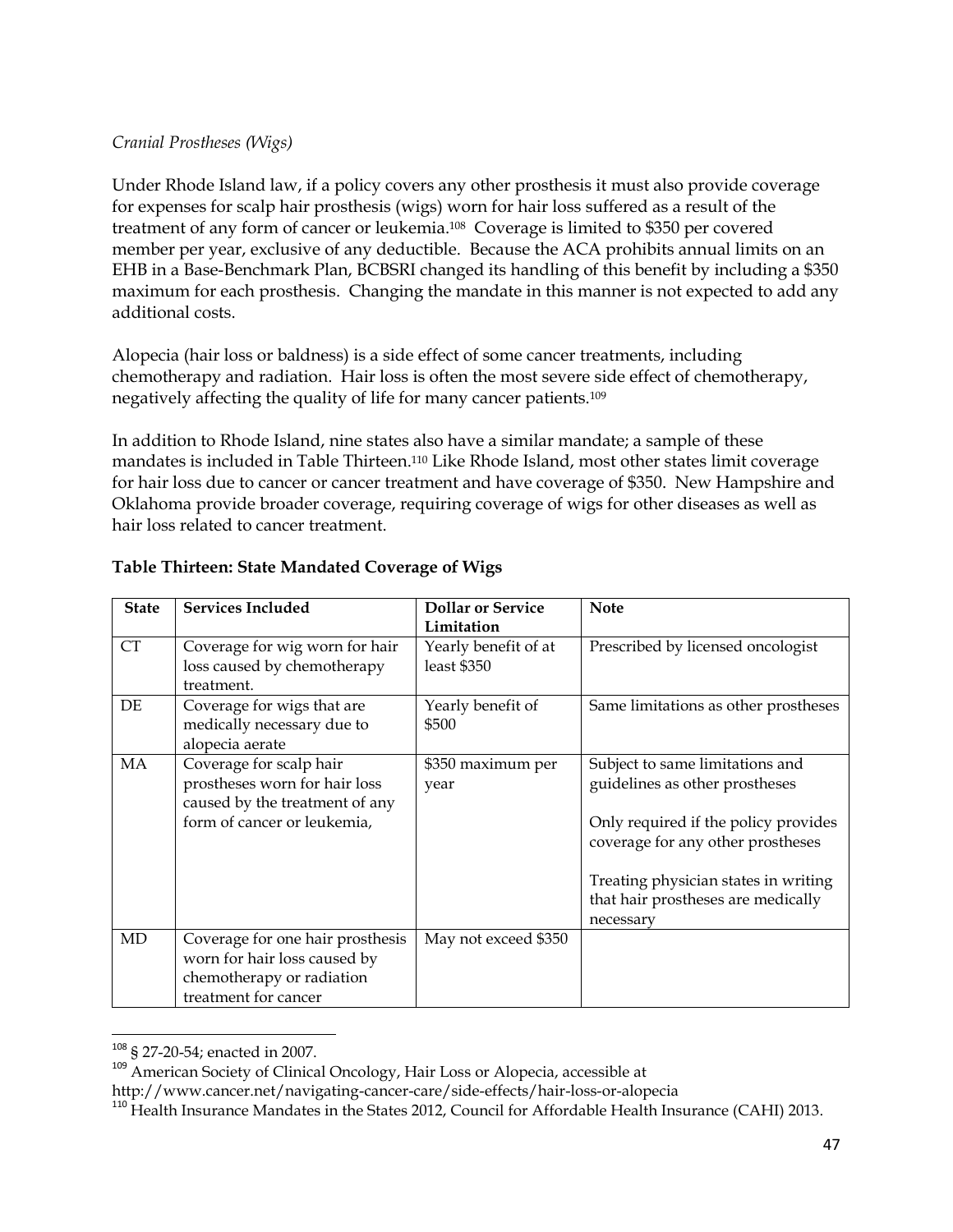| <b>State</b> | <b>Services Included</b>         | <b>Dollar or Service</b> | <b>Note</b>                          |
|--------------|----------------------------------|--------------------------|--------------------------------------|
|              |                                  | Limitation               |                                      |
| MN           | Coverage for scalp hair          | \$350 per benefit year   | Subject to cost-sharing requirements |
|              | prostheses for hair loss caused  | maximum                  | that apply to similar items under    |
|              | by alopecia areata               |                          | the policy                           |
| <b>NH</b>    | Coverage for scalp hair          | \$350 annual             | Treating physician must determine,   |
|              | prostheses worn for hair loss    | maximum for              | in writing, that it is medically     |
|              | caused by alopecia areata,       | alopecia                 | necessary. Only required if policy   |
|              | alopecia totalis or alopecia     | medicamentosa            | covers other prostheses              |
|              | medicamentosa resulting from     |                          | Subject to same annual deductibles,  |
|              | the treatment of any form of     |                          | copayments or coinsurance limits     |
|              | cancer or leukemia or            |                          |                                      |
|              | permanent scalp hair loss due to |                          |                                      |
|              | injury                           |                          |                                      |
| OK.          | Coverage for wigs or other hair  | Up to \$150 per year     | Subject to same annual deductibles,  |
|              | scalp prostheses worn for hair   |                          | copayments or coinsurance limits as  |
|              | loss caused by chemotherapy or   |                          | all other covered benefits           |
|              | radiation treatment for cancer   |                          |                                      |
|              | and other conditions             |                          |                                      |

The State will need to weigh the costs and benefit of this service if it is not included in the final ruling by HHS regarding EHB resulting in the State needing to fully fund the costs of the benefit for individuals receiving subsidized coverage through HealthSource RI.

Cost Impact: BCBSRI estimates the 2014 cost of providing this benefit is \$0.05 pmpm. Maryland law only allows one hair prosthesis per lifetime and estimates the cost at \$0.00pmpm while Massachusetts law is similar to Rhode Island with a 2009 estimate of \$0.018.

# **C. State Mandated Providers**

In addition to mandating certain health benefits, Rhode Island has enacted a number of laws generally requiring that insurers include certain types of providers within their networks and pay for their services. As further detailed in Table Fourteen, these laws require insurers include osteopaths, first nurse assistants (in surgery), nurse practitioners and nurse psychiatrists, midwives, licensed marriage and family therapists and licensed mental health counselors, optician and ophthalmologists in their networks. In addition, plans must include as an employer option the ability to include acupuncturists.

In one case, the State mandates that a particular service be provided only by a particular provider type. Specifically, the State requires that ABA services (discussed above as part of the autism mandated benefits), may only be provided by an ABA analyst or a psychologist.

According to the insurers, these provider mandates typically have little overall impact on the growth of the premium, as they are often focused on providing benefits with lower cost professionals. However, that may not always be the case and cannot be assumed. Where available, estimated costs for these provider mandates are included in Table Fourteen.

# **Table Fourteen: Provider Mandates in Rhode Island**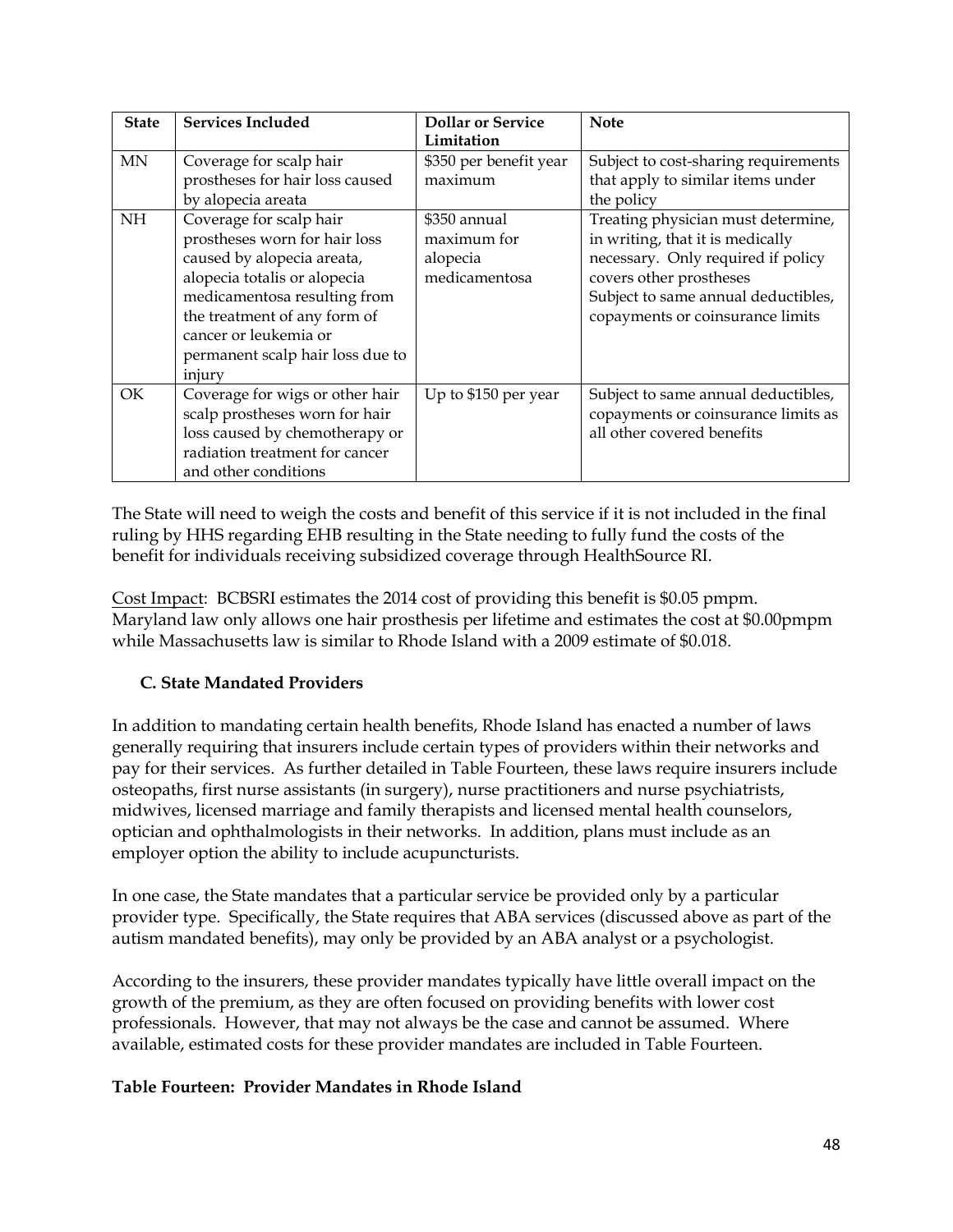| Provider Type                            | <b>Description of Service</b>                                                                                                                                                                       | <b>Statute</b> | Year<br>Enacted | Other<br><b>States</b><br>with<br>Mandate | <b>PMPM</b><br>Cost<br>Estimate |
|------------------------------------------|-----------------------------------------------------------------------------------------------------------------------------------------------------------------------------------------------------|----------------|-----------------|-------------------------------------------|---------------------------------|
| Acupuncturist                            | Plans must offer<br>services of a doctor of<br>acupuncture services<br>as provider of<br>acupuncture services<br>as an optional rider to<br>a policy                                                | 27-41-54       | 1999            | 12                                        | \$3.12                          |
| Midwife                                  | Plans must provide<br>coverage for the<br>services of licensed<br>midwives.                                                                                                                         | 27-41-36       | 2002            | 12                                        | \$0.29                          |
| <b>First Nurse</b><br>Assistant          | Plans must cover<br>services rendered by a<br>registered nurse first<br>assistant (assist in OR)                                                                                                    | 27-20-35.1     | 2002            | 5                                         | \$0.04                          |
| Licensed<br>Marriage/Family<br>Therapist | Plans must provide<br>coverage for the<br>services of licensed<br>therapists in marriage<br>and family practice                                                                                     | 27-41-40       | 2002            | 17                                        |                                 |
| Nurse<br>Practitioner                    | Plans must provide<br>coverage for services of<br>certified nurse<br>practitioner, practicing<br>collaboratively. Nurse<br>practitioner may be a<br>primary care provider.                          | 27-41-39       | 2009            | 29                                        |                                 |
| <b>Nurse</b><br>(Psychiatric)            | Plans must provide<br>coverage for services of<br>psychiatric and mental<br>health nurse clinical<br>specialists, if would be<br>paid for if provided by<br>another provider and<br>not duplicative | 27-41-39       | 2009            | 14                                        |                                 |
| Optician                                 | For any insurance plan<br>calling for expenditure<br>of public funds, <sup>111</sup><br>health plans must                                                                                           | $5 - 35.2 - 6$ | 2008            | $\overline{2}$                            |                                 |

 $\overline{\phantom{a}}$  $111$  Because the language in the statute refers specifically to public funds, this statutory provision may require a technical correction to include HealthSource RI, where the mandate currently specifies Medicaid/RIteCare and Medicare.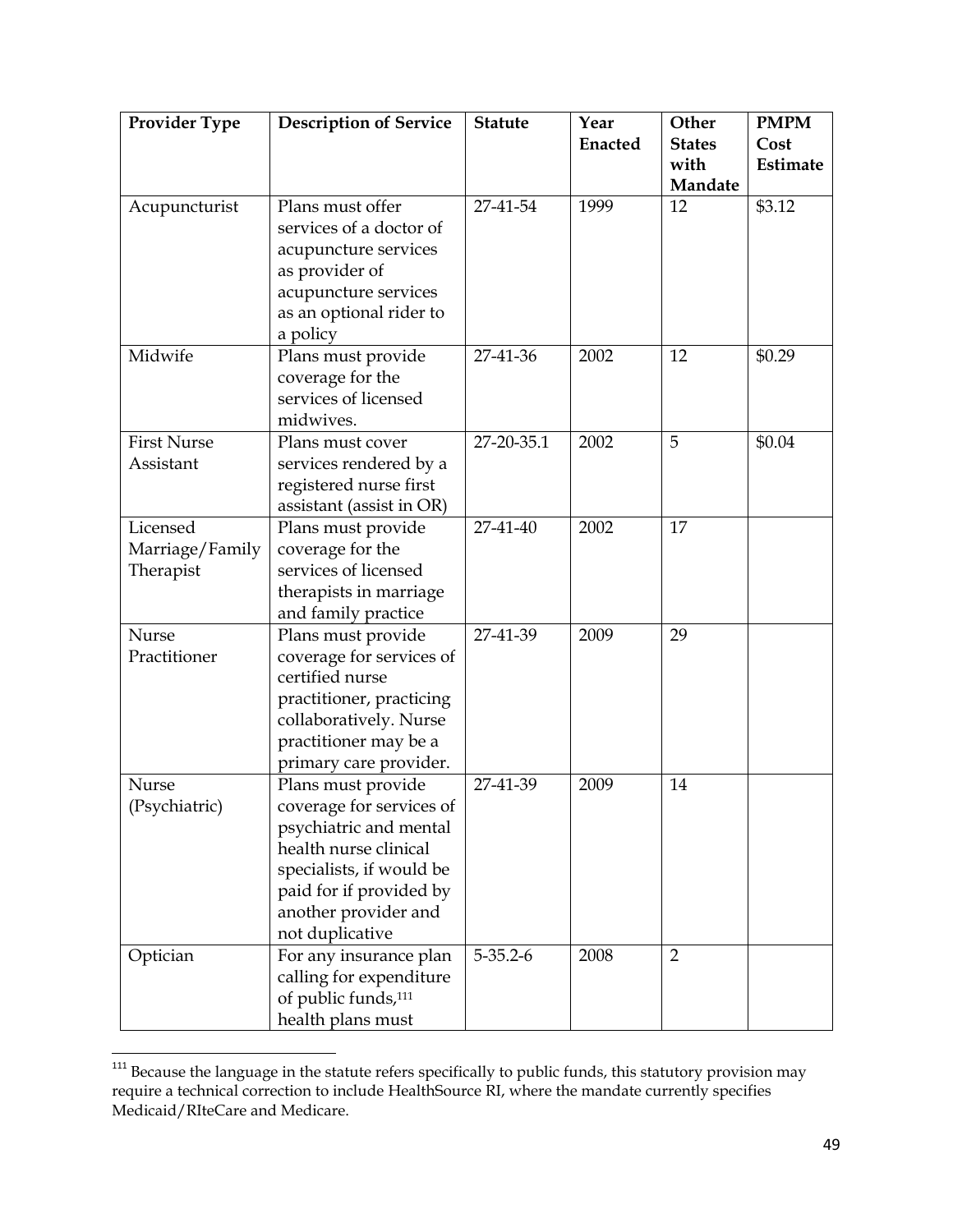| <b>Provider Type</b>      | <b>Description of Service</b>                                                                                                                                                            | <b>Statute</b>  | Year<br><b>Enacted</b> | Other<br><b>States</b><br>with<br>Mandate | <b>PMPM</b><br>Cost<br>Estimate |
|---------------------------|------------------------------------------------------------------------------------------------------------------------------------------------------------------------------------------|-----------------|------------------------|-------------------------------------------|---------------------------------|
|                           | allow opticians<br>opportunity to apply<br>for credentials and<br>cannot be<br>discriminated against                                                                                     |                 |                        |                                           |                                 |
| Optometrist               | Cannot discriminate<br>against an optometrist;<br>if health plan provides<br>service within an<br>optometrists scope of<br>practice must allow<br>optometrist to provide<br>that service | $40.1 - 3 - 15$ |                        | 40                                        |                                 |
| Osteopath (D.O)           | Cannot discriminate<br>against an osteopath                                                                                                                                              | $40.1 - 3 - 15$ |                        | 22                                        |                                 |
| Professional<br>Counselor | Plans must provide<br>coverage for services of<br>licensed counselors in<br>mental health                                                                                                | 27-41-40        |                        | 18                                        |                                 |
| Psychologist              | Autism services should<br>be provided by an<br>ABA analyst or a<br>psychologist                                                                                                          | 27-20-11        | 2012                   | 43                                        |                                 |

# **IV. Recommendations for Reviewing Rhode Island Mandates**

Unlike the majority of states, Rhode Island does not have a statutorily required process to review current or new mandates. Today 29 states have processes in place for the systematic review of mandated health benefits. Some states look prospectively at proposed mandates, while others look both at proposed mandates and retrospectively at current mandates to understand their impact.<sup>112</sup>

Based on research of other state review processes, a set of criteria and a process to guide the State in its ongoing review of mandated benefits that incorporates the ACA's Essential Health Benefits (EHB) requirements113, is recommended below. This review also would consider

l <sup>112</sup> California Health Benefits Review Program, Other States' Health Benefit Review Programs; September 20, 2013; accessible at

[http://www.chbrp.org/docs/Survey\\_and\\_Analysis\\_of\\_Other\\_States\\_Health\\_Benefit\\_Review\\_Programs](http://www.chbrp.org/docs/Survey_and_Analysis_of_Other_States_Health_Benefit_Review_Programs_2013_FINAL_092013.pdf) [\\_2013\\_FINAL\\_092013.pdf](http://www.chbrp.org/docs/Survey_and_Analysis_of_Other_States_Health_Benefit_Review_Programs_2013_FINAL_092013.pdf)

<sup>113</sup> For 2014 and 2015, EHBs are state defined based on the state's selection of a benchmark plan, and may also include state-mandated benefits to the extent included in the benchmark plan, whether or not they would fall into one of the essential health benefits categories. When referring to EHBs here, however, we are referring to the ten categories of benefits included within the ACA. This proposal assumes that the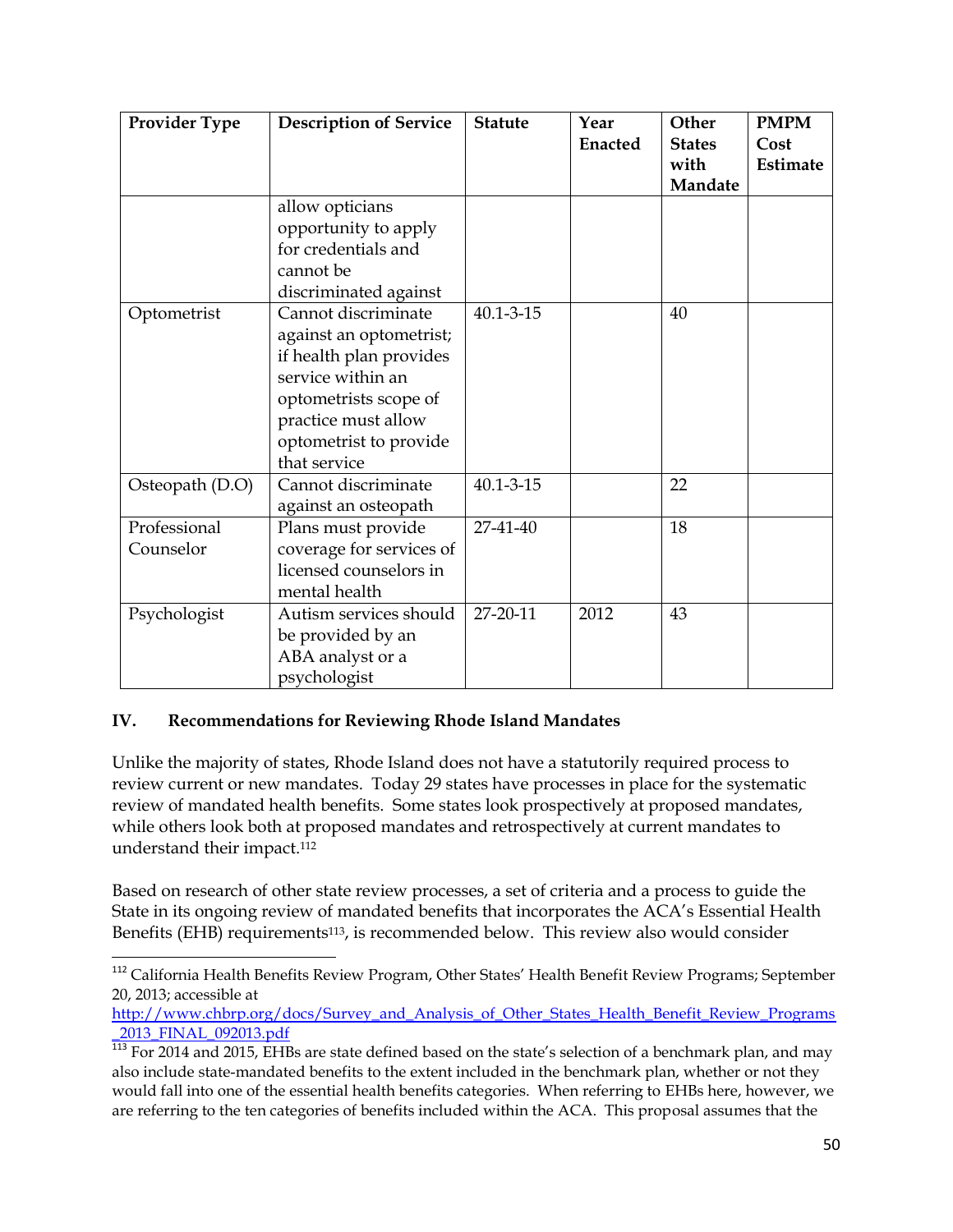proposed additional mandates in a manner that balances breadth of coverage with individuals', employers', and governments' ability to afford that coverage.

In July 2011, the Institute of Medicine (IOM) released recommendations to the Secretary of Health and Human Services for a framework for considering EHBs. While not ultimately accepted by the Secretary, the recommendations provide a useful framework for considering mandated benefits within a state.114 Under the framework, the IOM recommended that benefits be looked at both specifically and in the aggregate, and that they be updated on an ongoing basis. The IOM recommended that a target premium be set and the total package of proposed benefits be measured against that target. In addition, the IOM laid out a number of principles to guide decision-making as summarized in Table Thirteen.

| <b>Content of Specific EHB</b><br><b>Services</b>                                                                                                                                                                                                                               | <b>Content of the Aggregate EHB</b><br>Package                                                                                                                                                                                                                              | Defining and Updating the EHB                                                                                                                                                                                                                                                      |  |
|---------------------------------------------------------------------------------------------------------------------------------------------------------------------------------------------------------------------------------------------------------------------------------|-----------------------------------------------------------------------------------------------------------------------------------------------------------------------------------------------------------------------------------------------------------------------------|------------------------------------------------------------------------------------------------------------------------------------------------------------------------------------------------------------------------------------------------------------------------------------|--|
| Be safe<br>$\bullet$<br>Be medically effective and<br>$\bullet$<br>evidence-based<br>Demonstrate meaningful<br>$\bullet$<br>improvement over current<br>services/treatments<br>Be a medical service, not<br>$\bullet$<br>primarily serving an<br>educational or social function | Be affordable<br>$\bullet$<br>Maximize the number of<br>$\bullet$<br>people with insurance<br>coverage<br>Protect the most vulnerable<br>$\bullet$<br>Encourage better care<br>$\bullet$<br>practices<br>Advance stewardship of<br>$\bullet$<br>resources by maximizing use | Be transparent - rationale for<br>$\bullet$<br>decisions should be publicly<br>available<br>Be participatory - enrollees<br>should have role in defining<br>priorities for coverage<br>Uphold expectations of<br>equity and consistence<br>Demonstrate sensitivity to<br>$\bullet$ |  |
| Be cost-effective<br>٠                                                                                                                                                                                                                                                          | of high-value services and<br>minimizing use of low-value<br>services<br>Address the medical<br>$\bullet$<br>concerns of the greatest<br>importance to enrollees<br>Protect against the greatest<br>٠<br>financial risks due to                                             | value - the covered service<br>must provide a meaningful<br>health benefit<br>Respond to new information<br>Be attentive to stewardship<br>$\bullet$<br>of resources<br>Encourage innovation<br>٠<br>Be data driven, <i>i.e.</i> based on<br>$\bullet$                             |  |

# **Table 13: IOM Criteria for Defining and Updating EHB<sup>115</sup>**

 $\overline{\phantom{a}}$ ten categories will be further defined over time to be consistent nationally. However, given that this approach is not yet in place and may not be implemented, it will be important for Rhode Island to consider over time what the ultimate impact of EHBs is on Rhode Island's review of state mandated benefits. Also it is important to remember that the EHB construct is applicable in the individual and small group marketplace. Until 2016, that includes employers with 50 or fewer employees. Beginning in 2016, it will include employers with 100 or fewer employees. However, there will always be some fully insured employers with more than 100 employees or self-insured employees that are not required to meet the EHB requirements (though the insurance needs to be comprehensive enough to count as creditable coverage).

<sup>114</sup> Ulmer, C; Ball, J; McGlynn E, and Bel Hamdounia, S; editors, Essential Health Benefits: Balancing Coverage and Cost; Committee on Defining and Revising an Essential Health Benefits Package for Qualified Health Plans, Board of Health Care Services, Institute of Medicine, National Academy of Science, 2012.

<sup>115</sup> Table initially developed by KerriAnn Wells in earlier report. See Wells, KerriAnn, Essential Health Benefits: Selecting and Supplementing a Benchmark Plan in Rhode Island, Prepared for the Office of the Health Insurance Commissioner, May 2012.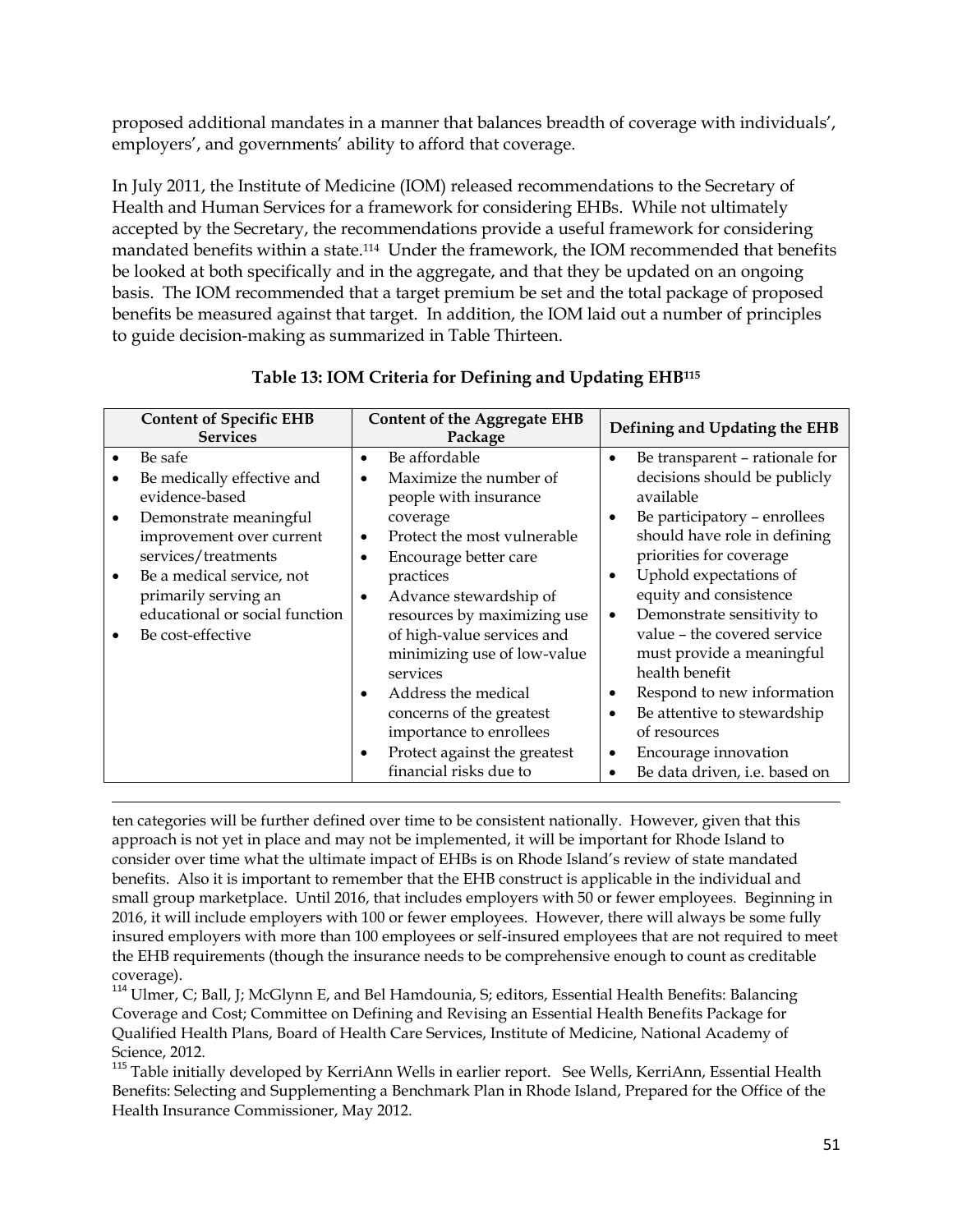| <b>Content of Specific EHB</b><br><b>Services</b> | <b>Content of the Aggregate EHB</b><br>Package | Defining and Updating the EHB                        |  |
|---------------------------------------------------|------------------------------------------------|------------------------------------------------------|--|
|                                                   | catastrophic events or<br>illnesses            | objective clinical evidence<br>and actuarial reviews |  |

With this framework in mind, the State should implement a standardized process both for (i) ongoing review of its existing state mandated health benefits and provider mandates (retrospective review) every three years and (ii) initial review of proposed mandated benefits and proposed provider mandates (prospective review), that considers the impact of each mandate individually and in terms of the impact of mandates on the aggregate benefit package. Ideally the retrospective review would be completed within the next year with an eye towards helping to inform HHS regarding its EHB decision-making before new EHB criteria are established by CMS for 2016 plans. Rhode Island has an opportunity now to establish its own version of Essential Health Benefits that fits the needs of Rhode Island, rather than deferring to the federal government's perspective of what is good public policy in Rhode Island. In addition, based on the findings above, it is recommended that the initial retrospective review focus on the three mandates that are not included within EHB that have the highest estimated cost – off label prescription drug use, home health services and infertility services.

Prospective reviews should be completed within six months of referral of a pending mandate to OHIC. Allowing for both prospective and retrospective review on an ongoing basis provides the State with a process that combines the strength of estimating a proposed impact up front, while also evaluating the specific and cumulative impact of an individual mandate and a set of mandates. It is important that this proposed process be codified in State legislation.

# *Key Principles of Mandates*

In considering whether the State should mandate specific benefits, four key principles can guide the review process as follows:

- Mandated benefits should, to the extent possible, be consistent with practices in the selfinsured market (particularly State and municipal employee coverage) and the Medicaid program
- Mandated benefits should be based on medical evidence
- Mandated benefits should consider the cost impact; including both the impact of having or not having the benefit from the perspective of the State, payers and consumers
- Mandated benefits should not duplicate federal mandated benefits

# *Designated Reviewer*

 $\overline{\phantom{a}}$ 

Having a designated reviewer responsible for ongoing retrospective mandate reviews and review of proposed mandates is a key component of any mandated benefit review process. Typically, designated reviewers are either a state agency or a commission brought together for the review of benefits.<sup>116</sup> Under either approach, the designated reviewer would be responsible for engaging appropriate stakeholders in the mandate review process. In Rhode Island, the

<sup>116</sup> While most states designate a state agency with the responsibility for reviewing mandated benefits, a number of states utilize ongoing Commissions/Councils that are responsible for review of mandated benefits. In those cases, the Commissions include state officials in their official capacity, as well as a variety of stakeholders.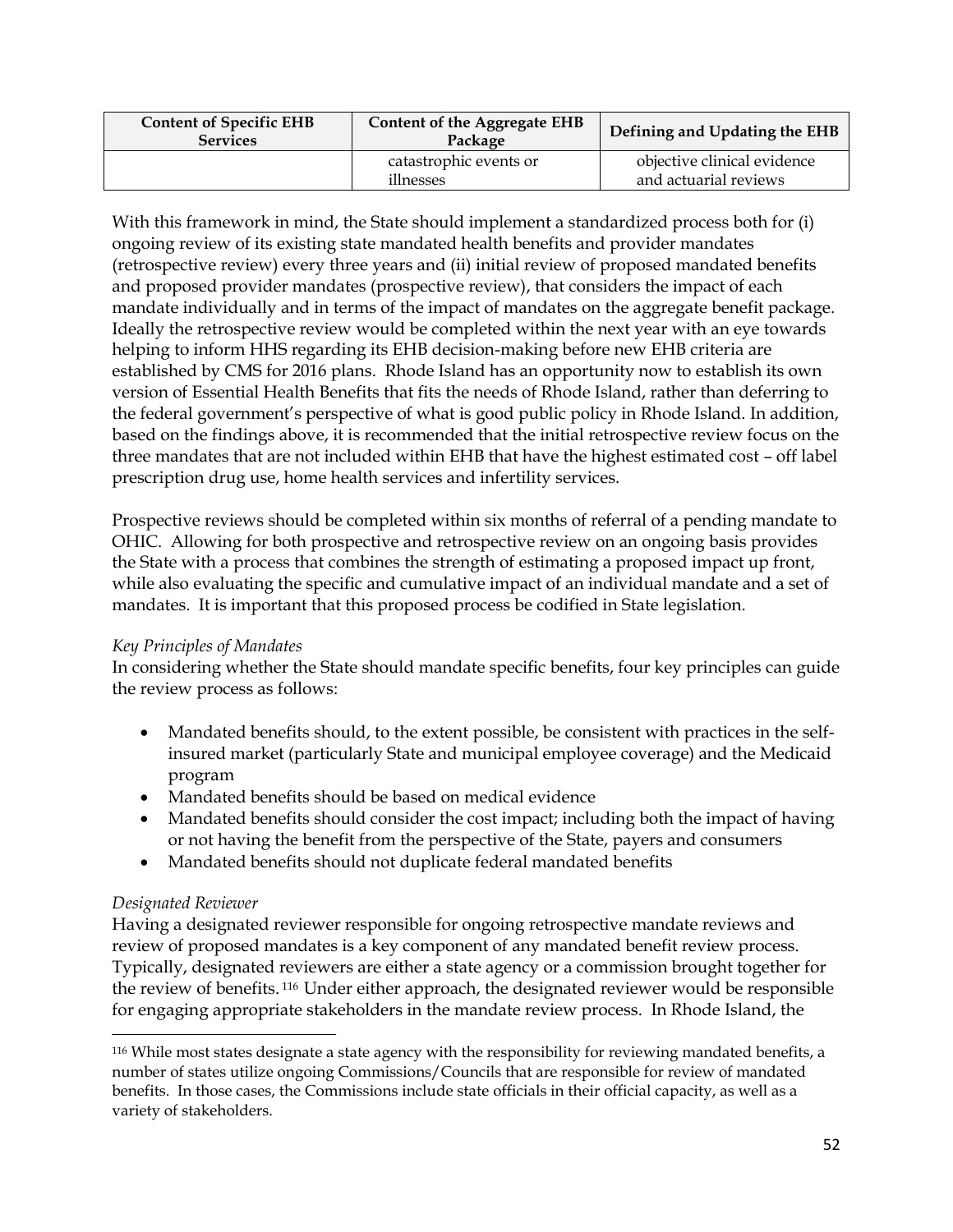responsibility for mandated benefit reviews would likely sit within OHIC. As the State agency responsible for oversight of health insurance in the State, the responsibility to review mandated benefits and provide the Legislature with its findings and recommendations falls squarely within the role of OHIC. OHIC would also seek input from other state agencies, as appropriate. To ensure appropriate resources to fulfill this responsibility, the statute should provide OHIC with authority and funding to utilize an independent consultant and/or independent actuarial support to assist in analysis of mandated benefits where determined necessary by the OHIC Commissioner.

To ease the burden on the State related to the cost of conducting reviews of mandated benefits, proponents or advocates of the particular benefit could be encouraged to provide specific documentation upon introduction of legislation to consider a mandate that describes why the mandate is needed, whether the mandate falls within a category of EHB, who the proposed mandate will help, and the estimated cost impact. OHIC should not be obligated to conduct its own review until it determines that complete documentation has been provided. Under this approach, the State still will be required to conduct an independent review, but having some of the initial work done by the proponent should relieve the State of some burden associated with mandated benefits reviews.

As part of OHIC's independent review, OHIC shall be required to solicit input and feedback from stakeholders regarding the particular mandated benefit and the impact of adding another mandate to the required benefit package as a whole. At a minimum, stakeholders should include consumers, payers (State and insurers), relevant provider groups, and other state agencies. Stakeholders should also be consulted for retrospective reviews. Where appropriate, advocates of a particular existing mandate should be given the ability to provide evidence in support of continuing the specific mandate.

## *Review Categories*

 $\overline{\phantom{a}}$ 

All proposed mandates and current mandates that are not squarely within an EHB category, or otherwise required by federal law, should be reviewed for medical efficacy, impact on cost, quality, providers, consumers and overall public health, as well as political considerations. Legislators may want to consider the inclusion of a sunset provision applicable to each exiting and newly enacted mandated requiring the law to be eliminated after three years unless a review provides evidence of its continued cost effectiveness and clinical relevance. For current mandated benefits falling within an EHB category, a review may only be necessary if there is a specified need for such review.<sup>117</sup>

## Medical efficacy

Given that the overall purpose of a mandated benefit is to ensure that consumers have access to appropriate medical care, it is essential that mandated benefits be medically effective. In considering whether a mandated benefit meets medical efficacy standard, OHIC could consider:

 $117$  We make this recommendation as we believe that the state's limited resources should be focused on review of mandated benefits over which the state can make a direct impact. However, we do recognize that there may be occasion for a state to review an EHB in order to be part of a national policy debate and want to leave the opportunity for that to occur, as appropriate.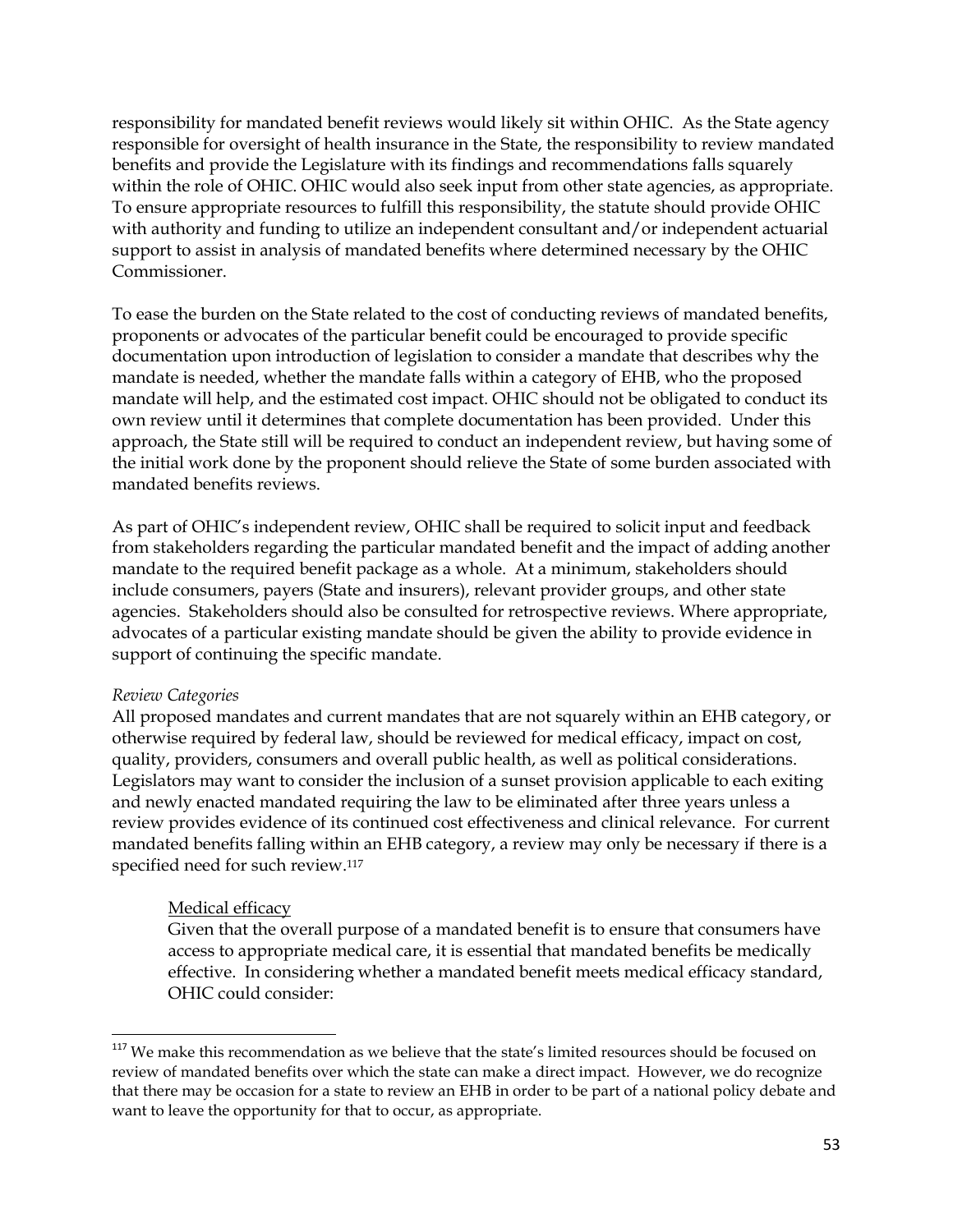- whether treatment falls within an Essential Health Benefit;
- the effect in prevention or treatment of disease or disability;
- recognition by the medical community that the treatment is effective and efficacious; and;
- demonstration of effectiveness by peer reviewed scientific literature.

As part of the medical efficacy review, OHIC also should consider the overall impact of the mandate on the quality of care provided. For reviews of proposed mandates, the impact of a mandate on the quality of care will be tied closely to the medical efficacy standards described above. For retrospective review of current mandates, OHIC should look at available performance measurement data to determine the impact of a particular mandate on quality of care.

## Cost

Another key aspect of review of a proposed or current mandated benefit is the impact of adding that benefit to the cost of insurance. It is important to consider that the cost of each mandate on its own may be minimal (pennies per month) but in the aggregate mandates often have a substantial impact on insurance premiums. While the impact on the premium reflects the direct and indirect cost of the mandate, it also is important to consider other potential impacts in reviewing proposed or current mandates, including the economic cost of the disease.

Specifically, when reviewing the cost of a mandate, the State should consider:

- general cost of the mandate;
- costs to specific stakeholders (consumers, insurers, employers and state, including whether the State will be liable for full cost of coverage for those individuals who receive subsidized coverage through HealthSource RI);
- the impact of the mandate on total cost of care, and on administrative costs;
- cost of not passing the mandate (substitute for more expensive treatment) and economic cost of the disease, where possible to determine (such as employment, education, jail recidivism);and
- $\bullet$  how the additional cost of the mandate would be funded (e.g., is there a corresponding premium savings or benefit reduction to offset any additional cost).

For existing mandates, during retrospective review the State should obtain actual claims data from insurers to provide the actual cost impact of the mandate.

## Social Impact

An important aspect of the review of any current or proposed mandated benefits is to understand how the mandate will impact consumers. To that end, it is recommended that OHIC's review of mandated benefits include consideration of the impact of the mandate on utilization, demand for and availability of service, and the impact on such factors without the mandate.

Specifically, OHIC's review should include: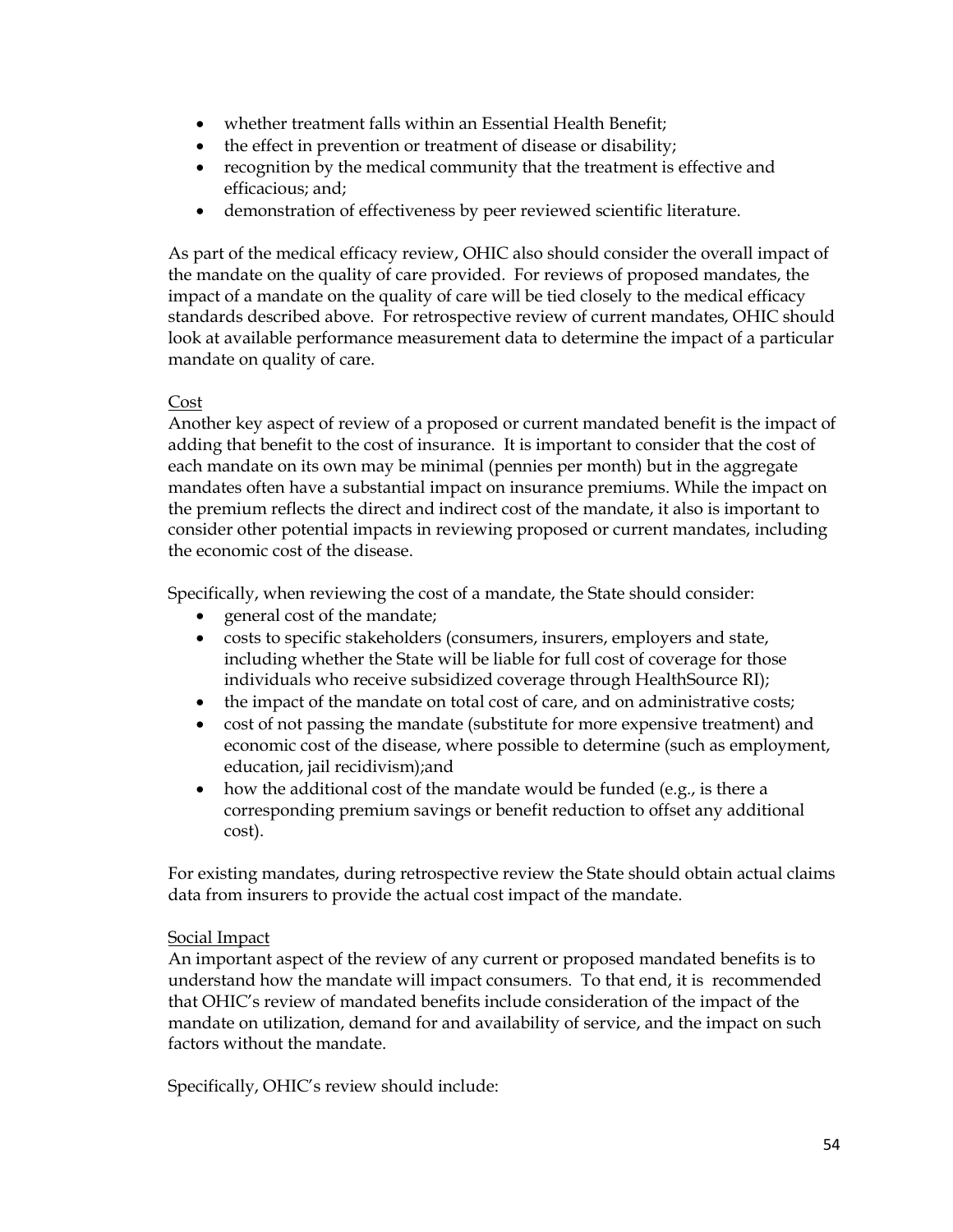- Utilization, the impact of mandate on use of treatment (including potential to increase if proposed mandate, or actual impact if current mandate)
- Insurance Coverage that is, is this service typically already covered by employers, including self-insured?
- Demand for services that is, how relevant is the mandate to Rhode Island given the prevalence of a particular disease in the State<sup>118</sup>
- Availability that is, are there providers in the State available to provide the particular service and how would the mandate impact the number and type of providers within the State?
- Need
	- o Whether there are alternatives to provide coverage
	- o How does lack of coverage impact consumers' ability to afford and receive care
	- o Whether individuals are avoiding care because of lack of coverage

## Public Health

The overall public health of its residents is a cornerstone responsibility of State government. It is therefore important to ensure that any mandate review includes consideration of the impact of a mandate on the public's health. Specifically, mandate reviews should consider the impact of a current or proposed mandate on the State's overall efforts to reduce morbidity and mortality across all sub-populations within Rhode Island as well as considering whether and how a mandate impacts health disparities.

# *Legislative Oversight*

For both retrospective and prospective review of mandates, it is important to establish an effective process for communications between OHIC and the Legislature, and for oversight by the Legislature of OHIC's review activities. If the Legislature decides to enact a provision for the sunset of existing mandates, OHIC should perform its analysis and report its findings and recommendations to the Legislature well in advance of the sunset date, so that legislators can fulfill their proper oversight role and responsibilities.

# *Funding*

 $\overline{\phantom{a}}$ 

Conducting these retrospective and prospective mandate reviews will require additional resources in addition toOHIC staff. It is important to address this factor at the start as many of the mandated benefits review programs in other states identify lack of financial resources and mandate bill variability as ongoing issues.<sup>119</sup>

Given the lack of available general fund dollars, it is recommended that the State leverage the existing process of assessing health insurers for certain costs in order to fund these mandate

 $118$  For example, consideration of a Lyme disease mandate in Rhode Island is relevant where incidence of Lyme disease is higher in the Northeast, then compared to Colorado which has no confirmed cases of Lyme disease. Center for Disease Control (CDC), Reported cases of Lyme disease by state or locality2002-2012; accessible at: [http://www.cdc.gov/lyme/stats/chartstables/reportedcases\\_statelocality.html](http://www.cdc.gov/lyme/stats/chartstables/reportedcases_statelocality.html) <sup>119</sup> California Health Benefits Review Program, Other States' Health Benefit Review Programs; September 20, 2013.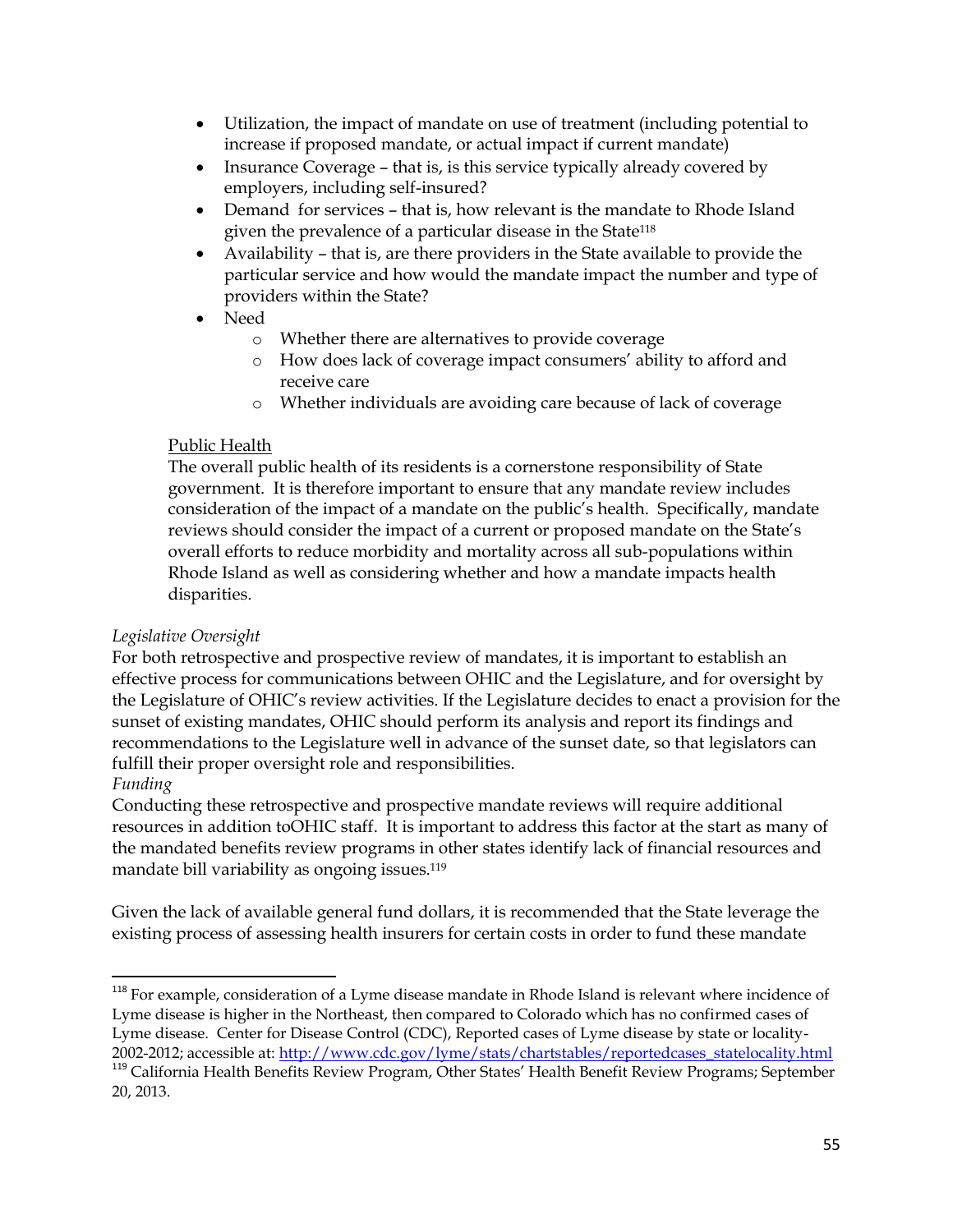reviews. The existing line item in the budget for OHIC's annual acturial expenses can be used, as the majority of the cost of the work to be done in reviewing current and proposed mandates is an actuarial analysis of the mandates' costs. In the process of developing actuarial estimates of those costs, it also will be necessary to conduct policy reviews of each of the mandates that should be funded through the same mechanism and line item. This funding proposal is consistent with previously proposed State legislation that would fund mandated benefits review through an insurer fee.

Draft legislation incorporating these recommendations is included for the Legislature's consideration as Attachment One.

## V. Conclusion

Rhode Island currently has one of the most comprehensive set of benefits requirements of any state in the country. As shown in this report, the majority of the mandated benefits overlap with EHBs and/or federal mandates and are therefore required of individual and small group plans regardless of whether there is a State mandate. The estimated cost of these mandated benefits equal \$50.16 of a fully-insured premium, or approximately 11% of the average monthly small group premium in Rhode Island. Likewise, most of the provider mandates within the State are focused on providing alternative providers that are typically of lower cost. There are a small number of benefit mandates, however, that are potentially optional given the backdrop of the ACA. These mandates equal an estimated \$8.36 pmpm of a fully-insured premium, or approximately 2% of the fully-insured premium within the State's small group market, with the off-label use of prescription drugs, infertility and home health mandates making up the majority of those costs.

Conducting standardized reviews of proposed mandated benefits and reviewing the mandates as a whole every five years will provide the State with a greater understanding of the overall impact of mandates and will allow for a balancing of a particular mandate with the overall health policy goals of the State aimed at improving both the quality and efficiency of care.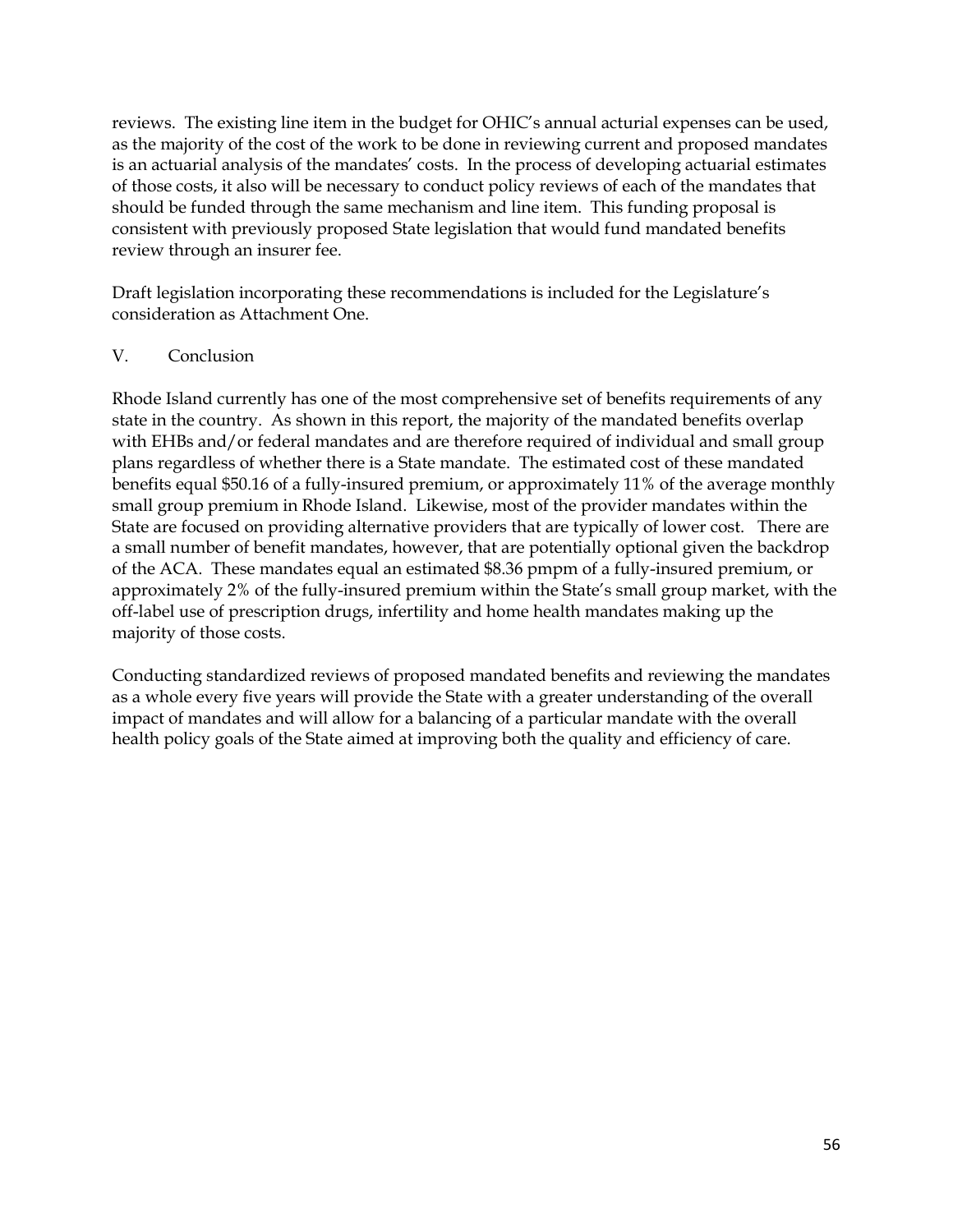## **Attachment One**

## Draft Legislation

1) Declaration: It is hereby declared that health benefits coverage, while providing important protection for consumers, is costly for individuals, businesses, and government employers and programs that pay for coverage. Mandated benefits have public health, social, financial and medical implications for patients, providers and health plans. It is in the public interest to authorize and require the Office of the Health Insurance Commissioner to conduct independent reviews of proposed and existing mandated benefits to provide the Legislature with adequate and independent documentation defining the social and financial impact and medical efficacy of proposed and existing mandates.

# 2) Definitions:

- a. Carrier: a insurance company, health service corporation, hospital services corporation, medical services corporation or health maintenance organization authorized to issue health benefit plans in Rhode Island.
- b. Commissioner: The Commissioner of the Rhode Island Office of the Health Insurance Commissioner
- c. Mandated Health Benefit: a benefit that a carrier must provide as part of a health benefits plan based on Rhode Island law, unless the benefit it also required by federal law
- d. Mandated Provider: a provider type that a carrier must include as part of a health benefits plan network based on Rhode Island law, unless the provider mandate is also required by federal law
- 3) Review of Mandated Benefits or Providers.
	- a. The Commissioner shall review existing benefit or provider mandates (retrospective review), and proposed benefit or provider mandates (prospective review) in accordance with the process established in subsections (b) and (c) of this section, and in accordance with the review criteria set forth in subsection (d) of this section.
	- b. Retrospective review process.
		- i. The Commissioner shall conduct retrospective review of all existing benefit or provider mandates every three years, or three years following the enactment of an existing mandate, whichever comes later.
		- ii. An existing mandate shall sunset 60 days following the Commissioner's report to the Legislature recommending the sunset of the mandate, unless the Legislature re-enacts the mandate.
		- iii. The Commissioner shall solicit information and comments from consumers, government and private-sector employers, relevant provider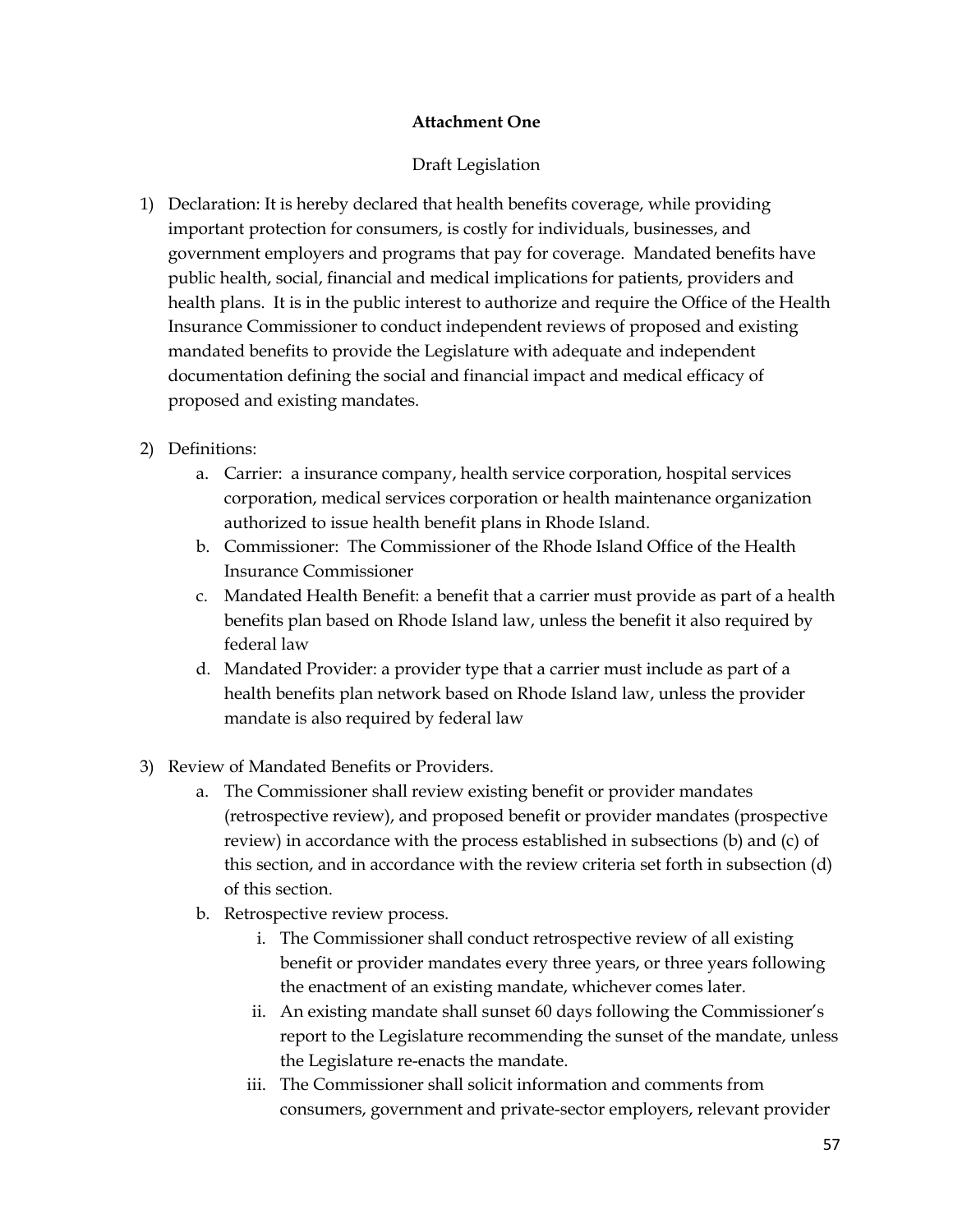associations, advocates for a particular mandate, other state agencies, including but not limited to EOHHS, DOH, BHDDH, DHS, the Lt. Governor's Office and HSRI, and other individuals and entities with relevant information concerning the mandate under review.

- iv. The Commissioner may, at her or his discretion, conduct a focused report on any existing mandate at any time, based on new research on medical efficacy of a mandate, or significant change in social or financial impact.
- c. Prospective review process.
	- i. When any bill is introduced in the Legislature that would require a carrier to provide a mandated health benefit or require a health plan to include a specific provider type to be covered the Chairperson of the Committee to which the bill is referred shall request the Commissioner to conduct an independent review of the proposed bill. The Commissioner shall conduct her or his review upon receipt by OHIC of adequate supporting documentation from the stakeholders seeking enactment of the bill, and upon a determination by the Commissioner that the supporting documentation is complete.
	- ii. Any such legislation shall be accompanied by supporting documentation detailing the public health, social and financial impact of the proposed mandate and its medical efficacy. If the proposed mandate will increase the cost of insurance premiums, the documentation must also include a proposal for how to the fund the increased cost.
	- iii. The Commissioner shall solicit information and comments from consumers, government and private-sector employers, relevant provider associations, advocates for a particular mandate, other state agencies, including but not limited to EOHHS, DOH, BHDDH, DHS, the Lt. Governor's Office and HSRI, and other individuals and entities with relevant information concerning the proposed mandate under review.
	- iv. The Commissioner shall report his or her findings and recommendations to the committee with jurisdiction over the bill within six months following the Commissioner's determination that the supporting documentation is complete.
- d. The Commissioner's retrospective and prospective review must include a literature review and financial analysis, and must include consideration of stakeholder information and comments. The Commissioner's review shall include consideration of the following factors:
	- i. Public Health, including:
		- 1. impact of mandate on State's morbidity and mortality rates across sub-populations
		- 2. impact of mandate on health disparities
	- ii. Social Impact, including: